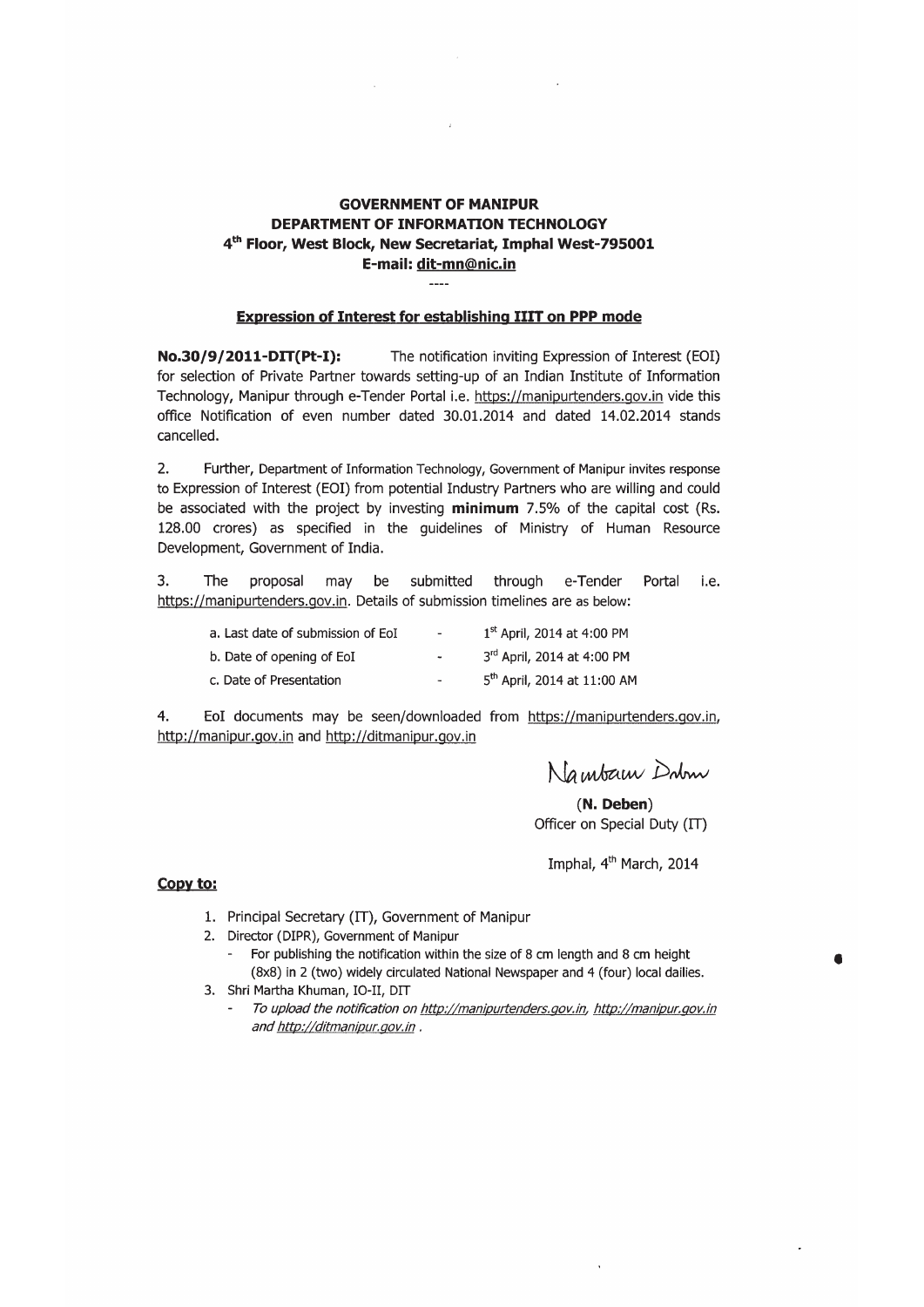

# **GOVERNMENT OF MANIPUR DEPARTMENT OF INFORMATION TECHNOLOGY**

#### **EXPRESSION OF INTEREST DATED 4th MARCH 2014**

# **SEEKING INDUSTRY PARTNERS FOR SETTING UP INDIAN INSTITUTE OF INFORMATION TECHNOLOGY – MANIPUR (IIIT-M), AT NIGHTHOUPHAM VILLAGE, SENAPATI DISTRICT UNDER PUBLIC PRIVATE PARTNERSHIP (PPP) BASIS**

#### **DEPARTMENT OF INFORMATION TECHNOLOGY GOVERNMENT OF MANIPUR**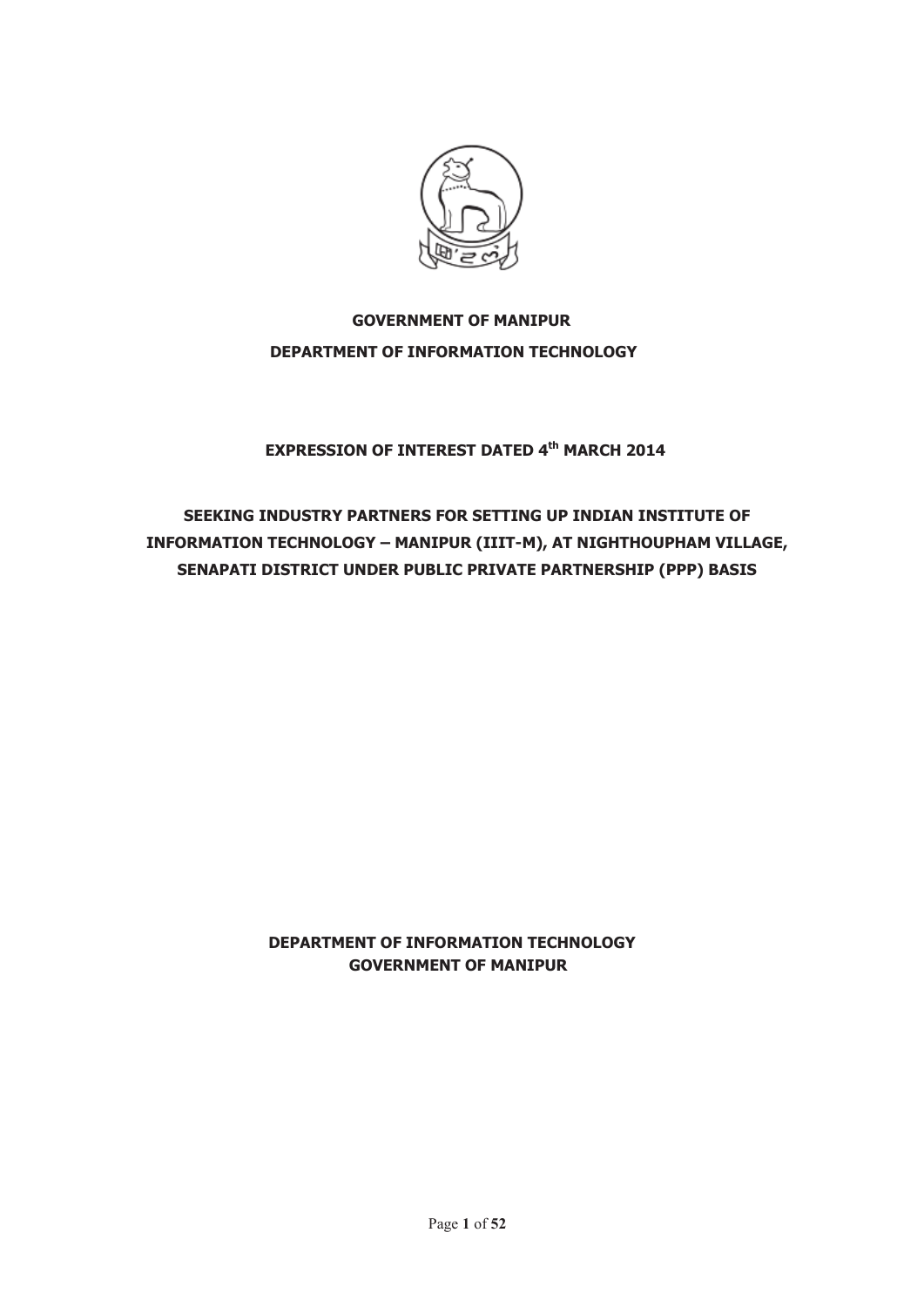#### **Table of Contents**

| Sl. No.      | <b>Particulars</b>                           | Page No. |
|--------------|----------------------------------------------|----------|
|              | <b>Important Information Sheet</b>           | 3        |
| $\mathbf{1}$ | Introduction                                 | 4        |
| 1.1          | Establishment of new Indian Institute of     | 4        |
|              | Information Technology, Manipur (IIIT - M)   |          |
|              | in PPP mode                                  |          |
| 2            | Indian Institute of Information Technology   | 5        |
|              | in Manipur                                   |          |
| 3            | <b>Public Private Partnership</b>            | 7        |
| 3.1          | Eligibility Criteria for Partner             | 7        |
| 3.2          | <b>Expectations from an Industry Partner</b> | 7        |
| 3.3          | <b>Benefits to Partner</b>                   | 9        |
| 4            | <b>Instructions for Submission of EoI</b>    | 10       |
| 4.1          | <b>General Instructions</b>                  | 10       |
| 4.2          | <b>Process of Submission</b>                 | 10       |
| 4.3          | <b>Evaluation and Shortlisting</b>           | 11       |
| 5            | Annexure I: Format for Providing             | 12       |
|              | <b>Information as Partner</b>                |          |
| 6            | Annexure II: Letter of Application           | 15       |
| 7            | Annexure III Checklist for Submission        | 16       |
| 8            | Annexure IV: Memorandum of Association       | 17       |
|              | and Rules of IIIT                            |          |
| 9            | Annexure V: Memorandum of                    | 45       |
|              | Understanding                                |          |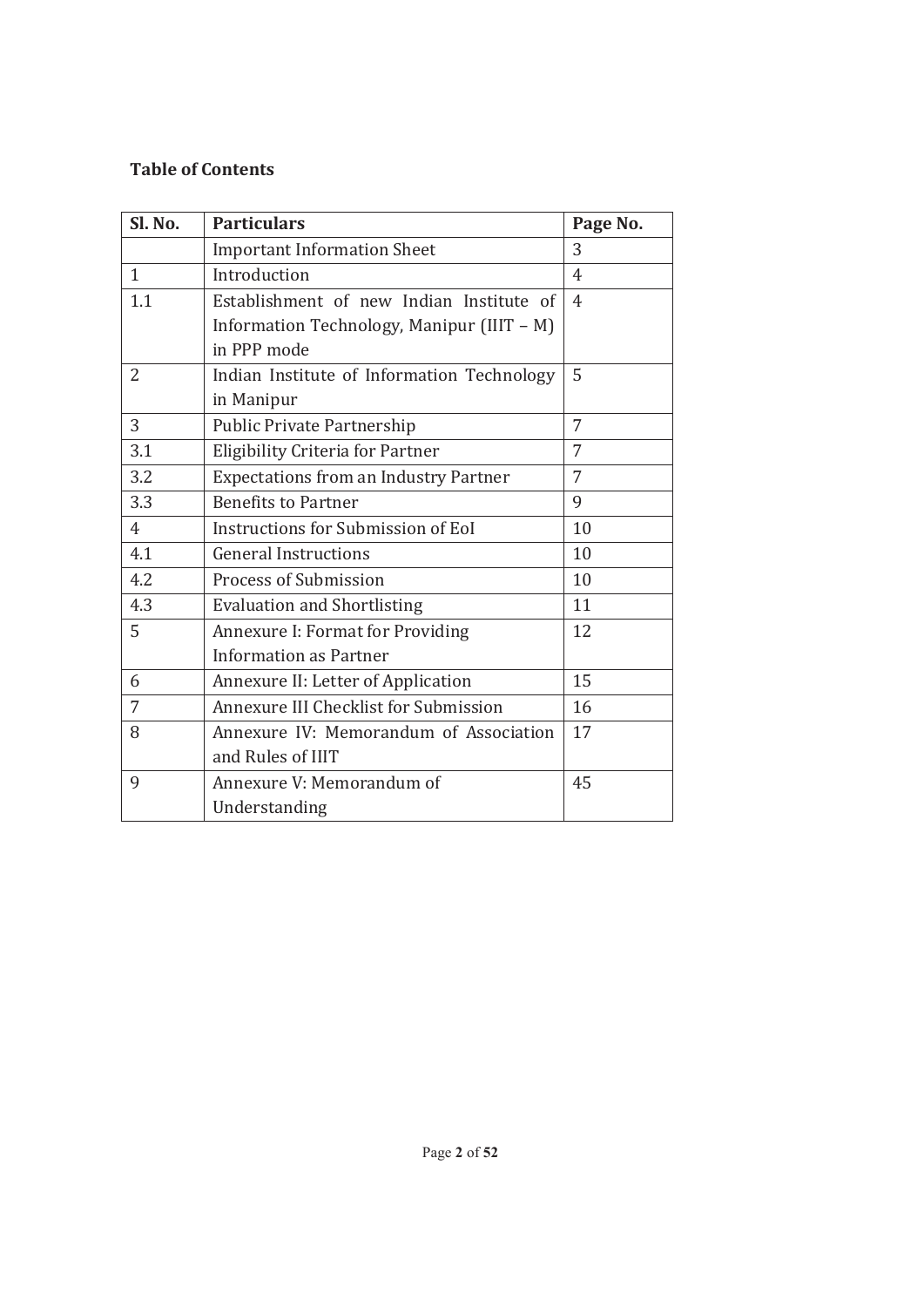#### **Important Information Sheet**

| <b>Event</b>                               | <b>Particulars</b>                                                                                                                                    |
|--------------------------------------------|-------------------------------------------------------------------------------------------------------------------------------------------------------|
| Place of Submission of EOI<br>1.           | To Be uploaded in the portal:<br>https://manipurtenders.gov.in                                                                                        |
| Last Date of Submission of EOI<br>2.1      | 1st April, 2014, 4:00 PM.                                                                                                                             |
| Date & Time of Opening of EOI<br>3.        | 3rd April, 2014, 4:00 PM.                                                                                                                             |
| 4. Date & Time of Presentation on Proposal | $5th$ April, 2014, 11:00 AM.                                                                                                                          |
| Contact Person<br>5.                       | Shri Nambam Deben<br>Officer on Special Duty (IT)<br>n.deben@nic.in.                                                                                  |
| <b>Contact Address and Numbers</b><br>6.   | $\overline{\text{of}}$<br>Information<br>Department<br>Technology<br>4 <sup>th</sup> Floor, West Block, New Secretariat<br>Babupara, Imphal - 795001. |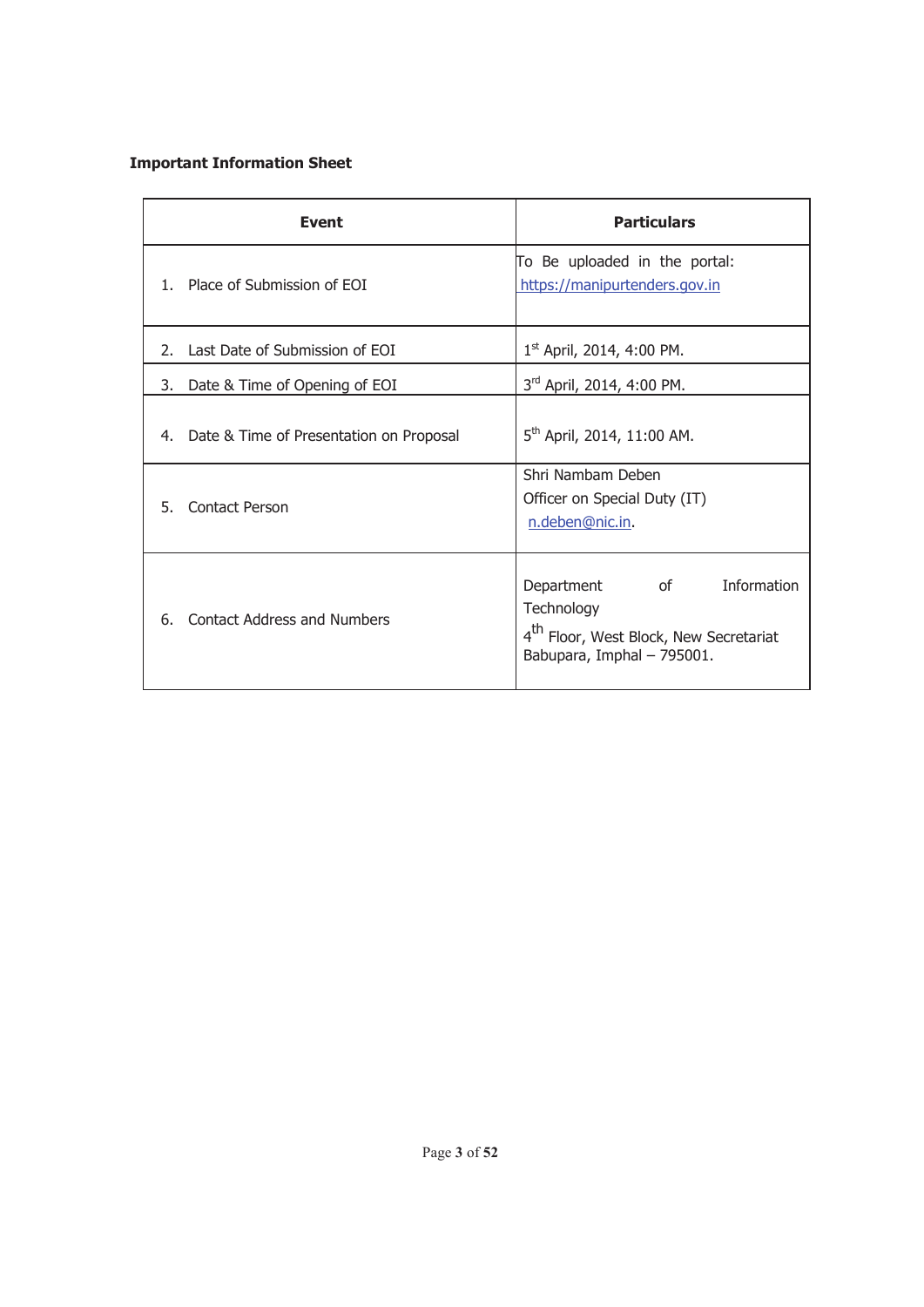#### **1. Introduction**

The Department of Information Technology (DIT), Government of Manipur (GoM) invites Expression of Interest (EOI) from interested and eligible reputed Industry Partners for setting up of an Indian Institute of Information Technology (IIIT) in Manipur at Ningthoupham Village, Senapati District. The IIIT shall also have an additional campus for post-graduation, research and incubation center on a land about 15 acres adjacent to the proposed IT SEZ in Mantripukhri, Chingmeirong Nongpok, Heigang, Imphal East. Setting up of the IIIT in Manipur is under the flagship scheme of Ministry of Human Resource Development, Government of India wherein 20 new IIIT shall be set up through Public Private Partnership (PPP). **The objective of this EOI is to select/shortlist willing and eligible Industry Partner(s) for being associated with the Setting up of the Indian Institute of Information Technology, Manipur (IIIT – M).** 

#### **1.1. Establishment of new Indian Institute of Information Technology, Manipur (IIIT – M) in PPP Mode**

To address the challenges faced by the Indian IT industry and growth of the domestic IT market, the Ministry of Human Resource Development, Government of India intends to set up 20 new Indian Institutes of Information Technology (IIIT), on a Notfor-profit Public Private Partnership (N-PPP) basis. The partners would be the Ministry of Human Resource Development, Government of India, Government of the respective State where each IIIT will be established, and the industry.

The major objective in establishing IIITs is to set up a model of education which can produce best-in-class human resources in IT and harness the multidimensional facets of IT in various domains. While the number of students produced by these IIITs would be small, the impact they create would be disproportionately great. These new IIITs are intended to be world class institutions and would act as the Lead or Spearhead institutions that are:

- · Autonomous, not-for-profit, self-sustaining, research-led education institutions,
- Set up under an Act of Parliament (since this process is time consuming, the IIITs initially may be registered as Societies under the Societies Registration Act 1860),
- Set up to contribute significantly to the global competitiveness of key sectors of the Indian economy and industry,
- · Focused on applied research and education in IT in selected domain areas,
- Page **4** of **52** · Managed by professionals from the area of academics and research, under the guidance of a Governing Board that has representatives of participating companies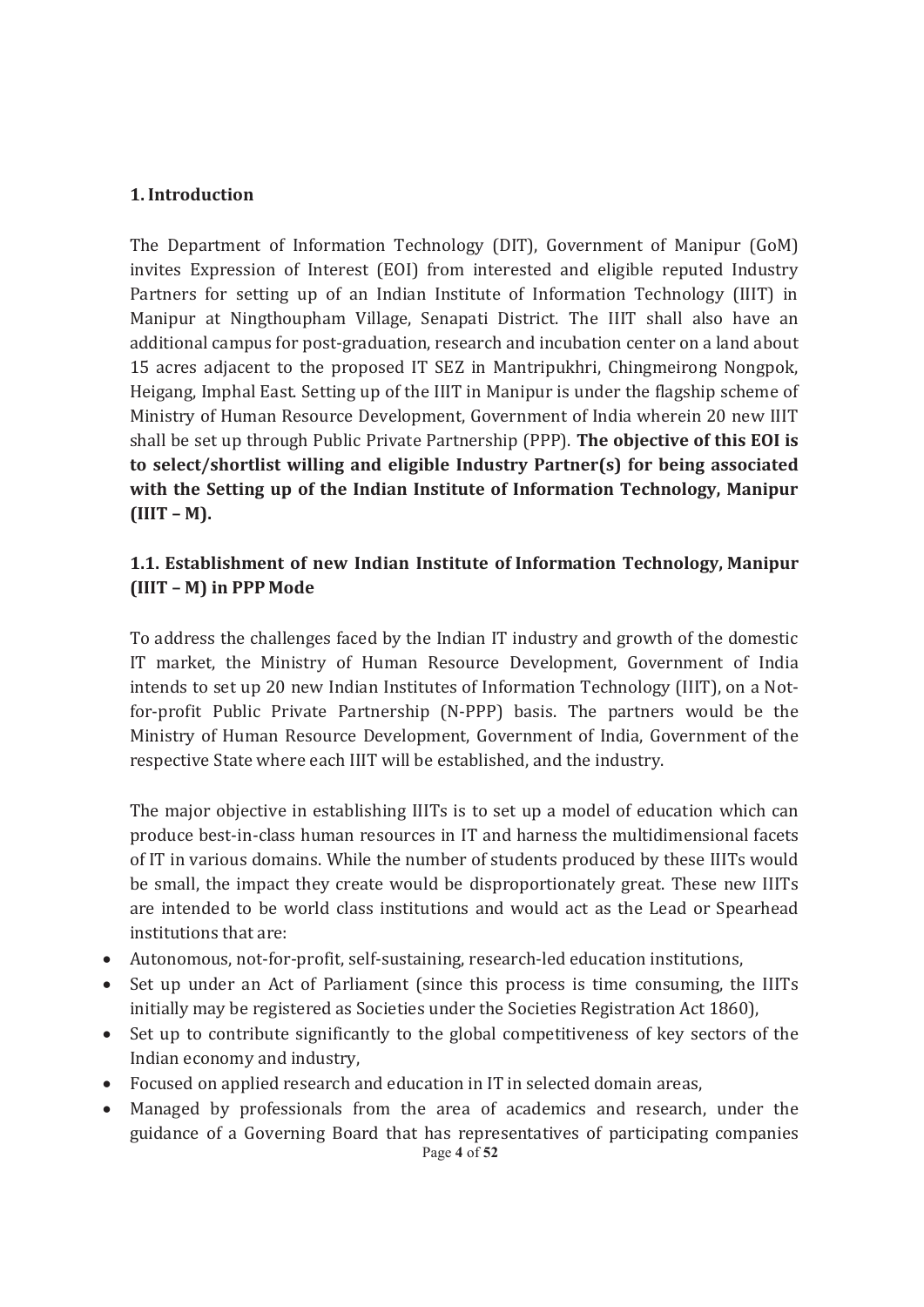that are making a significant contribution/ commitment, Industry Association(s), eminent academicians & researchers and representatives from Government.

According to the proposed scheme, the Central Government, State Government and the Industry Partner(s) will be the stakeholders in this project. The estimated capital cost of IIIT is Rs. 128.00 Crore over a period of five years and to be contributed in the ratio of 57.5:35:7.5 by the Central Government, the State Government and the industry respectively. During the first four years of setting up each IIIT, the Central Govt. will also provide assistance towards recurring expenditure / operating expenses and faculty development cost.

One of the important criteria for setting up IIIT is the availability of 50-100 acres of contiguous land or a minimum of 50 acres of land at one site with additional land available at another adjacent site. To meet this requirement Government of Manipur provided 50 acres of land in revenue area of Ningthoupham Village, Senapati District, in the vicinity of FCI Godown on the National Highway-2. The IIIT shall also have an additional campus for post-graduation, research and incubation center on a land about 15 acres, adjacent to the proposed IT SEZ in Mantripukhri, Chingmeirong Nongpok, Heigang, Imphal East. Other than investment of funds, the scheme is looking for the Industry Partner(s) whose commitment would be to help develop innovative products for the domestic market and make available exceptionally educated manpower for undertaking product development and doing applied research to enhance global competitiveness of Indian Industry.

#### **2. Indian Institute of Information Technology in Manipur**

Manipur is a border state in the north eastern part of the country bounded by Nagaland in the north, Assam in the west and Mizoram in the south and shares international boundary with Myanmar. According to Census 2011, Manipur with a total population of 27,21,756 constitutes 0.225 per cent of the population of India and 6.12 per cent of the population in the Northeast.

State Domestic Product is one of the important indicators to assess the economic progress in a state. As per the State Economic Survey 2008-09, the Gross State Domestic Product of Manipur at constant prices has is Rs 5703 Crore in 2007-08 which has increased from Rs 3111 Crore in 2000-01 at a CAGR of 9%. The primary sector contributes reasonably to the State Domestic Product with agriculture being a major contributor to it which provides employment to about 57.38 per cent of the total population. Further, the net per capita income at current process for the State of Manipur stands at Rs 19,258 in 2007-08 vis-à-vis Rs. 33,131 for All India. Boost in per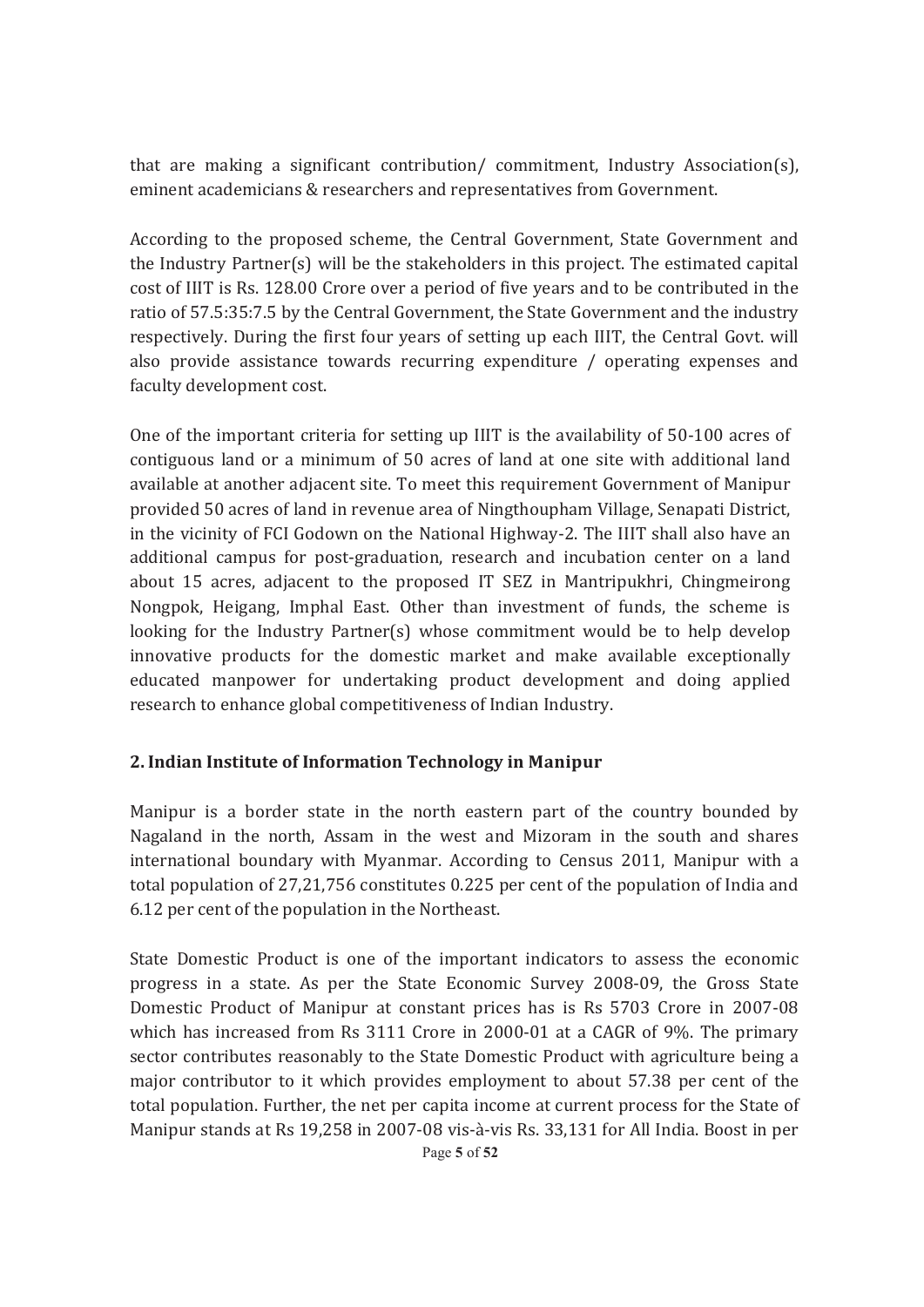capita income can be achieved through increasing employment in high income segments of the economy as one of the means.

The State has encouraged establishment of academic infrastructure for meeting the human resource needs of growing economy within the State as well as in the other parts of the country by leveraging the varied opportunities. A number of institutions in technical education have been established with private initiatives.

The consistent effort towards developing the education sector in the State reflects in the high literacy rate in the state at 79.8% which is higher than the national literacy rate of 74.04%. Further, the number of educational institutions has increased from 538 in 1950-51 to over 4,222 by the end of 2011-12 which comprises 4,089 schools, 62 colleges, 69 colleges for professional education and two universities.

The State Government accords top priority to the IT and ITES Sector in recognition of its potential for employment, exports, wealth generation and spin off on the growth of service sector. The State Government has formulated an IT Policy which provides several incentives for IT and ITES/BPO Industry. The Government has also announced a policy for Technology Parks, which gives considerable flexibility for setting up Technology Parks and IT SEZ.

IIIT at Ningthoupham Village, Senapati District is expected to fill a significant void in the IT space by providing quality IT professionals and researchers to the IT industry and high quality faculty for strengthening IT education and research in higher and technical education.

Availing the national scheme of establishing 20 new IIITs in the Country, the State Government of Manipur intends to establish IIIT-M at Ningthoupham Village, Senapati District in partnership with the Central Government and suitable Industry Partner(s) who are interested and committed to institution building in a Not for profit mode, for participating in this exciting project of the proposed IIIT-M. The Government of Manipur has already conveyed its commitment to MHRD, Govt. of India to provide its share of funds required for establishing the IIIT-M and also identified about 50 acres of land in revenue area of Ningthoupham Village, Senapati District, in the vicinity of FCI Godown on the National Highway-2. In addition, a land of about 15 acres has also been allocated to create a campus of post-graduation, research and incubation center adjacent to the proposed IT SEZ in Mantripukhri, Chingmeirong Nongpok, Heigang, Imphal East.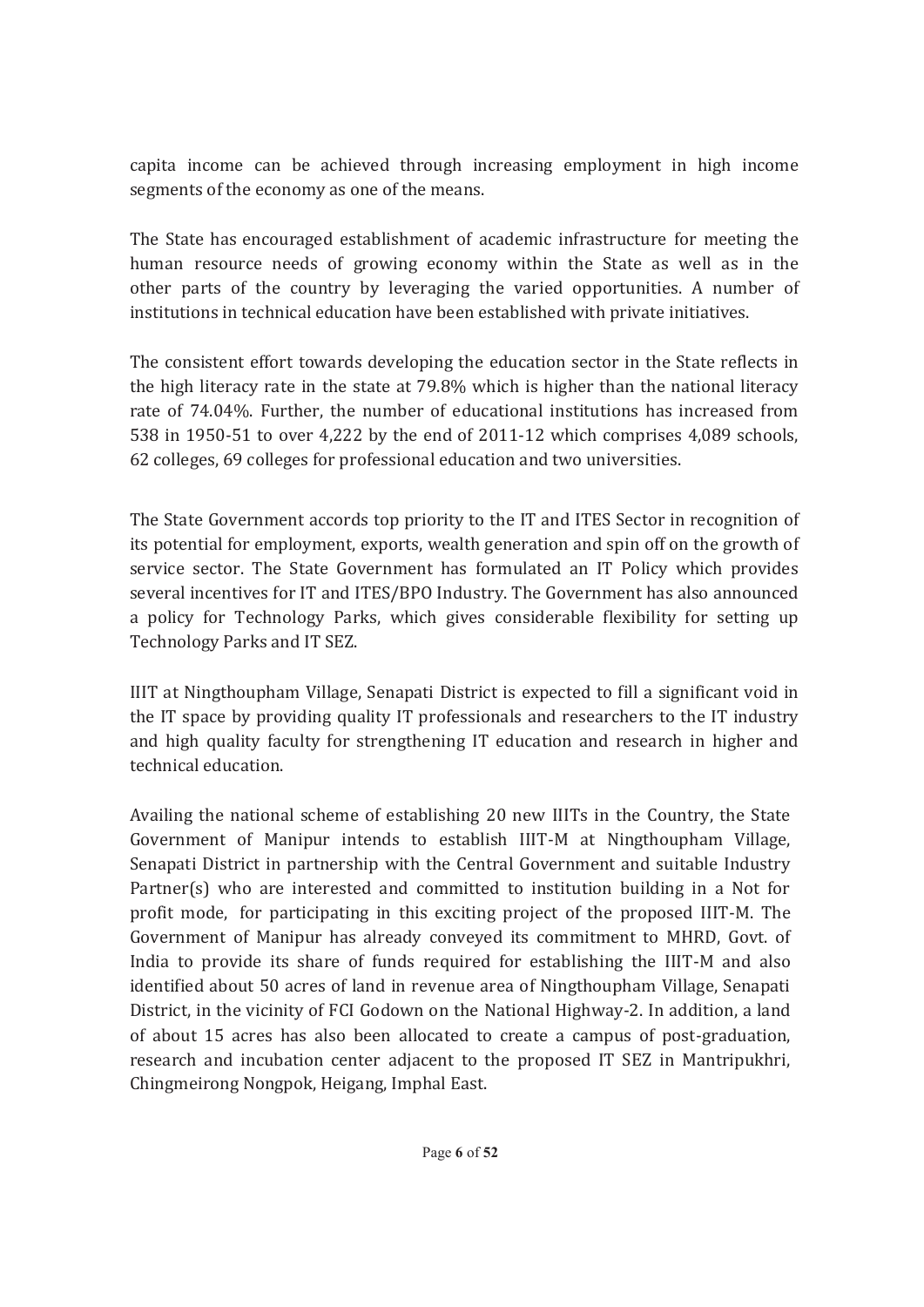#### **3. Public Private Partnership**

#### **3.1. Eligibility Criteria for Partner**

- 3.1.1. The Partner(s) can belong to both IT as well as non IT industries. The non IT industries can be manufacturing companies in which there is a demonstrated use of IT.
- 3.1.2. Public Sector Industries having large R&D establishments, working in the industrial clusters in various states can also participate to be the Partner.
- 3.1.3. Central and State Public Sector Undertakings (PSUs) can also apply to become partners.
- 3.1.4. Preference shall be given to the Partner(s) who is member of Industry Associations such as NASSCOM, FICCI, ASSOCHAM, CII etc.
- 3.1.5. The Partner(s) should normally have been in operations for at least 5 years.
- 3.1.6. The Partner(s) should preferably be listed companies with good governance and well regarded in the business community. For Partner not listed, demonstration of good track record and governance is required.
- 3.1.7. MNCs working in India with specialized knowledge and interest may also apply to become the Partner.
- 3.1.8. There may be one or more Industry Partners for setting up of the IIIT-M and the minimum contribution from such Partner(s) should be Rs. 9.6 crores (7.5%).
- 3.1.9. The same company/firm may fund different IIITs across India. There shall be no exclusive arrangements of any nature and the IIIT shall be free to work with multiple Partners.

#### **3.2. Expectations from an Industry Partner**

- 3.2.1. The Partner(s) should be a company of repute, with good governance as listed above.
- 3.2.2. The capital cost of the IIIT will be around Rs. 128 Crore and as per the MHRD scheme the contribution of Central Government, State Government and the Industry partner will be in the ratio of 57.5:35:7.5. That means Government of India will contribute Rs. 73.6 Crores (57.5%), Government of Manipur Rs. 44.8 Crores (35%) and the **Industrial Partners(s) will contribute upto Rs. 9.6 Crores (7.5%).** During the first four years of setting up the IIIT-M, the Central Government will also provide assistance towards the recurring expenditure, operating expenses and faculty development to the extent of year wise requirement of which will vary depending on growth of the Institute and requirement of the funds. 50% of the money to be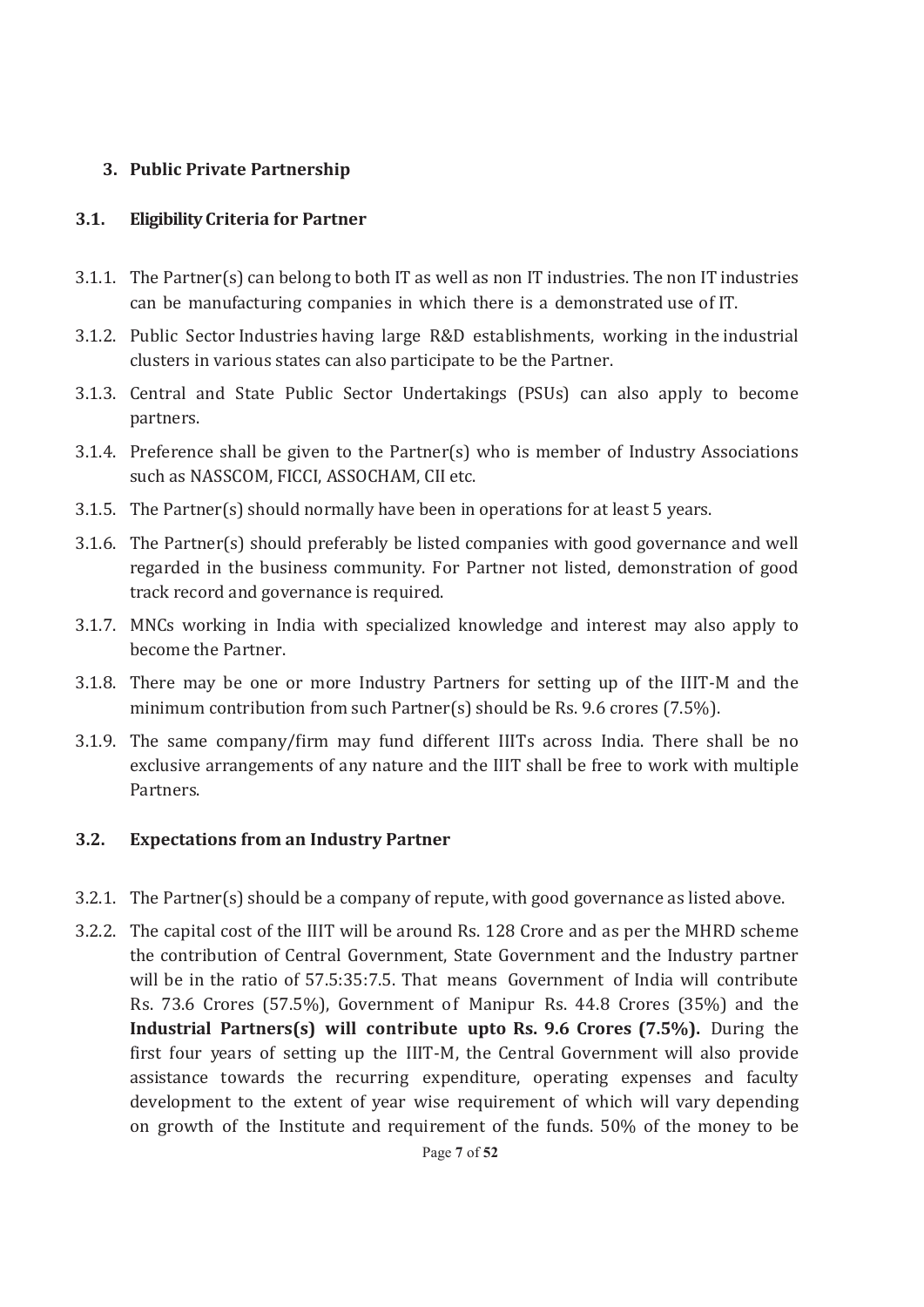contributed by the Industry Partner(s) should be in the form of Irrevocable Bank Guarantee from a Nationalized Bank in the name of State Government.

- 3.2.3. For the IIIT-M to evolve into a world class academic institute it is important that the Infrastructure and facilities available the IIIT-M are best-in-class. A good infrastructure and facility will play a major role in attracting and retaining good faculty and also be conducive to provide exposure to the students to higher standards. Therefore it is important to develop an integrated campus which not only meet today's need of an IIIT-M, but also provides scope for expansion for facilities like **incubation centers, R & D Laboratories, Science & Technology Park** etc. which are essential for the IIIT-M to achieve its objective of becoming a best-in-class research institute. **The Partner(s)**  will be responsible for planning and designing strategies to achieve the above **objective of the IIIT-M of becoming a world class academic institute.**
- 3.2.4. The Partner(s) should actively participate in the Governance of the Institute within the overall framework. For membership in the Board of Governors they should propose the nomination of senior officials to the Nominations Committee so that there is active participation.
- 3.2.5. The Partner(s) should be willing to do joint research projects with IIIT-M either through funding, collaboration or in any other manner.
- 3.2.6. The Partner(s) should be willing to depute very accomplished individuals as adjunct faculty or otherwise participate in the teaching activities of the institute.
- 3.2.7. The Partner(s) should be willing to allow students to do research projects as a part of their course, within their enterprise. They must also provide mentors for developing the students in such projects.
- 3.2.8. The Partner(s) should be willing to allow Sabbatical for short period to the faculty of the IIIT-M so that there is greater interaction.
- 3.2.9. The Partner(s) should be willing to sign agreements for use of IP jointly created by research on fair and equitable terms.
- 3.2.10. The Partner(s) should have the willingness and ability to co-create programs with the institution.
- 3.2.11. The Partner(s) should allow internship for students from the IIIT-M.
- 3.2.12. The Partners(s) should facilitate for placement of the students from the IIIT's.
- 3.2.13. The Partner(s) agreement will be a non-exclusive for both sides.
- 3.2.14. The Partner(s) industry should be willing to sponsor their eligible employees for PhD studies in the IIIT-M on normal terms so that there is a greater output of PhD's from industry.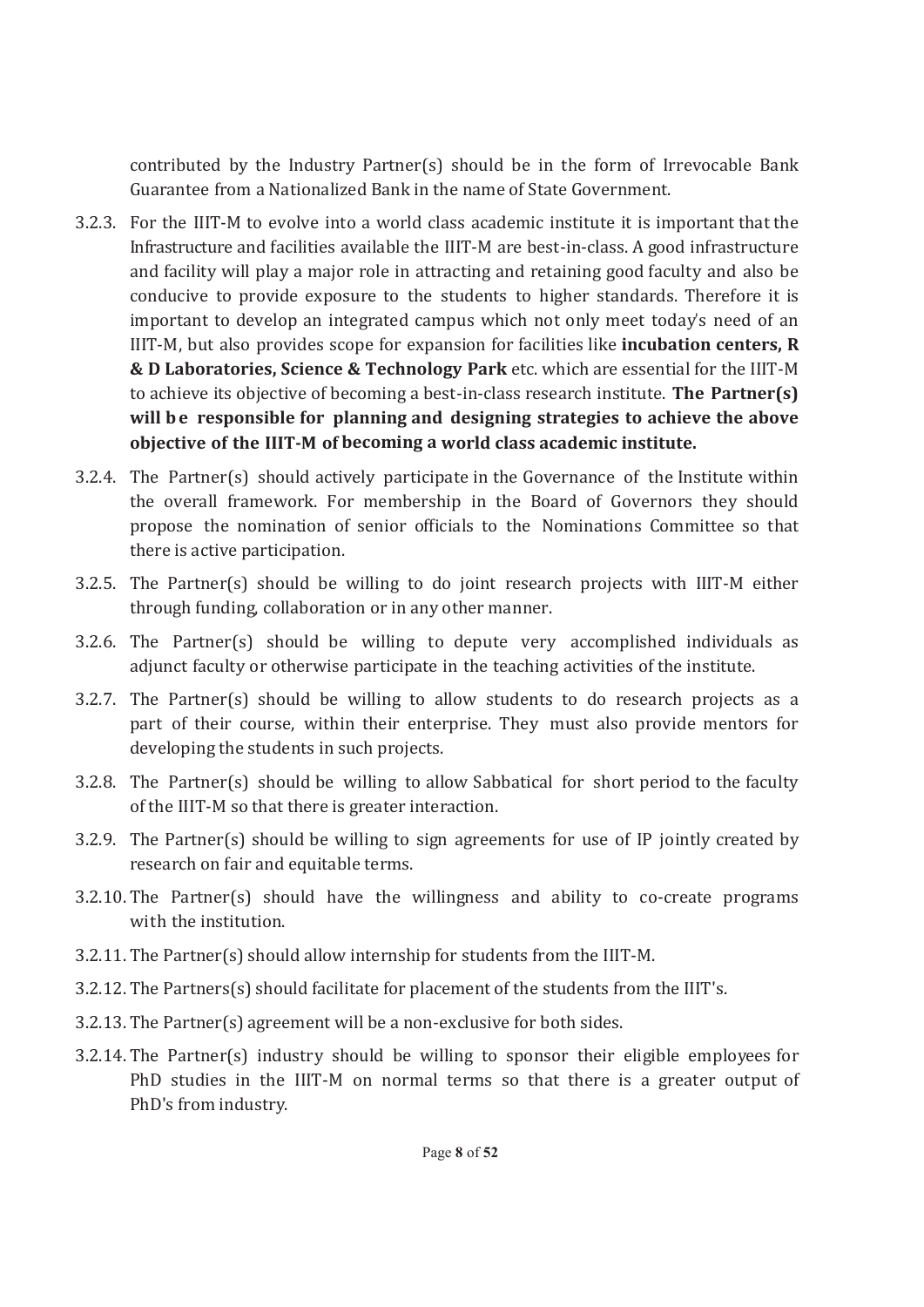3.2.15. The Partner(s) should be willing to join and help fund the start-up of the institution making a contribution, the floor value of which has been fixed at Rs. 9.6 Crores (7.5%).

# **3.3. Benefits to the Partner(s)**

The following are the main benefits for the Partner for setting up of IIIT-M:-

- i) The Industry partner(s) shall have upto 7.5% stake in the proposed IIIT-M based on the sanctioned project cost. Although the contribution is small, there is an opportunity to be associated with & build a high quality institution and concomitant benefits both commercial and otherwise.
- ii) The Industry Partner(s) can give directions to the research in the institution based on the perceived future needs of the entire industry. New IIIT would help develop R&D capability in IT Industry as well as in domain industry and open up new areas for Indian Industry where it shall be able to enter and reach world class levels. The institution would help the Industry in developing the innovative products for the domestic market, which will be the future products for the world. It would also enhance global competitiveness of Indian Industry by helping to create innovative products and services.
- iii) Domain areas of specialization from among those relevant to the State shall be finalized in consultation with Industry Partners.
- iv) The Partners(s) will be eligible upto 7.5% of total seats on the Board of Governance of the Institute, which will be completely empowered to make decisions like approvals of budget, purchases, capital and operational expenditure, faculty salaries, recruitment norms etc. It is recommended that the representative of the Corporate Partner is a full time employee of the Industry Partner and at a very senior level.
- v) The Partner(s) shall reap the benefits of leveraging and fostering the Incubation Centers/Research and Development facilities for R&D activities.
- vi) The Partner(s) will assist in developing need based course curriculum.
- vii) The Partner(s) shall leverage the IIIT-M as a talent pool for recruitment to retain the expertise suited to meet the need of the Partner.
- viii) Under any circumstances; no member of the Board will be granted special powers/ authority. All Board members will have equal authority.
- ix) The partner/ donor should be eligible for a full deduction of their contribution against their income under Income-Tax Act as is currently allowed for any grant made under S10 (22) of the Income-Tax Act 1961.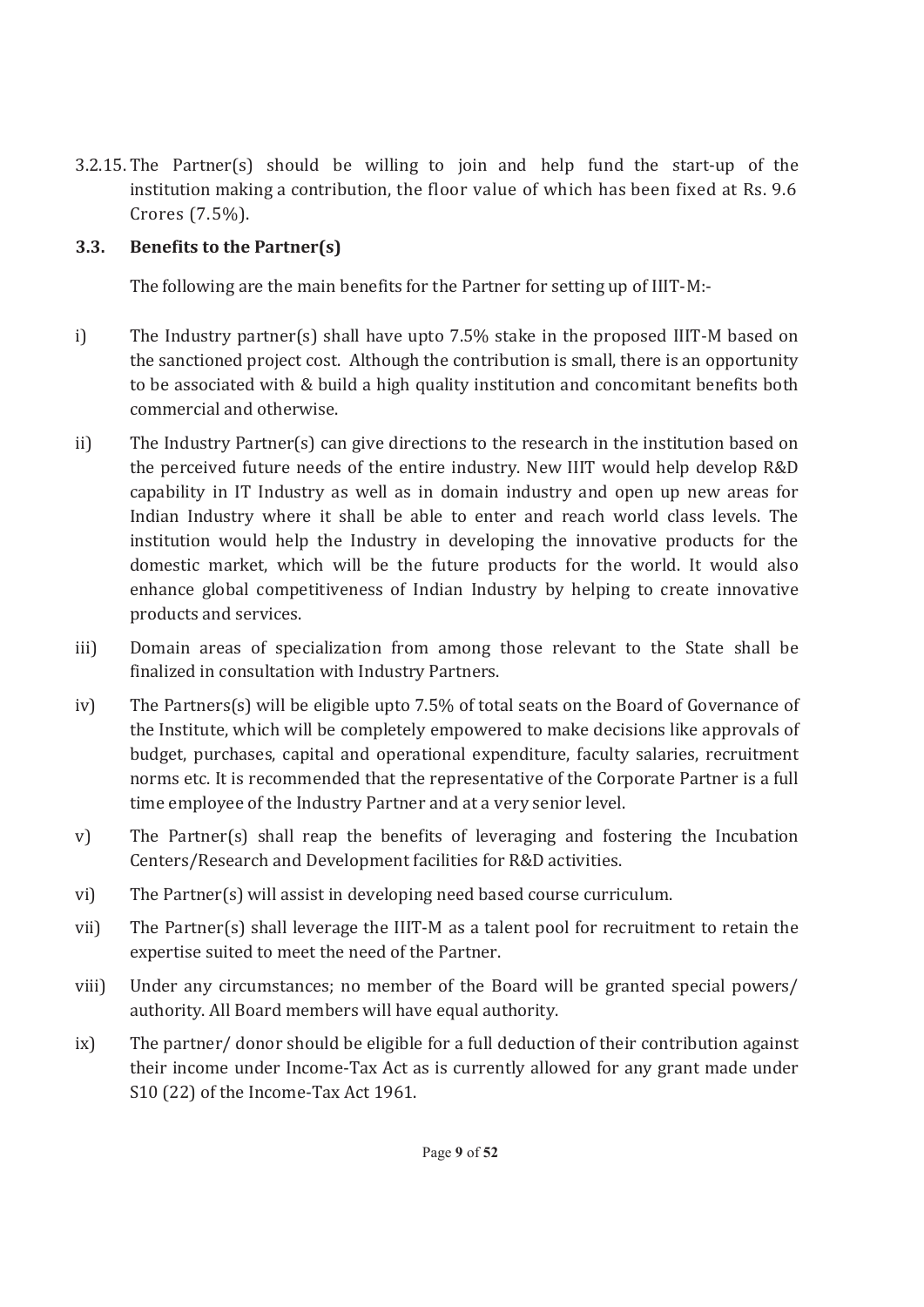# **4. Instructions for submission of EOI**

# **4.1. General Instructions**

- a) Applicant is required to submit EOI application and Firm Data Sheet/EOI response sheet in the format given in the *Annexure I***.**
- b) The Applicant is required to submit the Letter of Submission in the response in the format provided in *Annexure II***.**
- c) A detailed presentation of the response of the EOI needs to be submitted. The presentation shall essentially include the vision of the Applicant for this institute, planning, areas of excellence, contribution and sustained association, besides other relevant details.
- d) Along with the response as per *Annexure I*, the Applicant is also required to submit certified copy of audited annual accounts and annual reports for the last three financial years ended on March 31, 2013 along with an Auditor's Certificate specifying Net Worth and Net Cash Accrual of the Partner.
- e) The Partner would be required to sign Memorandum of Agreement between the Govt. of India, State Govt. and Industry Partner; as prescribed by MHRD.
- f) The last date for submission response to the EOI is 1<sup>st</sup> April 2014 and any response received after this date will be rejected.
- g) Address for submission of EOI: https://manipurtenders.gov.in

# **4.2. Process of Submission**

The Applicant is required to organize its EOI in the following manner:-

- a) The submission of EOI application through https://manipurtenders.gov.in
- b) A detailed presentation of the response of EOI needs to be submitted through https://manipurtenders.gov.in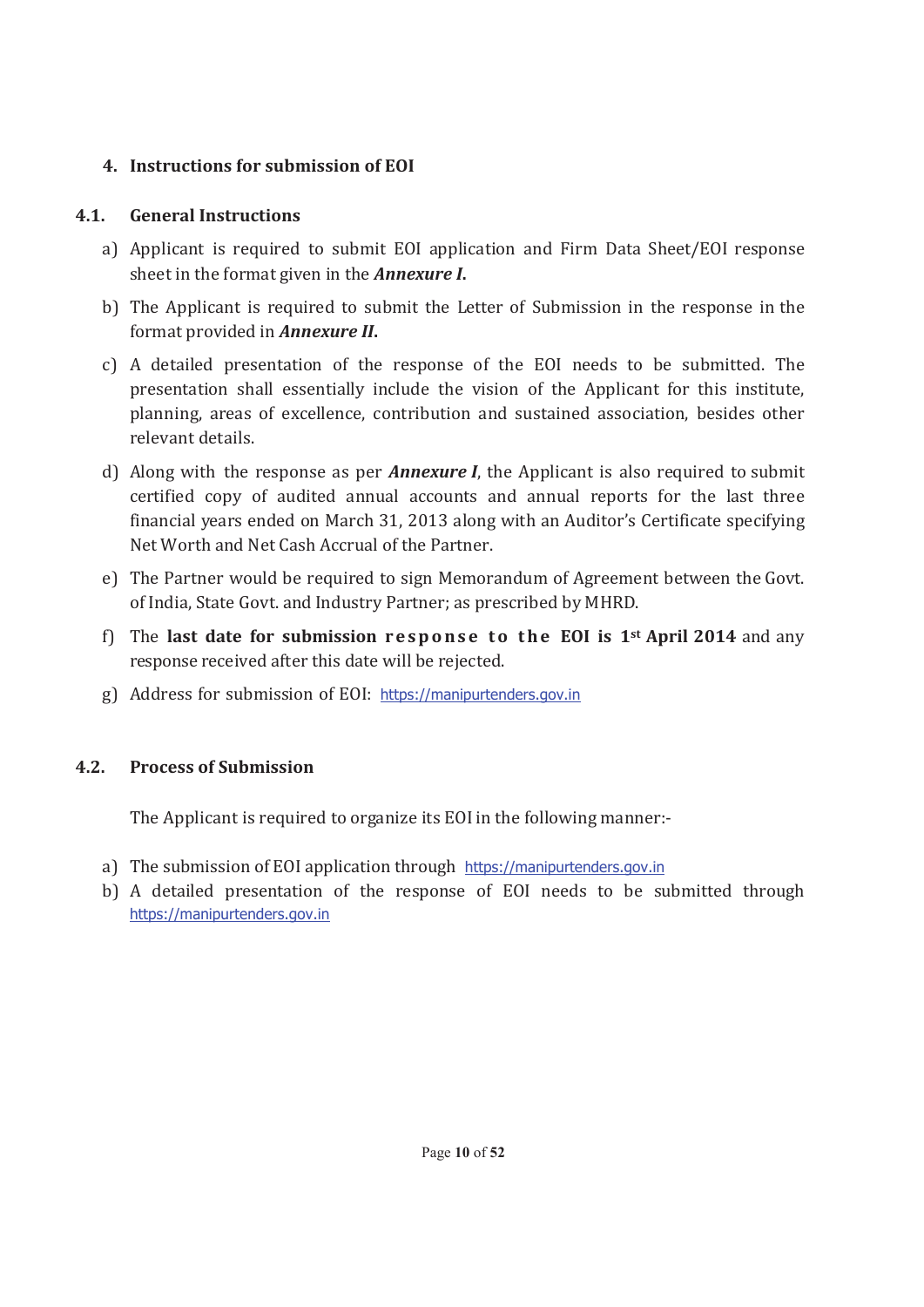#### **4.3. Evaluation and Shortlisting**

- a. An Evaluation Committee comprising of Information Technology, Finance and Higher & Technical Education Departments shall be constituted for recommending the PPP Partner to be selected for establishing IIIT-M under a PPP mode through EOI and PPT.
- b. Shortlisted applicant will be invited to give a detailed Power Point Presentation and discussions with regard to its response to EOI.
- c. The selection of the Partner(s) shall be done on the basis of assessment of the information submitted in *Annexure-I* of the EOI, presentation and discussions before the Evaluation Committee, Company Profile and reputation in respective field.
- d. Government of Manipur reserves the right to select/ shortlist one or more Industry Partners among all the responses on the basis of the information provided on the EOI and the presentation.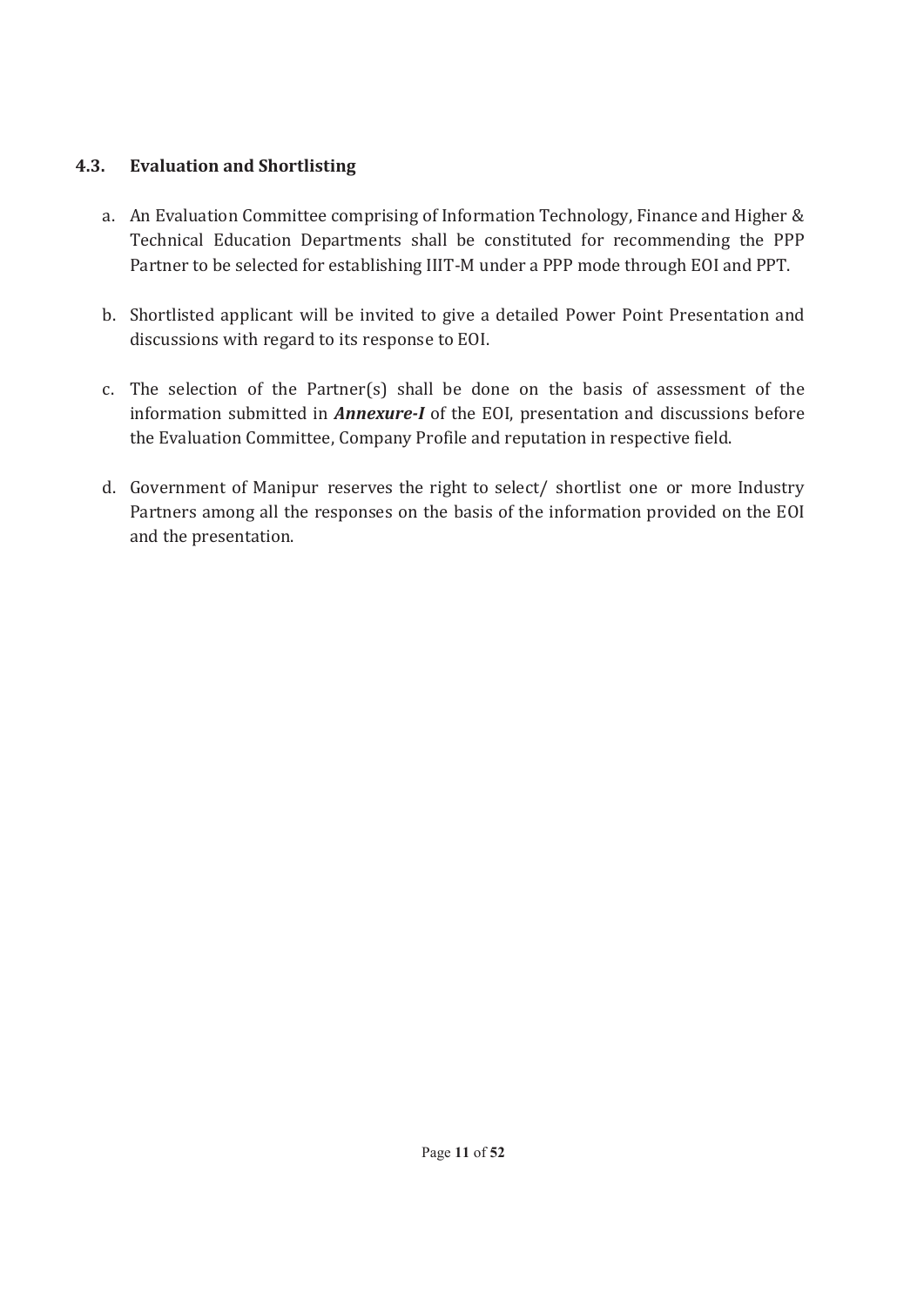# **5. Annexure I: Format for Providing Information as Partner**

The Applicant needs to fill in the EOI response as per the format below:

| <b>Information Table</b>                            |                                                                                                                                                            |                |
|-----------------------------------------------------|------------------------------------------------------------------------------------------------------------------------------------------------------------|----------------|
| <b>Commitment/Willingness to become the Partner</b> |                                                                                                                                                            |                |
| S. No                                               | <b>Particulars</b>                                                                                                                                         | <b>Details</b> |
| $\mathbf{1}$                                        | Applicant's willingness/commitment to contribute fund for setting up the<br>IIIT and becoming a Partner and comments (if any)                              |                |
| 2                                                   | Amount of funds, the Applicant is willing to invest (floor value of<br>contribution is Rs.9.6 Crores)                                                      |                |
| 3                                                   | Other than investment of funds, please indicate the extent of<br>commitments such as those listed in Para-3.2 of this EOI towards<br>establishment of IIIT |                |
|                                                     | <b>General Information</b>                                                                                                                                 |                |
|                                                     | <b>Particulars</b>                                                                                                                                         | <b>Details</b> |
| 4                                                   | Registered Name of the Company/Address with full particulars, whether<br>Central PSU/ State PSU/ MNC/ others, please specify.                              |                |
| 5                                                   | Profile of the Company with Organization Structure.                                                                                                        |                |
| 6                                                   | Year of Establishment (please specify number of years, the company is<br>in operation for a particular expertise)                                          |                |
| 7                                                   | Names of Directors/ Chairman/ President/ Managing Director etc. (Please<br>enclose Organization Chart)                                                     |                |
| 8                                                   | Membership of NASSCOM/ CII/ FICCI/ ASSOCHAM or any other reputed<br>bodies, please specify date of membership and membership number, if<br>applicable.     |                |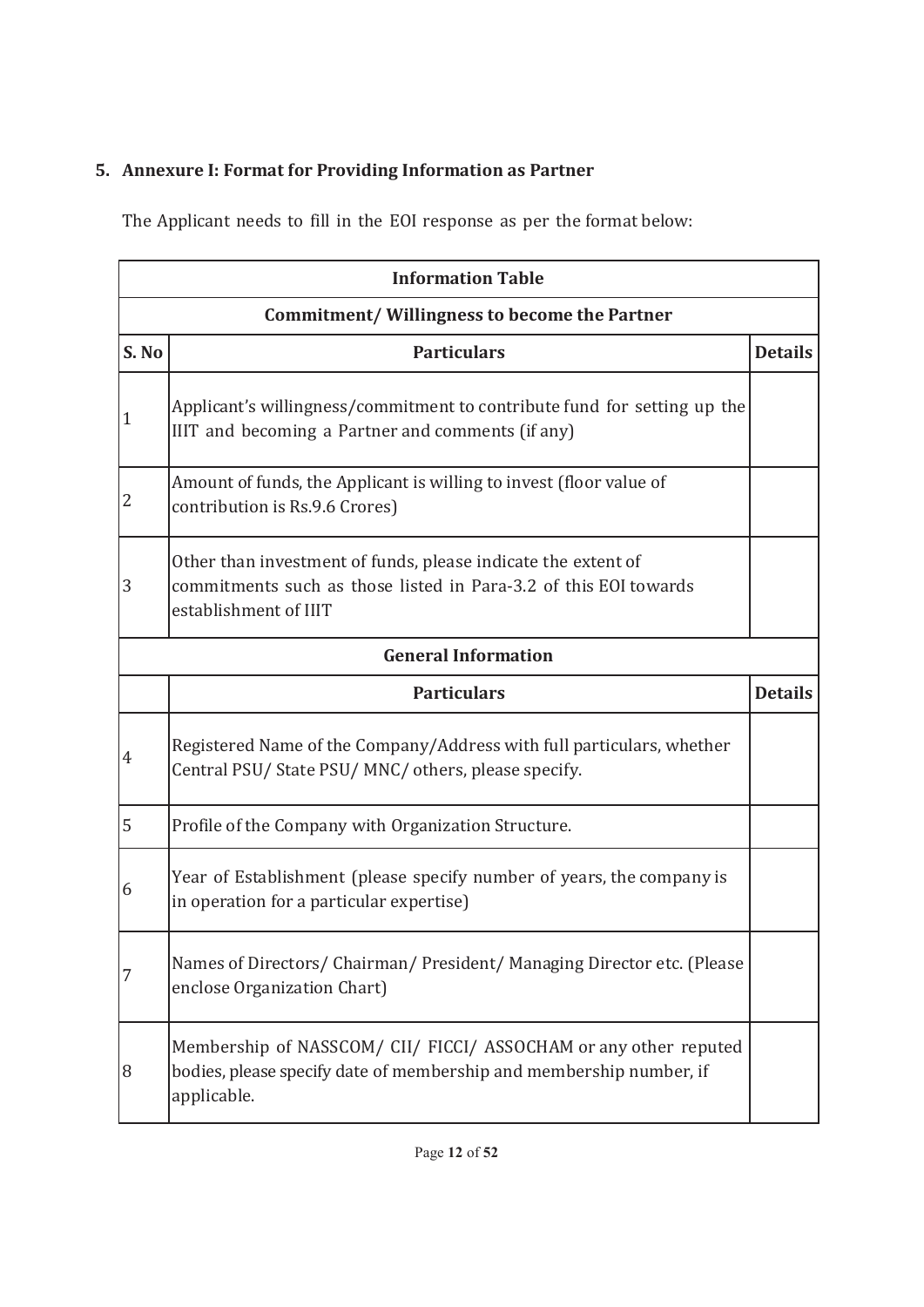| 9   | Listing on BSE/ NSE or any other recognized exchange,<br>please specify registration number and other details                                                                                                                                                                                                                                                                                                                                                                                             |                |
|-----|-----------------------------------------------------------------------------------------------------------------------------------------------------------------------------------------------------------------------------------------------------------------------------------------------------------------------------------------------------------------------------------------------------------------------------------------------------------------------------------------------------------|----------------|
| 10. | Location of all the Offices of the Partner                                                                                                                                                                                                                                                                                                                                                                                                                                                                |                |
| 11  | Chief Executive: Name, Address, Telephone No, email Id                                                                                                                                                                                                                                                                                                                                                                                                                                                    |                |
| 12  | Single Point of Contact: Name, Address, Telephone No., email id                                                                                                                                                                                                                                                                                                                                                                                                                                           |                |
| 13  | Audited annual accounts & annual reports for last 3 financial years<br>ending on 31.03.2013 with auditor's certificate specifying net worth and<br>net cash accrual. (also to be submitted separately)                                                                                                                                                                                                                                                                                                    |                |
| 14  | <b>Employee Strength of the Partner</b>                                                                                                                                                                                                                                                                                                                                                                                                                                                                   |                |
| 15  | Annual Intake of employees of the Partner                                                                                                                                                                                                                                                                                                                                                                                                                                                                 |                |
|     | <b>Additional Information</b>                                                                                                                                                                                                                                                                                                                                                                                                                                                                             |                |
|     | <b>Particulars</b>                                                                                                                                                                                                                                                                                                                                                                                                                                                                                        | <b>Details</b> |
|     |                                                                                                                                                                                                                                                                                                                                                                                                                                                                                                           |                |
| 16. | Preferred domain area of specialization (tick appropriate with<br>details)                                                                                                                                                                                                                                                                                                                                                                                                                                |                |
|     | IT applications in Agriculture & Rural Development<br>i.<br>IT applications in Automobile<br>ii.<br>IT applications in Power & Energy Management<br>iii.<br>IT applications in health care<br>iv.<br>IT applications in Hospitality Industry<br>V.<br>IT applications in banking and finance<br>Vl.<br>IT applications in Industrial Automation<br>vii.<br>IT applications in Textile<br>viii.<br>e-Governance<br>ix.<br>ITES/BPO<br>X.<br>Bio informatics and bio technology<br>xi.<br>xii.<br>Any other |                |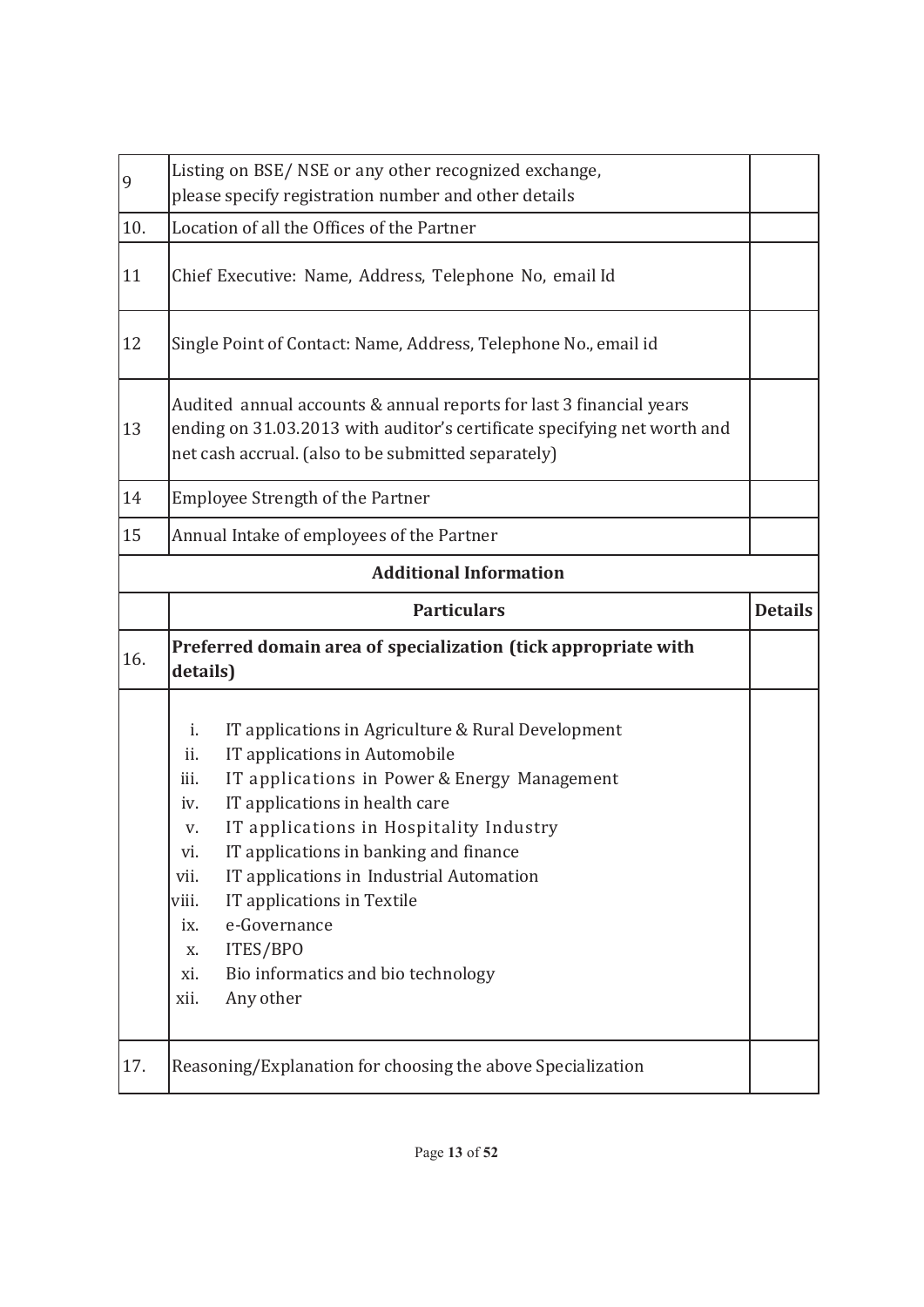| 18. | Planned number of recruitments from the proposed IIIT-M annually<br>(approximate)                                       |  |
|-----|-------------------------------------------------------------------------------------------------------------------------|--|
| 19. | Previous association with higher educational or Research institutions, if<br>any.                                       |  |
| 20. | Preferred courses to be included in the curriculum to meet the industry/<br>Partner's expectations                      |  |
| 21  | Partner's approach on the operational model for setting up the proposed<br><b>IIIT-M</b>                                |  |
| 22. | Proposed focus areas for R&D and incubation in the proposed IIIT-M and<br>the rationale for each of the areas in focus. |  |
| 23. | Any other relevant information which the partner may wish to furnish.                                                   |  |

# **(Enclose all the relevant documents in support of the information supplied)**

It is certified that the information provided above is true. It is further certified that in the event of the information provided hereunder proves to be incorrect; Department of Information Technology, Government of Manipur has the right not to consider the response submitted by the company*.*

**(Signature of authorized signatory) Name of Signatory: Designation Date:**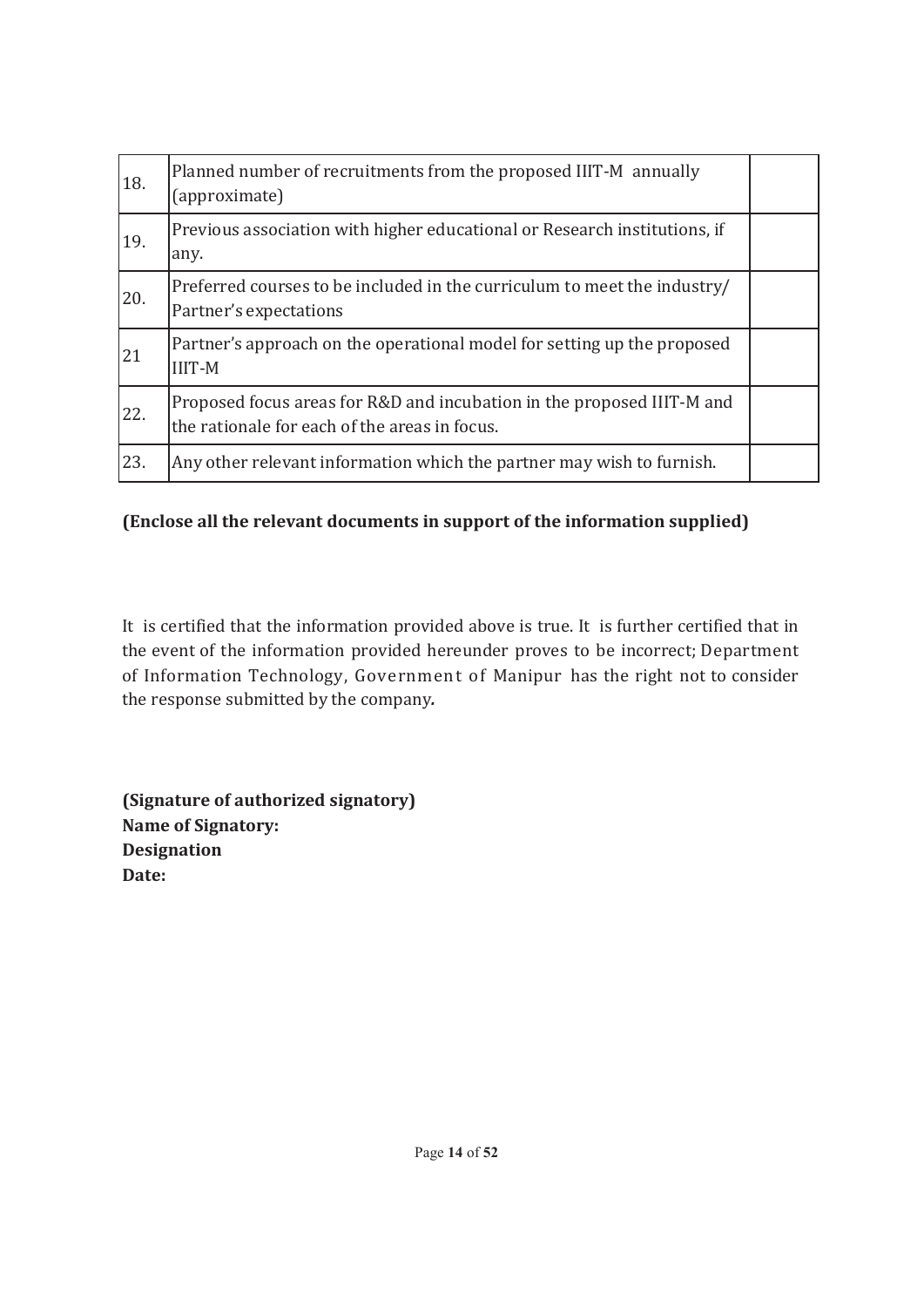#### **6. Annexure II: Letter of Application**

(To be submitted with EOI Application by Applicant)

THE OFFICER ON SPECIAL DUTY (IT) DEPARTMENT OF INFORMATION TECHNOLOGY GOVERNMENT OF MANIPUR

**Sub: Submission of Expression of Interest (EOI) For Partnership in Setting up of Indian Institute of Information Technology – Manipur (IIIT-M) at**  Ningthoupham village, Senapati District **under Public Private Partnership Mode.**

Sir,

With reference to the above EoI, (mention the reference details), we have examined and understood the instructions, terms and conditions provided in Invitation for EOI. We hereby enclose our EOI Application as mentioned in the prescribed format. The undersigned declares that the statements made and the information provided in the duly completed application is complete, true, and correct in all respects. We also understand that Government of Manipur is not bound to accept the offer either in part or in full. If the Department rejects the offer in full or in part, it may do so without assigning any reasons thereof.

Yours faithfully,

Authorized Signatory (Name & Designation, seal of the firm)

Date:

Place: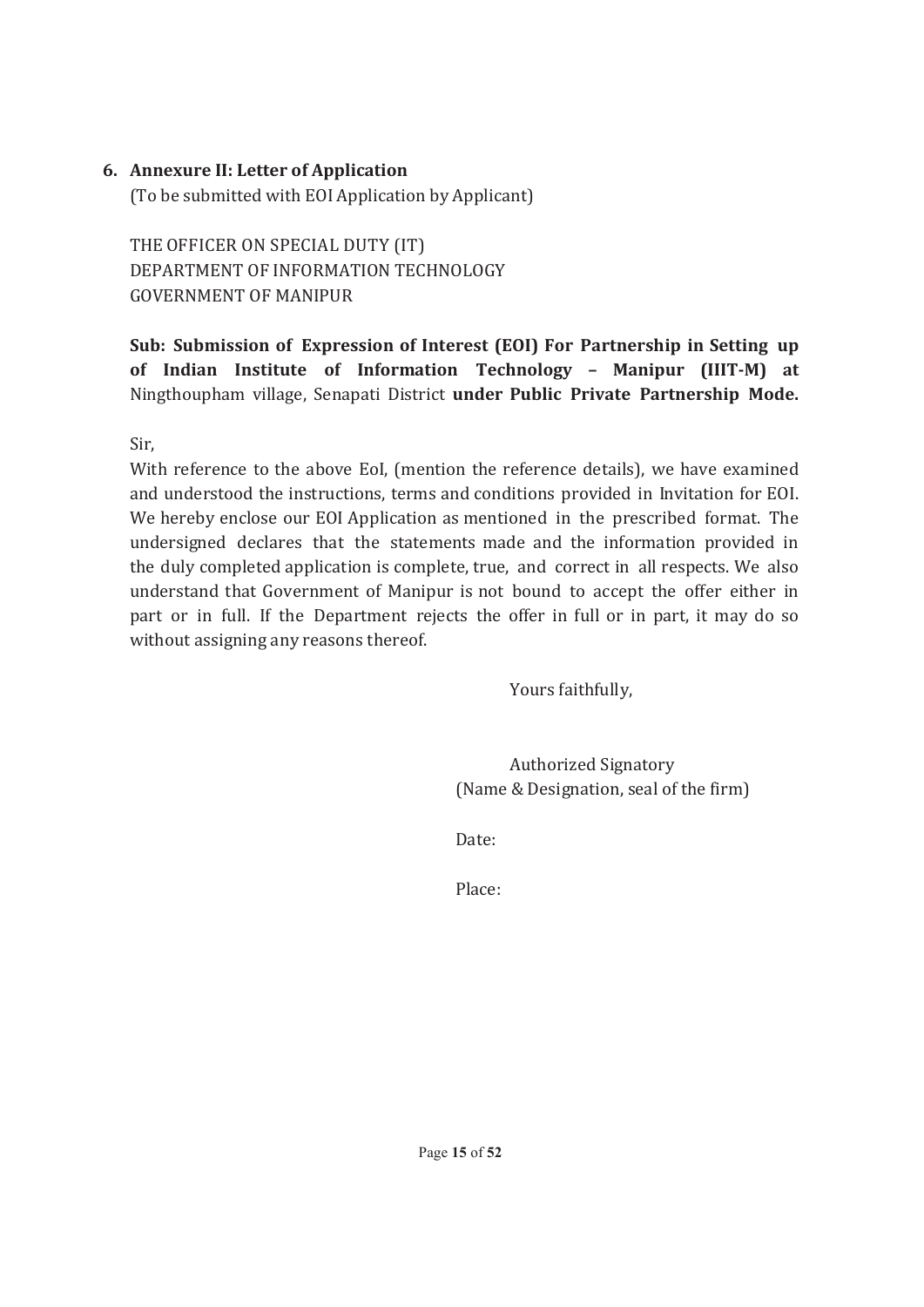# **7. Annexure III: Checklist for Submission**

| Sr. No.        | Item                                                                                                                             | Yes/No |
|----------------|----------------------------------------------------------------------------------------------------------------------------------|--------|
| 1              | A detailed presentation of the response of the EOI needs<br>to be submitted through the portal:<br>https://manipurtenders.gov.in | Yes/No |
| $\overline{2}$ | Completely filled up <b>Annexure - I</b> duly signed by the<br>Authorized Signatory in the EOI application.                      | Yes/No |
| 3              | Completely filled up <b>Annexure - II</b> of the EOI Letter of<br>Application.                                                   | Yes/No |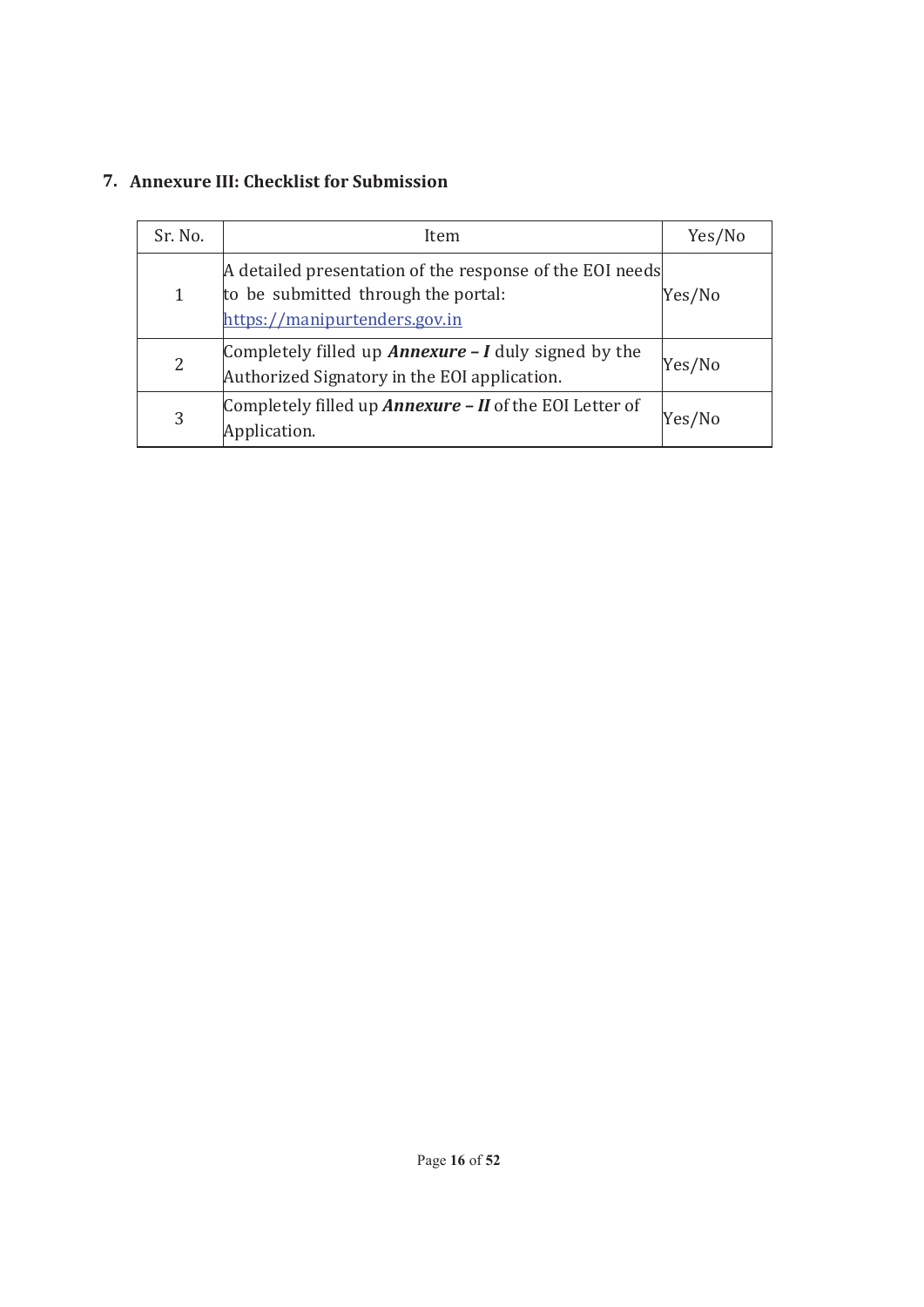#### **8. Annexure – IV**

**Memorandum of Association and Rules of IIIT – M** 

**(As prescribed by MHRD)**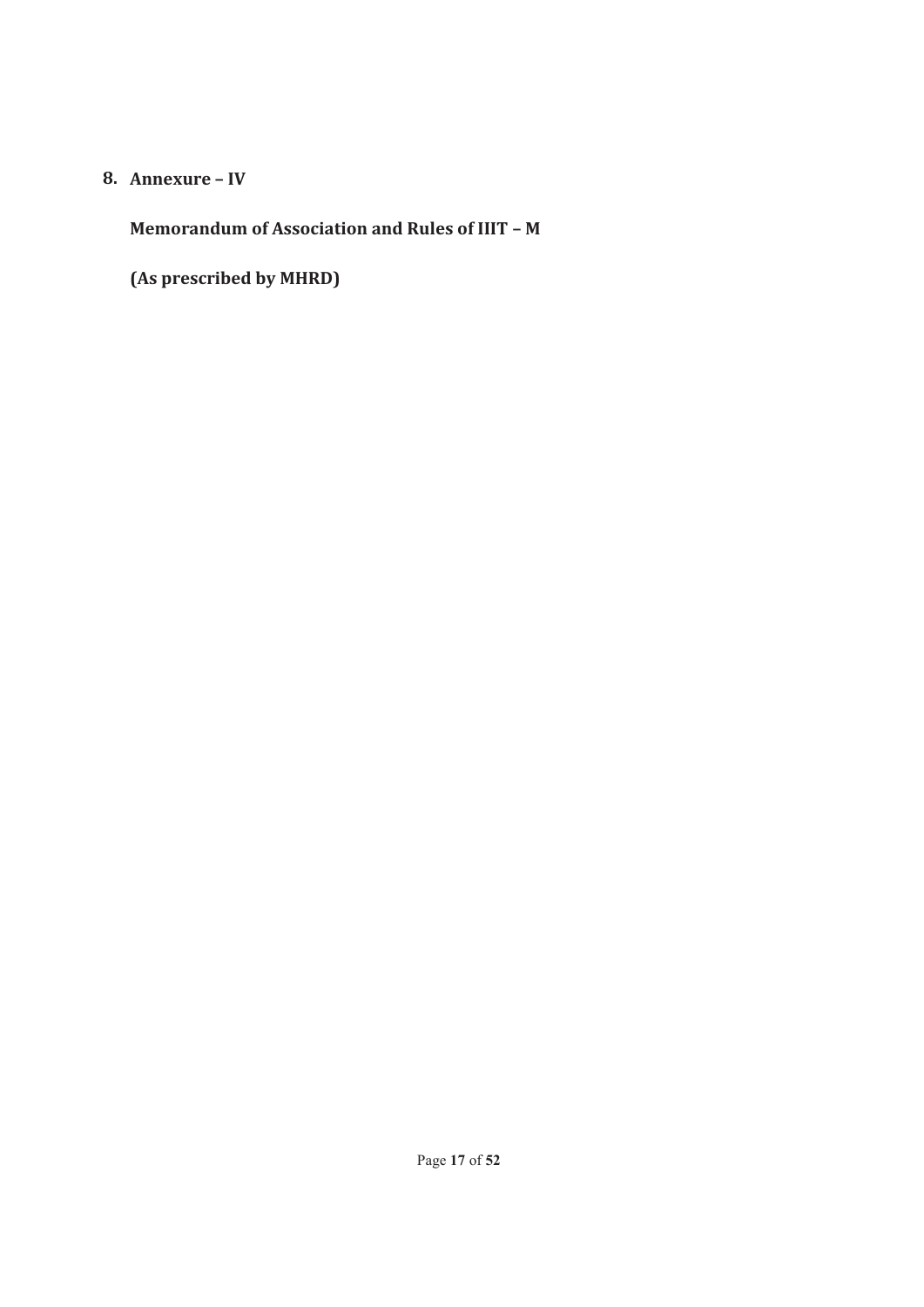**Memorandum of Association**

**And**

**Rules of**

**Indian Institute of Information Technology – Manipur, (IIIT-M)**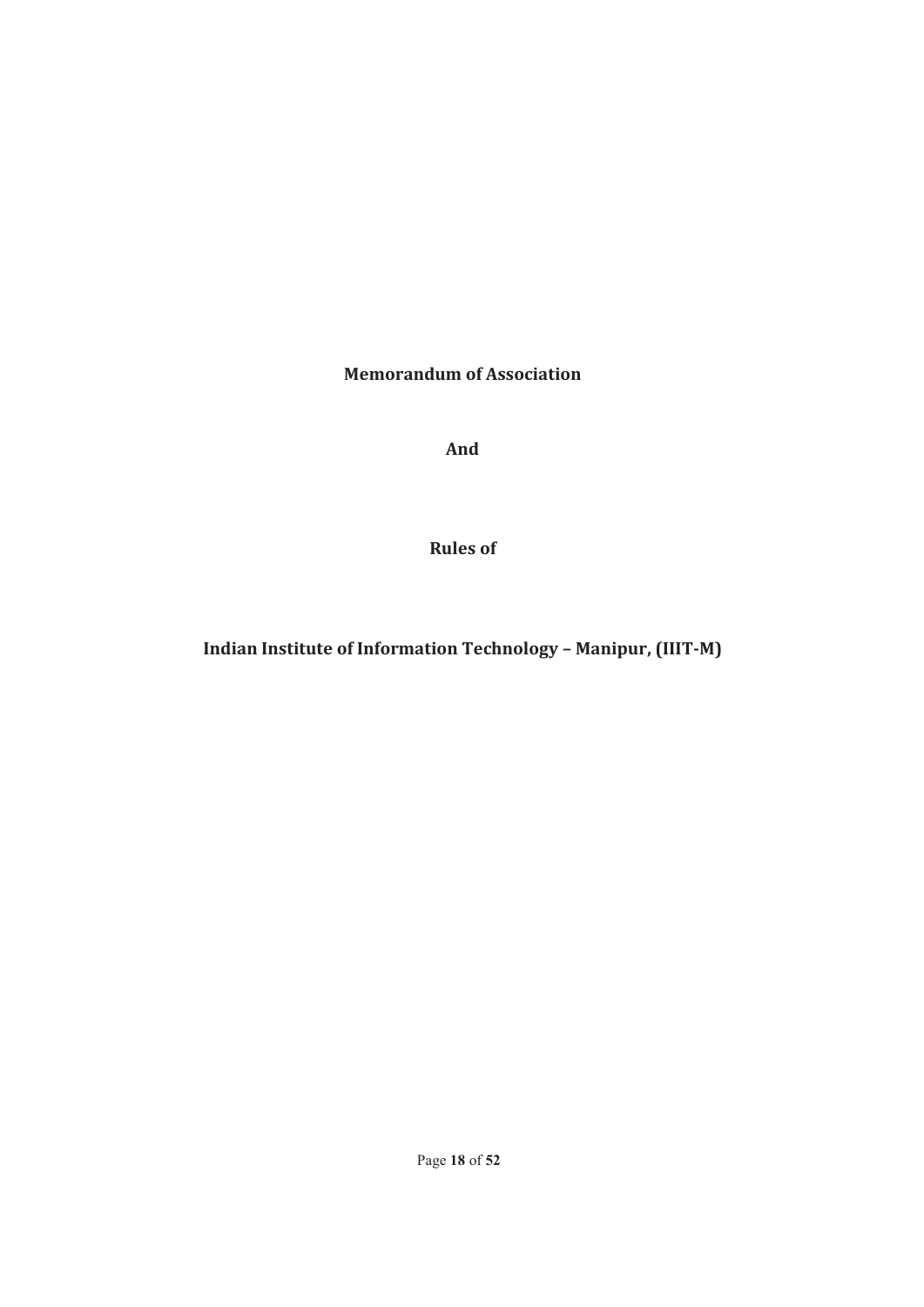# **Memorandum of Association of the Society**

### **1. Name of the Society**

The name of the Society shall be the *Indian Institute of Information* Technology Society, Manipur hereinafter referred to as "the Society"

# **2. Registered Office**

The registered office of the Society shall be situated at \_\_\_\_\_\_\_, and presently located at  $\Box$ 

# **3. Definitions**

In this Memorandum and Rules made thereunder unless the context otherwise requires: -

- a) 'Board' in relation to the Institute , means the Board of Governors of the Society / Institute;
- b) "Central Government " means the Government of India;
- c) "Chairperson" means the Chairperson of the Board of the Society / Institute;
- d) "Institute" means Indian Institute of Information Technology, Manipur;
- e) "Rules and Regulation" in relation to the Society / Institute, means the Rules and Regulation of the Society / Institute made under this Memorandum of association;
- f) "Society" shall mean the Indian Institute of Information Technology Society, Manipur;
- g) "State Government" means Government of Manipur.

# **4. Objects of the Institute Society**

- a) to establish , set up , run and carry on the administration and management of the Indian Institute of Information Technology, Manipur;
- b) emerge amongst the foremost institutions in information technology and allied fields of knowledge;
- c) advance new knowledge and innovation in information technology and allied fields to power the nation to the forefront in the global context;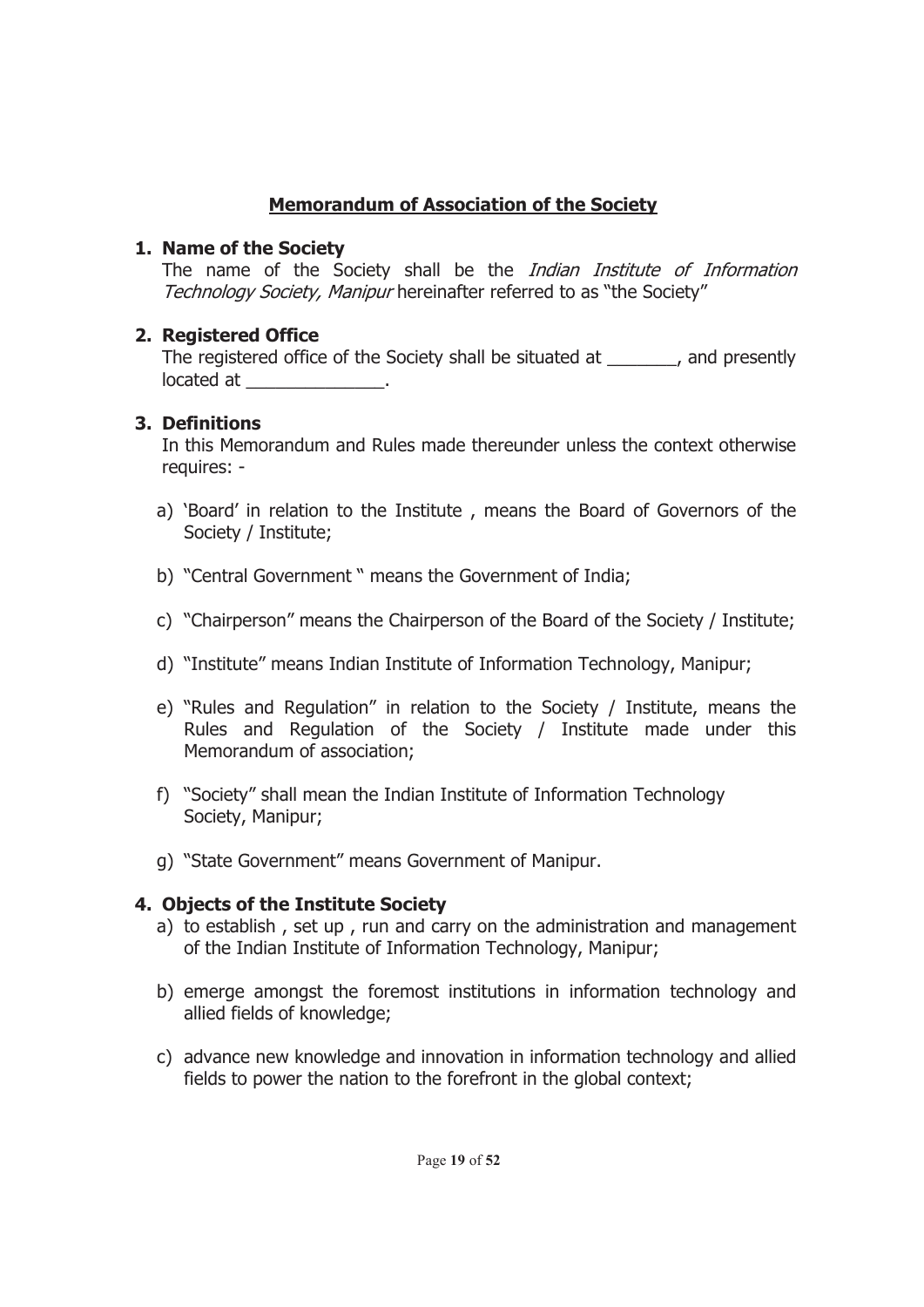- d) Develop competent and capable youth imbued with the spirit of innovation and entrepreneurship with the social and environment orientation to meet the knowledge needs of the country and provide global leadership in information technology and allied fields;
- e) promote and provide transparency of highest order in matters of admission, appointments to various positions, academic evaluation, administration and finance;

# **5. Powers and Functions of the Society**

- (1) For attainment of its objectives, the Society may exercise the following powers and perform the following functions, namely:
	- a) to provide for instruction in such fields of knowledge concerning information technology and allied areas as the institute may think fit, for the advancement of learning and dissemination of knowledge ;
	- b) to lead , organize and conduct research and innovation in information technology and allied fields of knowledge in such manner as the institute may think fit, including in collaboration or association with any other Institute, educational institute , research organisation or body corporate;
	- c) to hold examinations and grant degrees diplomas , certificates and other academic or professional distinctions or titles; and to confer honorary degrees;
	- d) to organize , hold and conduct short term programs, refresher courses, workshops, seminars and conferences for the purpose of exchange and dissemination of information and knowledge in the areas of information technology and allied fields;
	- e) to design and develop instructional resource curricula, teaching aid , teaching material, evaluation system , educational technologies and learning resource centres;
	- f) to make provision for dissemination of knowledge emerging from research and for that purpose to enter into such arrangements ,including consultancy and advisory services , with other institutions, industry, civil society or other organizations, as the Institute may deem necessary ;
	- g) to institute teaching , research or other academics positions , required by the Institute with such designations as it may deem fit, and to appoint persons on tenure , terms or otherwise to such position;
	- h) to appoint persons working in any other Institute or educational institution or involved in research of significance in any industry as adjunct, guest or visiting teachers of the Institute on such terms and for such duration as the Institute may decide;
	- i) to create administrative and other posts and make appointments thereto;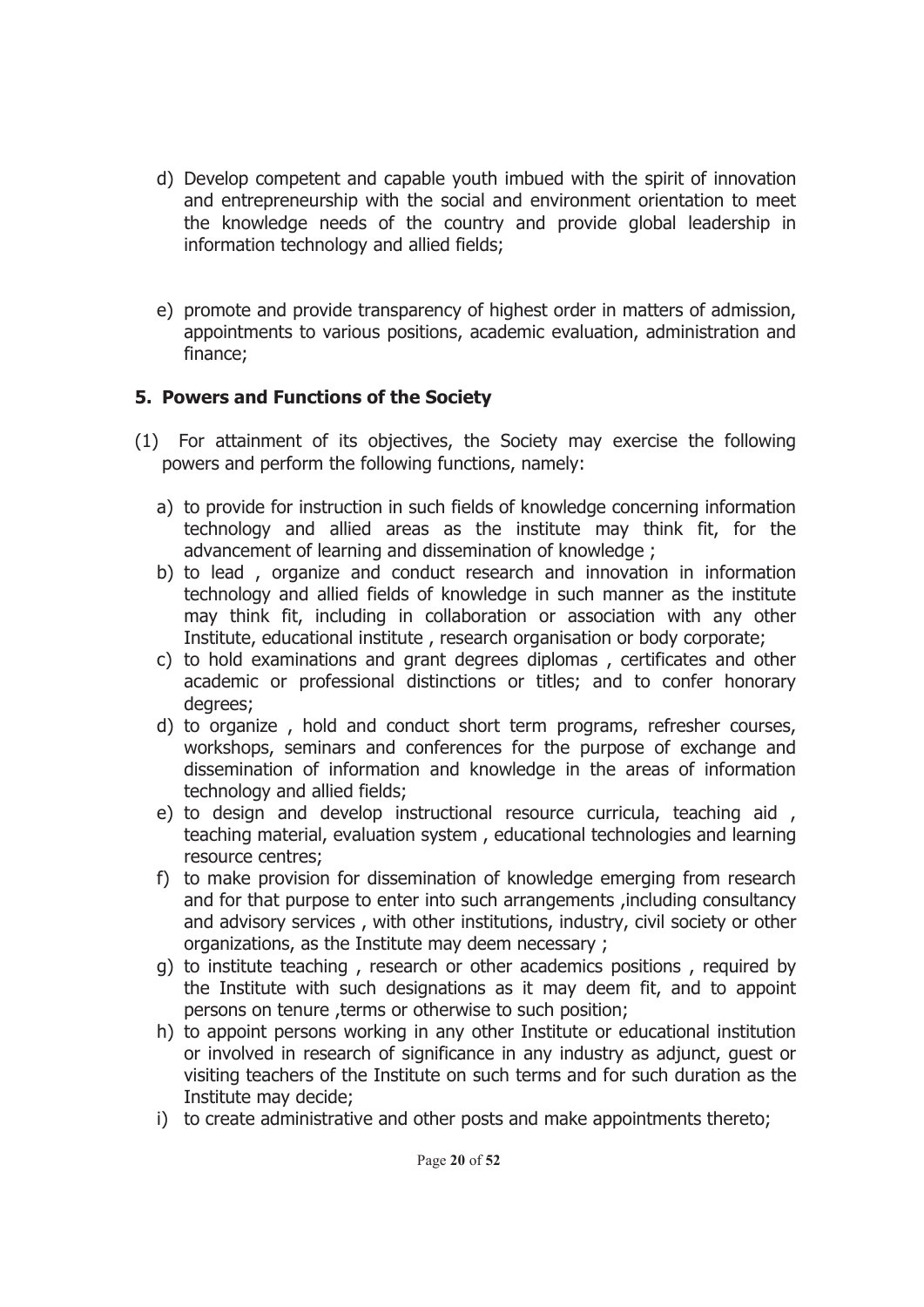- j) to determine , specify and receive payment of fees and other charges, as the Institute may deem fit , from students and any other person, institution or body corporate for instruction and other services , including training , consultancy and advisory services , provided by the Institute.
- k) to receive gifts, grants, donations, assistance or benefactions from the Central or State Government;
- l) to receive bequests, donations, contributions and transfers of moveable or immovable properties from testators, donors, Institutes , Trusts, Companies or transferors, as the case may be, for the furtherance of the objectives of the Institute, provided that no such benefaction shall be accepted by the Institute which involves conditions or obligations contrary to or not in accordance with the objects of the Institute;
- m) to borrow , raise or secure the payment of any money on such terms and conditions and on such security , as may be deemed fit and proper provided they are not inconsistent with the objects of the Institute;
- n) to acquire by way of lease , sublease, gift, purchase, exchange, hire or in any manner ; any movable or immovable properties and any rights or privileges necessary or convenient for the purpose of the Institute and to construct , erect, alter, improve and maintain any building and to construct, improve ,alter , demolish or repair building and to with a view to achieve the objects of the Institute in accordance with law;
- o) to deal with any property belonging to or vested in the Institute in such manner as the Institute may deem fit for advancing the objects of the Institute:

Provided that no land or other immoveable property shall be disposed off by the Institute without the prior approval of Central Government

Provided further that where the land for the Institute has been provided free of cost by a State Government, such land may be disposed off only with the prior approval of such State Government;

- p) to established and maintain such infrastructure as may be necessary for carrying out the objects of the Institute ;
- q) to institute and award fellowships , scholarships , exhibitions , prizes and medals;
- r) to negotiate contracts on behalf of the Institute and vary and rescind such contracts;
- s) to borrow, raise or secure the payment of any money on such terms and conditions and on such security , as may be deemed fit and proper provided they are not inconsistent with the objects of the Institute.
- t) to do all such lawful things as may be necessary , incidental or conducive to the attainment of all or any of the objects of the Institute.
- u) to make Rules and Bye-laws for the conduct of the affairs of the Society and to add, to amend, to vary or rescind them from time to time.

#### **6. Institute to be open to all races, creeds and classes.**

Page **21** of **52** (1) The Institute shall be open to all persons of either sex, irrespective of caste,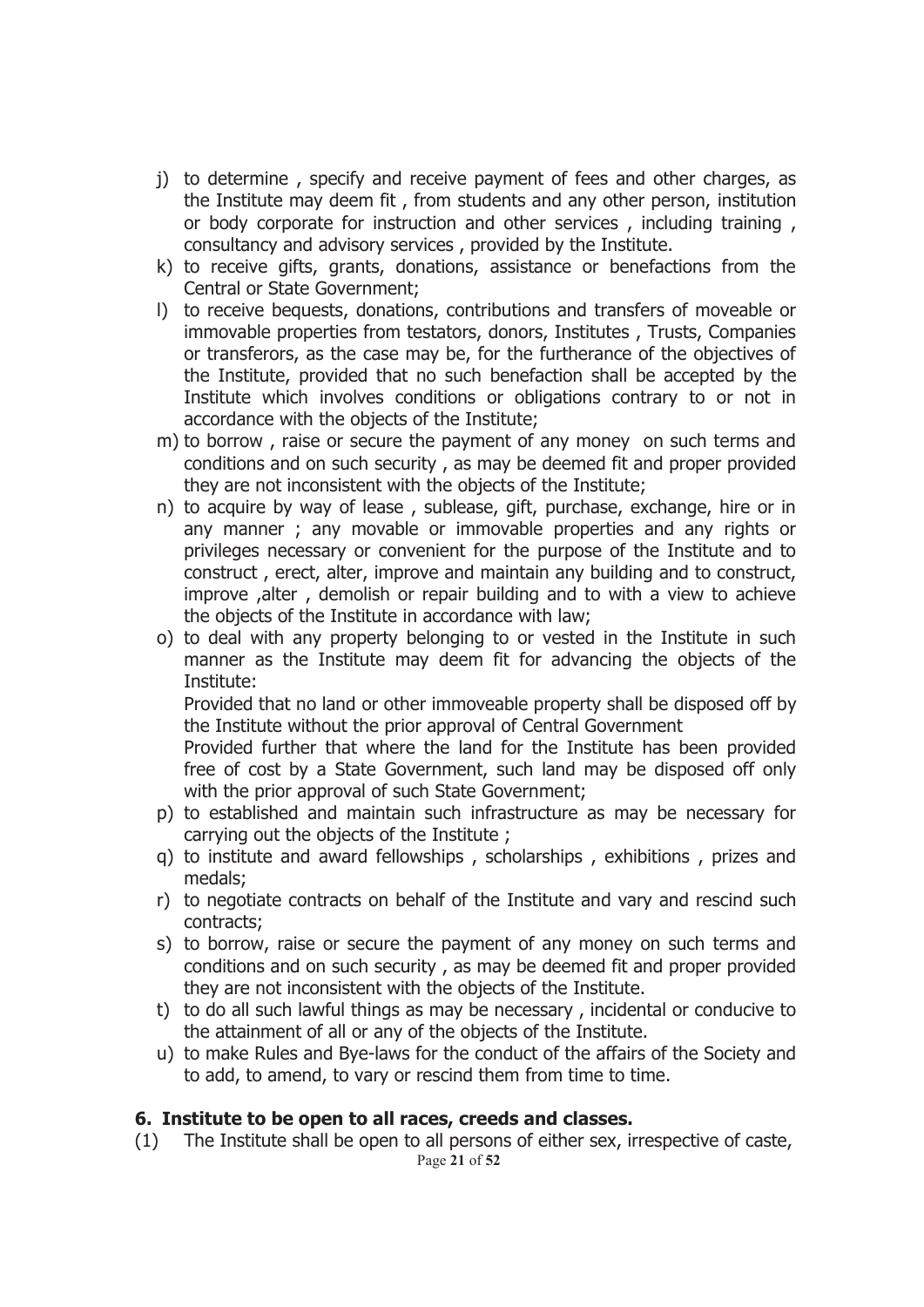creed, religion, disability, domicile, ethnicity, social or economic background.

(2) Admissions to every programme of study in the Institute shall be based on merit assessed through transparent and reasonable criteria disclosed through its prospective, prior to the commencement of the process of admission by the Institute:

Provided that the Institute shall be a Central Educational Institution for the purposes of the Central Educational Institutes (Reservation in Admission) Act, 2006.

# **7. Institute to be distinct entity not for profit.**

The Institute shall be a not-for profit legal entity and no part of the surplus, if any, in revenue of such Institute, after meeting all expenditure in regard to its operations under the rules and regulations, shall not be invested for any purpose other than for the growth and development of such Institute or for conducting research therein.

**8.** If on winding up or dissolution of the Society, there shall remain after satisfaction of all its debts and liabilities, any assets and property whatsoever, the same shall not be paid to or distributed among members of the Society or any of them but shall be dealt with in such manner as the Central Government in consultation with State Government may determine.

# **9. Transition Provisions**

- (i) The Society shall be constituted and shall function as per the Rules and Regulations framed for this purpose.
- (ii) The Management of the Society Institute shall be vested in the Board of Governors constituted under the Rules and Regulations of the Society and the first Board shall be constituted by the Central Government in consultation with the State Government and Industry Partners. This Board shall function till such a time as the Board in constituted in accordance with the provisions in the Rules and Regulations.

The names, addresses and occupations and designations of the first Members of the Governing Body of the Society to which, by the Rules and Bye-laws of the Society, the management of its affairs is entrusted, are:

| SI.<br>No. | Name and Address                                                | Occupation | Designation | Signature |
|------------|-----------------------------------------------------------------|------------|-------------|-----------|
|            | Education Secretary,<br>Department of Higher<br>Education, MHRD |            | Chairman    |           |
|            | Chief Secretary of the                                          |            | Member      |           |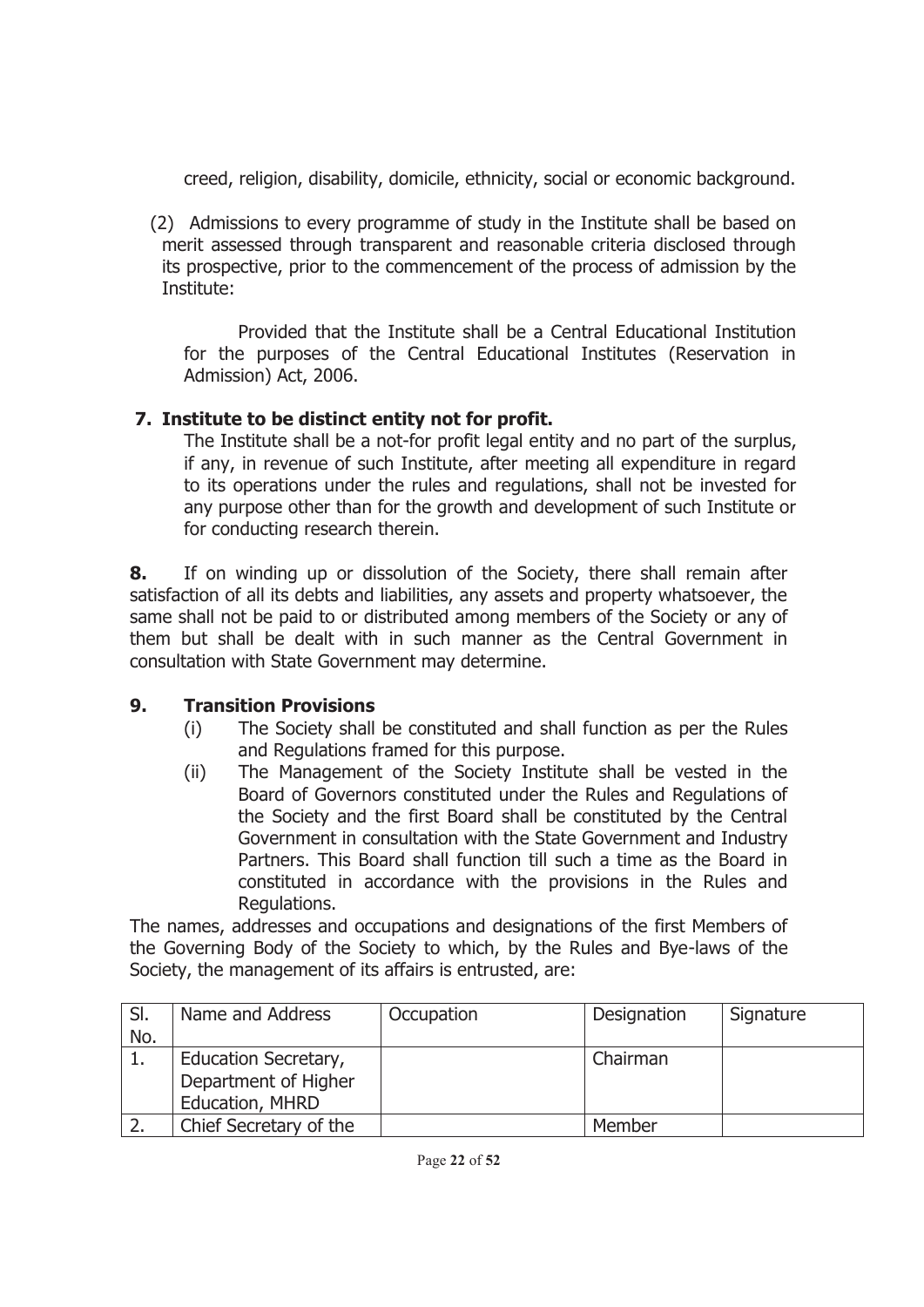|    | <b>State</b>                                                       |            |  |
|----|--------------------------------------------------------------------|------------|--|
| 3. | Addl.Secretary, Tech.<br>Edn., MHRD                                | Member     |  |
| 4. | Financial Advisor,<br><b>MHRD</b>                                  | Member     |  |
| 5. | Principal Secretary,<br><b>Technical Education of</b><br>the State | Member     |  |
| 6. | Joint Secretary (TE),<br><b>MHRD</b>                               | Member     |  |
| 7. | Director of an NIT in<br>the State                                 | Member     |  |
| 8. | VC of State University<br>nominated by the State<br>Government     | Member     |  |
| 9. | One representative<br>each of participating<br>industry partners.  | Member (s) |  |

(Note- One members may be designated as Officiating Members-Secretary)

Copy of the Rules of the Society, certified to be a correct copy by Members of the Society is filed along with this Memorandum of Association.

We, the several persons whose names and addresses are given below, having associated ourselves for the purpose described in the Memorandum of Association and set our several and respective hands here into the form ourselves into a Society under the Manipur Society Registration Act 1989 (Manipur Act No. 1 of 1990) this ……………. day of ……………………………………

**Witness:**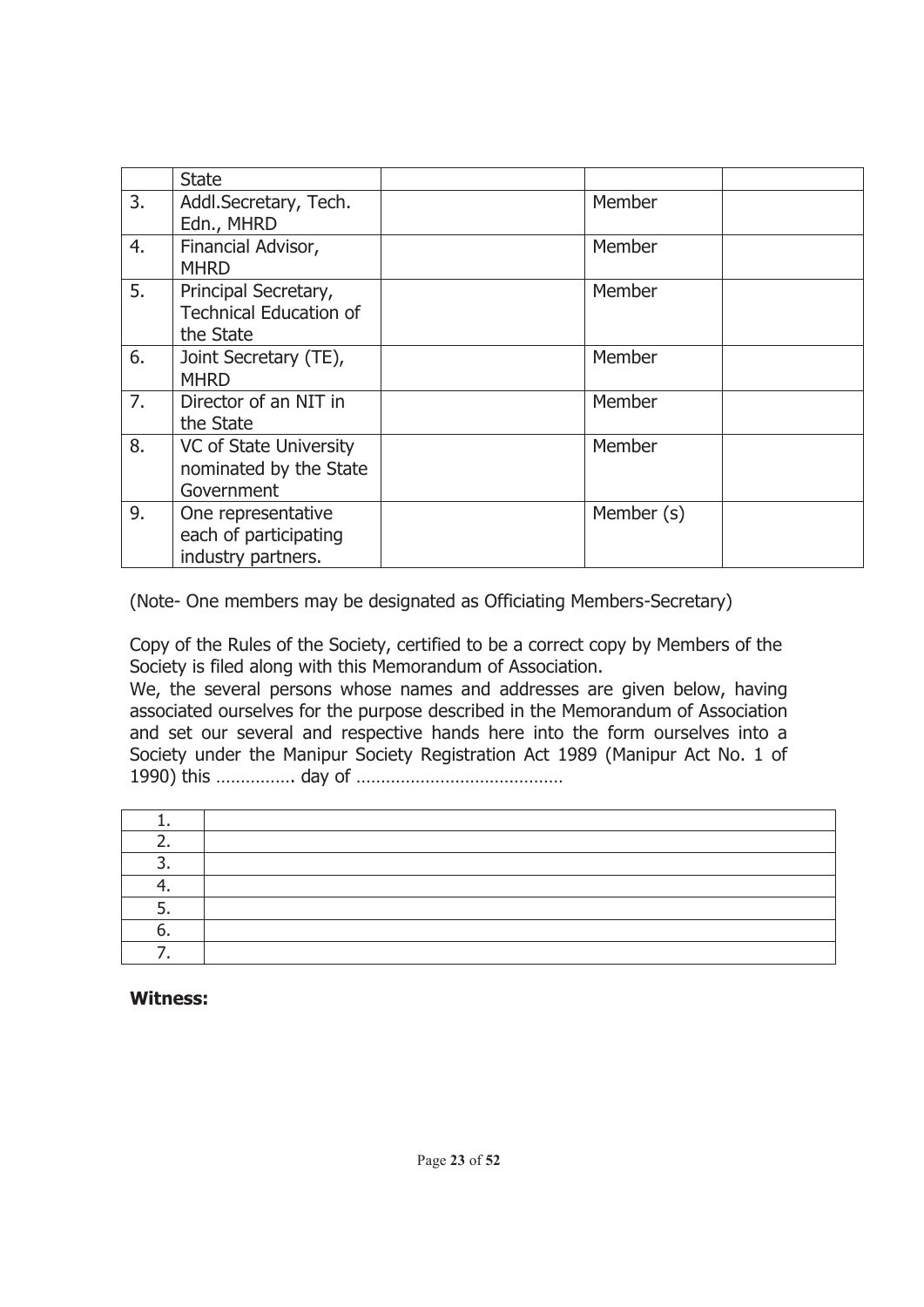# **Indian Institute of Information Technology Manipur**

# **Rules and Regulations of the Society/ Institute**

# **1. Title**

These Rules and Regulation may be called "Rule and Regulation of the Indian Institute of Information Technology, Manipur " hereinafter referred to as "the Rules"

# **2. Definitions**

In these Rule and Regulations, in addition to the definition in the Memorandum of Association, unless the context otherwise signifies –

- a. "Chairperson" shall mean the Chairperson of the Board of Governor;
- b. "Director" shall mean the Director of the Institute.
- c. "Executive Committee" shall mean the Executive Committee of the Institute;
- d." Finance Committee" shall mean the Finance Committee of the Institute;
- e. "Registrar" shall mean the Registrar of the Institute;
- f "Research Council" shall mean Research Council of the Institute;
- g. "Rule" shall mean "Rules and Regulation" of the Institute";
- h. "Scheme" shall mean the Scheme for setting up of 20 new Indian Institute of Information Technology (IIITs) through Public Private Partnership" of the Central Government.
- i. "Senate" shall mean the Senate of the Institute;
- j. "State Steering Committee" or "SSC" in short shall mean the State Steering Committee set up under the Scheme.
- k. "Teacher" includes a Professor , Associate Professor, Assistant Professor , Lecture or any other person who is conferred with any equivalent designation for imparting education or conducting research in the institute ;
- l. "Prescribed" shall mean prescribed under the Rules and Regulations or Bye-Law of the institute.

**3**. The general superintendence, direction and control of the affairs of the Society and its income and property shall be vested in the Managing Committee which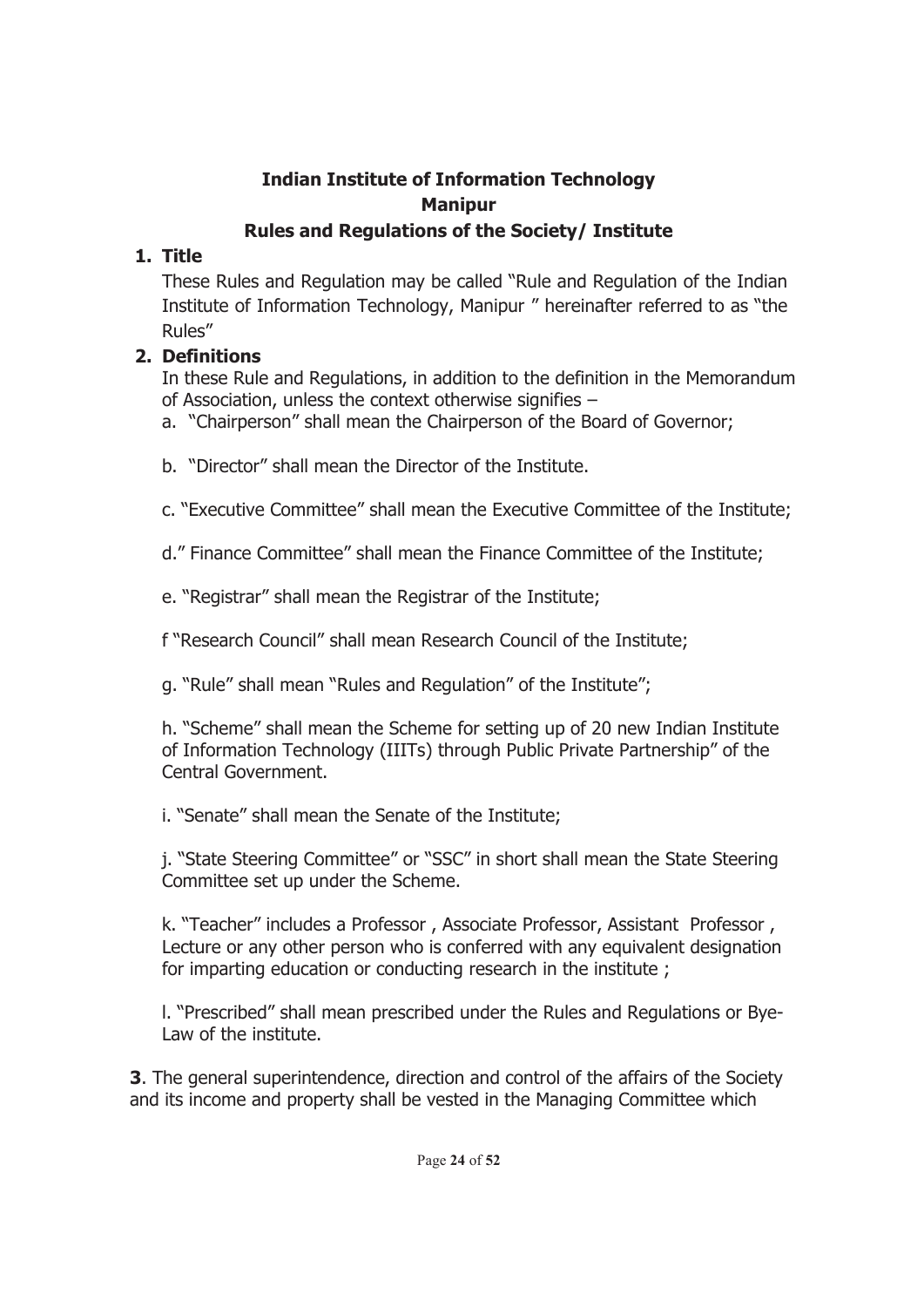shall be called Board of Governors, hereinafter referred to as the **"Board".** This Board shall also be the Board of Governors for the institute.

# **4. Authorities of the Institute**

The following shall be the authorities of the Institute

- a. The Board of the Governor;
- b. The Chairpersons of the Board;
- c. The Director of the Institute;
- d. The Senate;
- e. The Research Council;
- f. The Finance Committee;
- g. The Registrar of the Institute;
- h. Such other Authorities appointed or nominated by the Board.

# **5. The Board of Governors**

# **a. Composition of the Board**

The Board shall be composed of the following members:

- i. Chairperson , ex- Officio;
- ii. Two persons from industry in the field of the Information Technology, to be appointed by the Institute on approval of a specific name by the Board from a panel of names recommended by the Industry Partner.
- iii. Two person from amongst faculty members of the Institute to be nominated by the Chairperson in consultation with the Director and two senior-most Deans of the Institute;
- iv. Two eminent persons having research experience in the field of Information Technology or allied fields, to be co-opted by the Board.
- v. Two persons having special Knowledge or practical experience in respect of education, engineering, Science or Information Technology, to be co-opted by the Board, provided that at least one such member shall be an expert from the I.T industry;
- vi. Two senior-most Deans of the Institute, ex- officio;
- vii. Director of Indian Institute of Technology located in the zone in which the Institute in located, ex-officio;

(Explanation - For the purposes of this clause, "zone" shall have the meaning assigned to it in the Explanation to section 11 of the Institutes of Technology Act, 1961.)

- viii. Vice-Chancellor of a University in the State to be nominated by the State Government in which the Institute is located, ex-officio;
- ix. One person to represent the Scheduled Cates or Schedules Tribes to be nominated by the State Government;
- x. Director of National Institute of Technology of the State in which the Institute is located, ex- officio;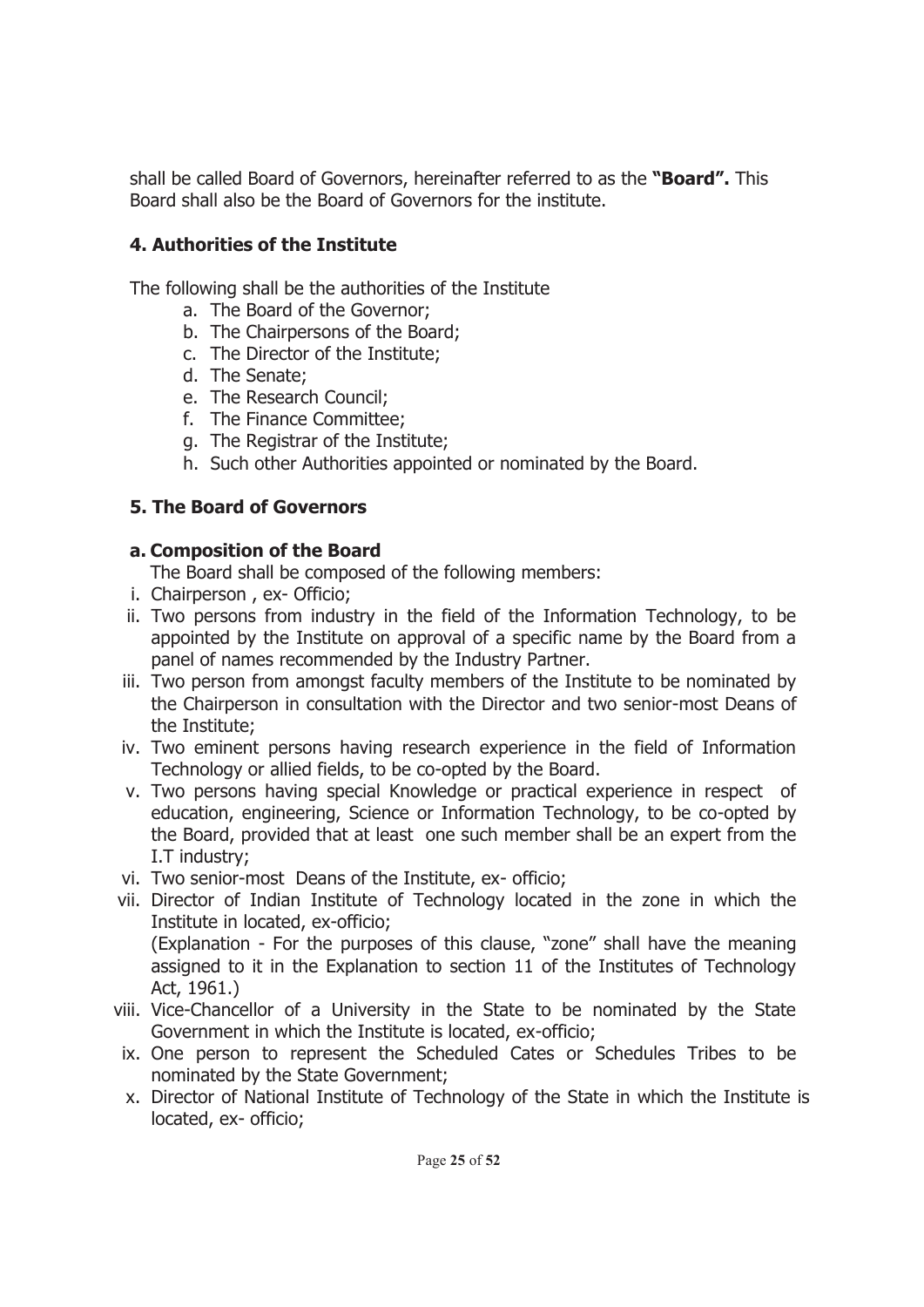xi. Directors of the Institute, who shall be the Member- Secretary of the Board, exofficio;

#### **b. Term of the Membership**

- (i) Where a member of the Society or the Board becomes such member by a reason of the Office he holds, his membership shall be terminated when he ceases to hold that office;
- (ii) A member of the Society or the Board representing the Central, State Government or Industry partner shall continue to be such member during the pleasure of the concerned nomination;
- (iii)Every other member of the Society or the Board including its Chairperson, but excluding the two senior most Deans of the Institute shall cease to be such member on the expiry of five years from the date of his appointment or nomination, but shall be eligible for re-appointment or re-nomination, as the case may be;
- (iv)The two senior most Deans of the Institute shall hold office for a period for two years but shall be eligible for re-nomination;
- (v) Should any members representing the Central or the State Government is unable to attend a meeting of the Society or the Board, he shall be at liberty to appoint or authorise a representative to take his place at that meeting of the Society or the Board and such representative shall have the rights and privileges of a member of the Society or the Board for that meeting;
- (vi)If a Member of the Society shall change his address, he may notify to the Secretary his new address but if he fails to notify such address, his address as recorded on the rolls of the members shall be deemed to be his address.

#### **c. Cessation of the Membership**

A member of the Society or the Board shall cease to be such a member if he (a) dies or (b) resigns his membership or (c) becomes of unsound mind or (d) becomes insolvent or (e) is convicted of a criminal offence involving moral turpitude or (f) if he is removed by the Central Government in consultation with the State Government from the membership of the Society; or (g) if, except in the case of the Director of the Institute and the Deans, he accepts a full-time appointment in the Institute or (h) if he fails to attend three consecutive meetings of the Society or the Board without the leave of the Chairperson.

Provided further that a member, whose membership has created under the provisions of this rule, may be re-admitted on such terms and conditions as the Board may decide.

#### **d. Resignation**

(i) The Chairperson of the Society / Board may resign his office by a letter addressed to the Central Government and his resignation shall take effect from the date it is accepted by the Central Government.

Page **26** of **52**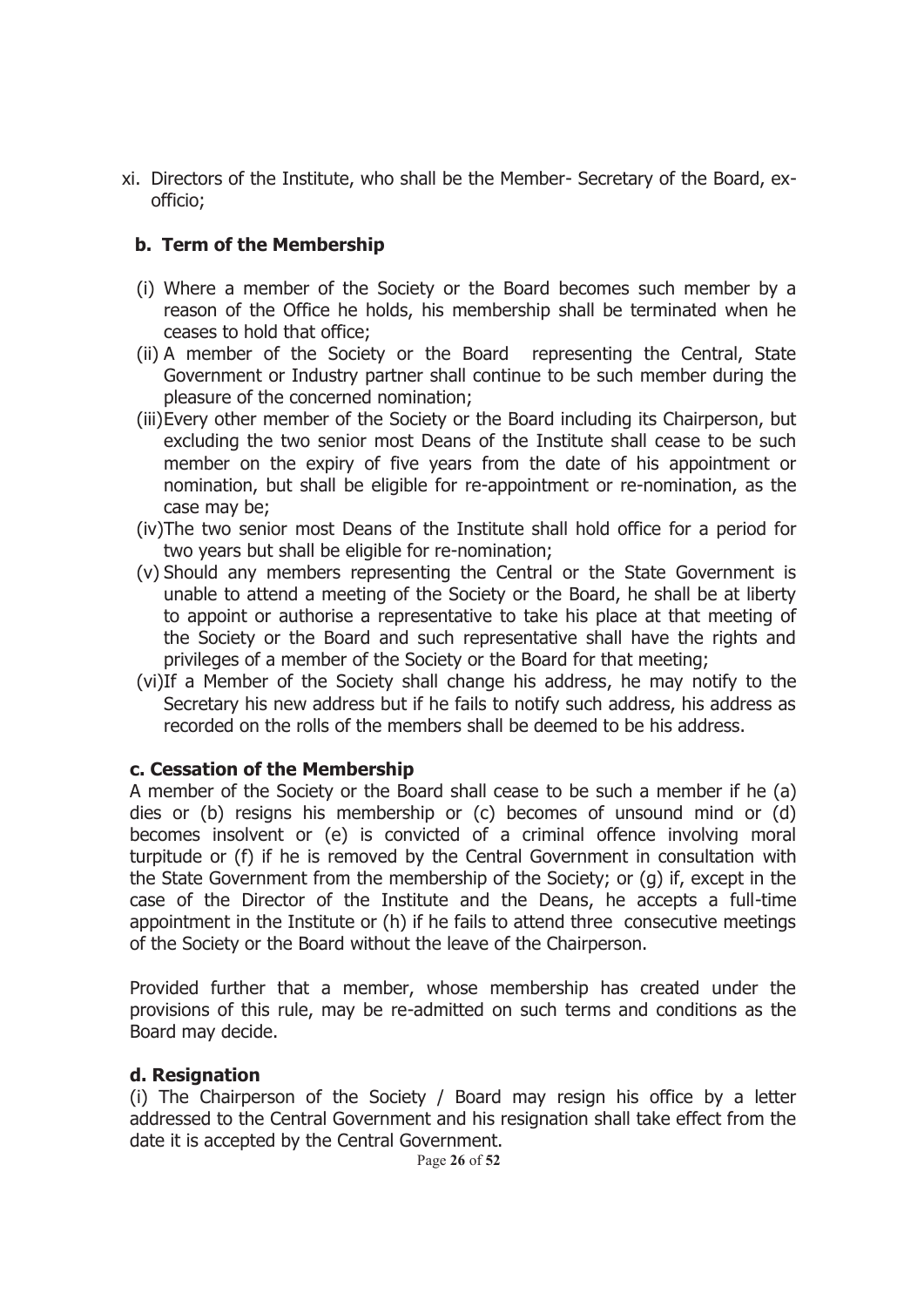(ii) A member of the Society or the Board (other than ex-officio member or a member representing the Central Government and the State Government) may resign office by a letter addressed to the Chairperson and such resignation shall take effect from the date it is accepted by the Chairperson.

### **e. Filling in of casual vacancy in the Board**

Any casual vacancy in the Board shall be filled by the appointment or nomination of a member by the appropriate authority entitled to make such appointment or nomination in terms of these rules and the member so appointed or nominated to fill such casual vacancy shall hold office for the remainder of the term of the member in whose place he has been appointed or nominated.

# **6. Power and functions of the Board**

The Board shall generally pursue and carry out the objects of the Society as set forth in the MoA and in doing in during so shall follow and implement the policy directions and guidelines laid down by the Government of India.

The Board shall exercise all administrative and financial powers of the Society including those vested or conferred on it by or under any statue subject, nevertheless in respect of expenditure, to such limitations as the Central Government, from time to time, impose.

Subject to the provision of the Memorandum Association and these rules and Bye-Laws framed there under, the Board shall have the following powers and functions

- (1) The Board shall be responsible for the general superintendence; direction and control of the affairs of the Institute and shall have the power to frame, amend or rescind the Rules and Regulations governing the affairs of the Institute to achieve its objects.
- (2) Without prejudice to clause (1) above, the Board shall have the following Powers, namely:
	- a. take decisions on question of policy relating to the administration and working of the Institute;
	- b. to make Rules and Regulations and Bye-laws for the conduct of the affairs of the Institute, to add to, amend or repel any of them, as the case may be, from time to time.
	- c. to examined and proper the annual Budget estimate of the Institute;
	- d. to examine and approve the plan for development of the Institute and to approve the identify sources of finance for implementation of the plan.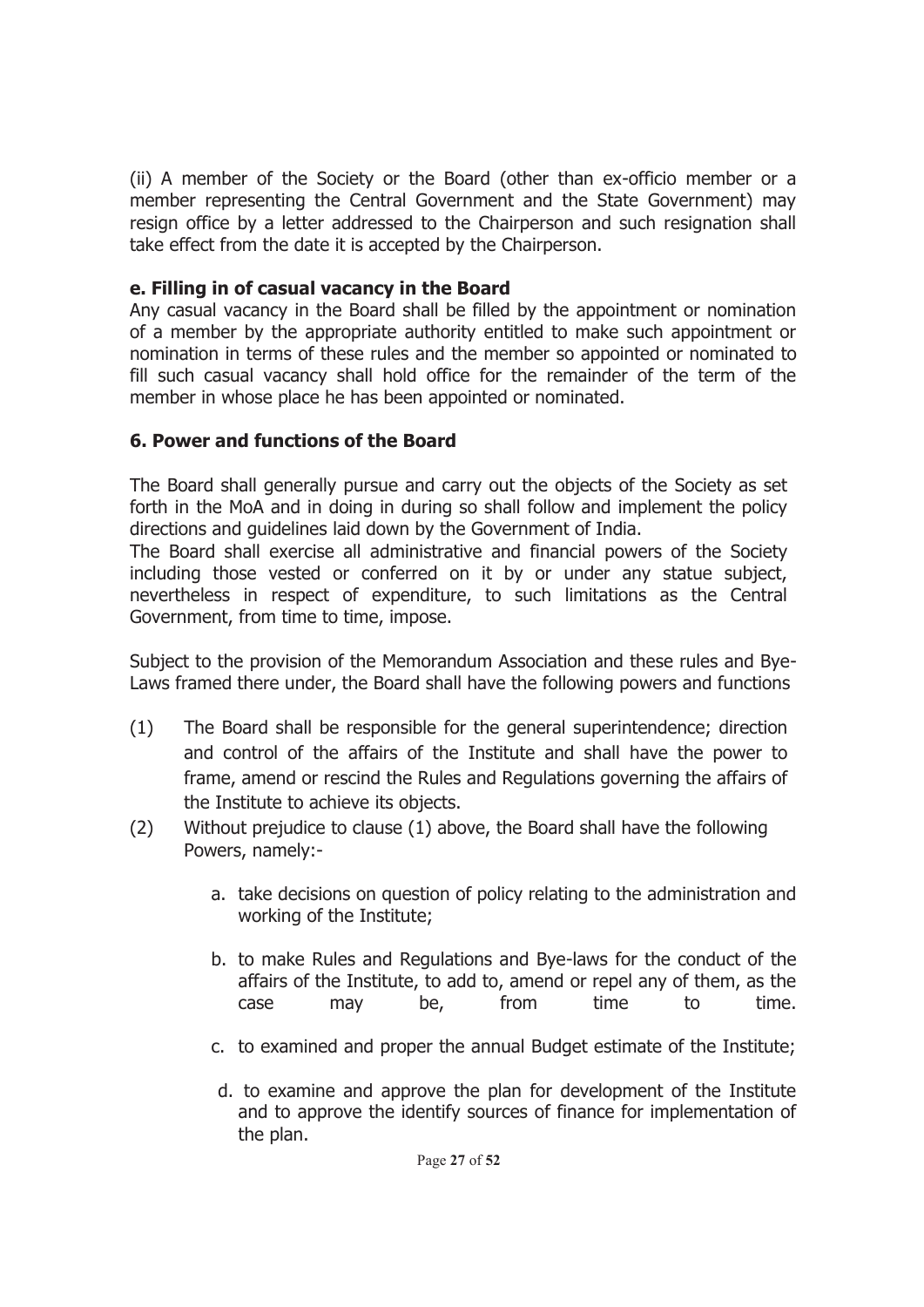- e. consider, approve and authorize operation/utilization of the funds of the Institute;
- f. to establish departments, faculties or schools of studies and initiate programmes or courses of study at the Institute;
- g. to create teaching and other academic posts, to determine, by Rules, the number and emoluments of such post and to define the duties and conditions of services of teachers and other academic staff;

Provide that the Board shall not take actions without consideration of the recommendations of the State

- h. to provide, by the Rules, the qualifications, criteria and processes for appointment to learning to teaching and other posts in the Institute;
- i. to retain or employ visiting faculty, professional or technical advisers, consultants in connection with the objects of the Institute and to pay thereof such honorarium, fees or other remuneration as may be thought expedient;
- j. to fix, fees and other charges for the various courses of study and/or programmes which shall be offered by the Institute;
- k. appoint Committees or Sub-Committees by whatever name called comprising member(s) of the Council and such experts and officers of the Institute as may be nominated by it for specific tasks for the disposal of any of its business or for tendering advice on any matter pertaining to the administration and management of the Institute;
- l. institute and award fellowships, scholarships, prizes and models;
- m. Cooperate and collaborate with other state level, national and/or foreign institutes/institutional organizations in the pursuit of its objectives;
- n. acquire by gifts, purchase, exchange, lease/hire property movable or immovable and to construct, improve/alter, demolish or repair buildings, works and constructions as may be necessary or convenient for carrying on the activities of the Institute;
- o. deal with any property belonging to or vested in the Institute so as to suit its best interest;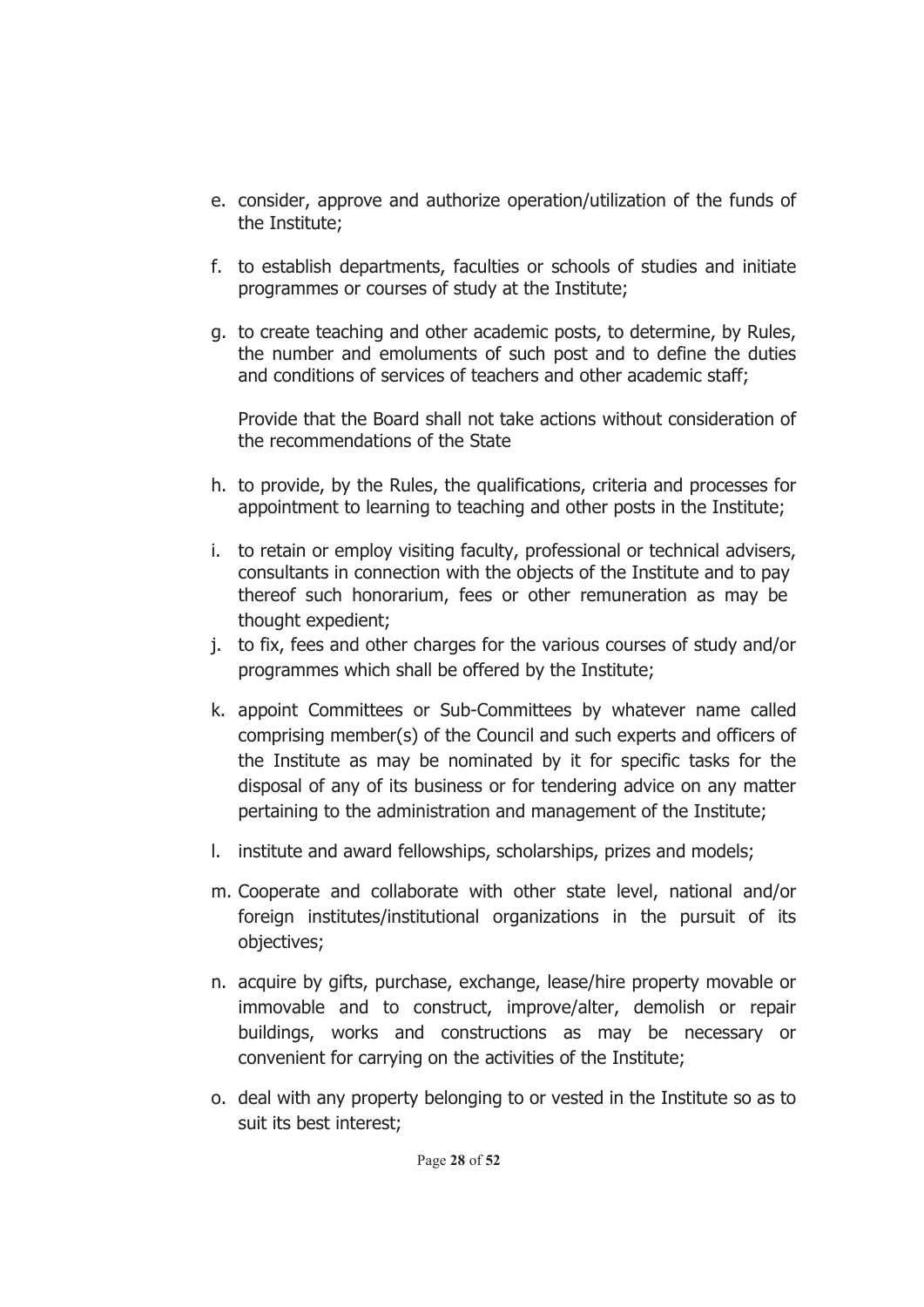- p. negotiate, enter into and make contracts and deeds on behalf of the Institute;
- q. delegate such of its powers to the Chairperson and or Director and through them or directly to other members of staff of the Institute or any committee or sub-committee appointed by it as it may consider necessary or desirable;
- r. Solicit and receive grants, gifts, donations or other contributions from the Central/State Government or from any other source, provided that no benefaction shall be accepted by the Institute which involves conditions or obligations contrary to the objectives of the Institute;
- s. exercise such other powers and perform such other duties as may be conferred or imposed upon it by the Rules and Regulations.
- (3) In addition to above, the Board shall;
	- i) develop the Institute Development Plan (IDP) for the Institute. The IDP shall define the long-term goals of the Institute, the issues and challenges facing the Institute and the strategies for dealing with them. It shall set targets for institutional improvement, define key performance indicators, and detail the financial requirement with year-wise break ups.
	- ii) obtain short term, medium term and long term requirement of skilled work force and take steps to produce graduates accordingly.
	- iii) identify educational needs of faculty and depute them for training in associated industries / other institutes;
	- iv) ensure the implementation of various activities of the scheme in time bound manner so as to adhere to the time schedule agreed in the IDP;
	- v) monitor the progress of implementation of the scheme at the Institute level and furnish reports to the State Steering Committee (SSC).
	- vi) set suitable mechanism to obtain feedback from industry for improvement in delivery;
	- vii) set up placement sales in the Institute to guide/help the graduates in employment/self employment and develop suitable sustainable mechanism to trace the careers of the graduates for at least three years; and,
	- viii) furnish periodical reports with respect to the placements to the SSC.
- (4) With the board objective of improving the quality of education leading to better employability, the Board shall: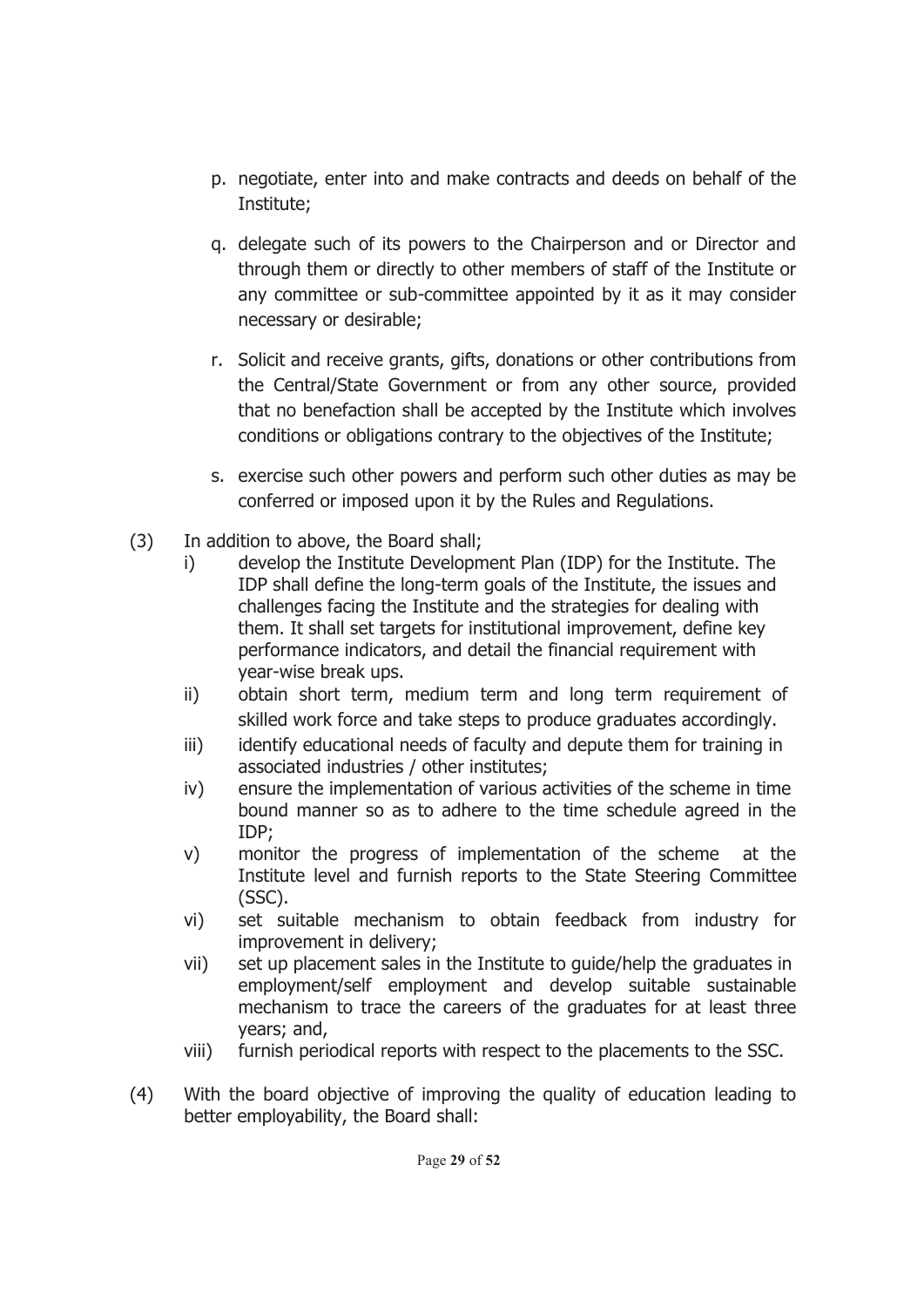- i) finalize the Key Performance Indicators (KPIs) as yearly targets for next five years for improving the internal as well as external efficiency of the Institute against the baseline information. These parameters shall be to evaluate the success of the Scheme.
- ii) The Board shall develop monitoring mechanism to review the performance of the Institute and submit quarterly reports to the SSC.
- iii) In case of unsatisfactory performance in implementation of the Scheme, including achievement of the KPIs, the Board shall submit a detailed report to the SSC within 30 days of receipt of a notice in this regard, inter-alia indicating the reasons for failure and measures required to be taken.
- (5) The Board may, subject to the provisions of Rules and Regulations, through a resolution, delegate the exercise of its powers and discharge of functions to the member/s of the Board, the Senate, the Research Council, a committee or to the Director or any other officer of the Institution, as the Board may consider necessary or desirable.
- (6) The Board shall conduct an annual review of the performance of the Director with specific reference to this leadership in the context of the achievement of the objects of the Institute.
- (7) The Board shall, in exercise of the powers and discharge of functions, strive, to the extent possible, to provide autonomy in academic matters to the Senate, Research Council and Departments or Faculties or Schools, as the case may be.
- (8) Where in the opinion of the Director or the Chairperson, the situation is so emergent that an immediate decision needs to be taken in the interest of the Institute, the Chairperson, on the recommendation of the Director, may issue such orders, as may be necessary, recording the grounds for his opinion:

Provided that such orders shall be submitted for ratification of the Board in the next meeting.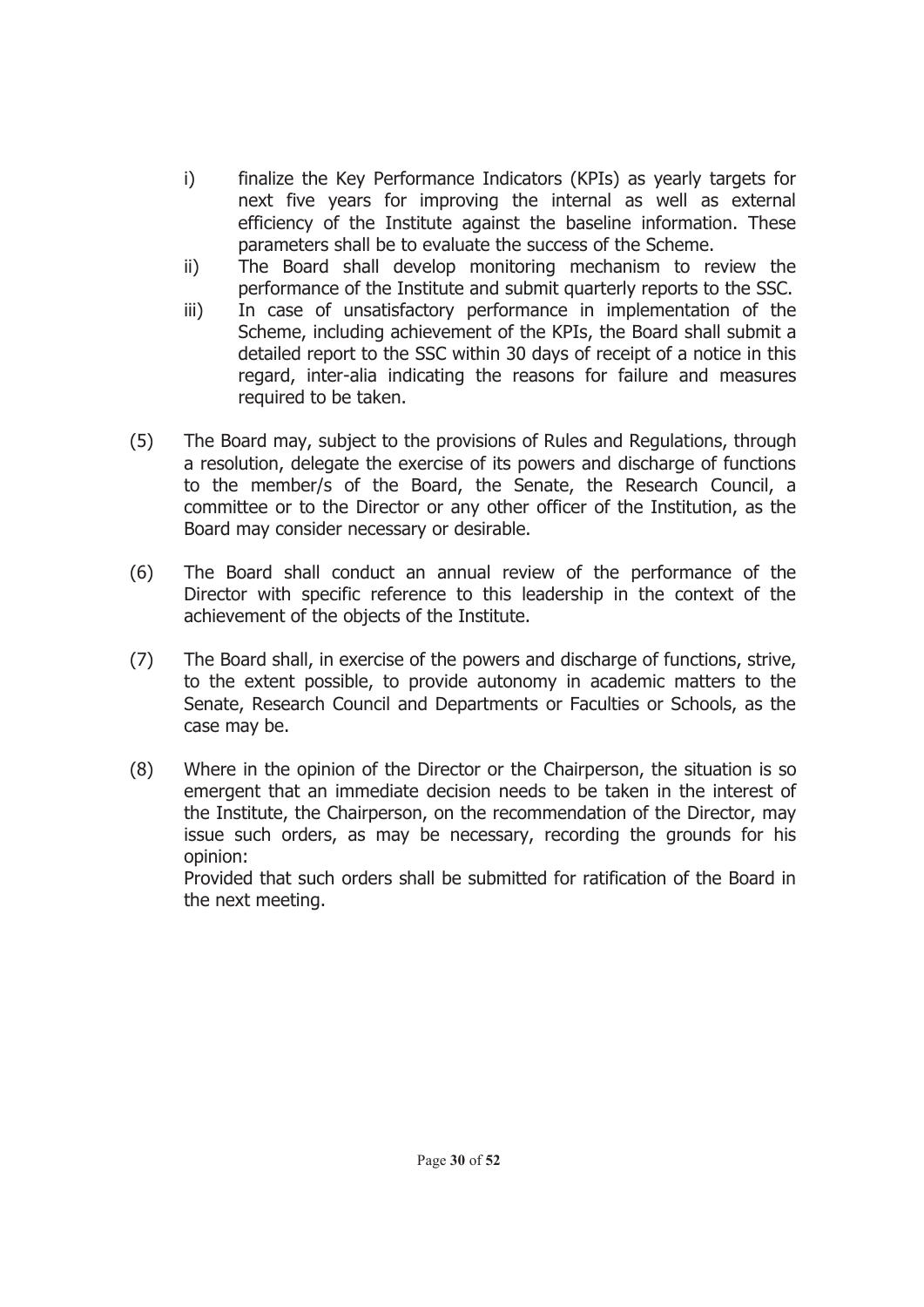# **7. Meetings of the Board of Governors**

- i. The Chairperson shall summon the meetings of the Board which shall ordinarily meet once in every three months. The Chairperson shall decide the date of the meeting, its location and fix the agenda.
- ii. For every meeting of the Society fifteen days notice shall be given to the members, which may be reduced in exceptional circumstances to up to seven days, with the approval of the Chairperson.
- iii. Every meeting of the Board shall be presided over by the Chairperson and, in his absence from any meeting, by a member chosen from amongst themselves by the members present at the meeting.
- iv. The Chairperson can call an extraordinary Meeting at a short notice in case of mergency or shall call a meeting of the Board upon a written requisition of not less than one third of the existing members.
- v. Eight members of the Board including the Chairperson shall constitute a quorum for any meeting of the Board.
- vi. In case of difference of opinion amongst the members the opinion of the majority shall prevail;
- vii. Each member of the Board including the Chairperson shall have one vote and if there shall be an equality of votes on any question to be determined by the Board, the Chairperson shall in addition have and exercise a casting vote.
- viii. A copy of the proceedings of every meeting shall be furnished to the Central Government as soon as practicable after the meeting;
- ix. Any resolution, except such as may be placed before the meeting of the Board may be adopted by circulation among all its members and any resolution so circulated and adopted by a majority of the members who have signified their approval or disapproval of such resolution shall be as effective and binding as if such resolution had been passed at a meeting of the Board; provided that in every such case at least seven members of the Board shall have recorded their approval of the resolution.
- x. The Chairperson shall have the power to invite any person or persons, not being members of the Board, to attend the meeting of the Board, but such invitees shall not be entitled to vote at the meeting.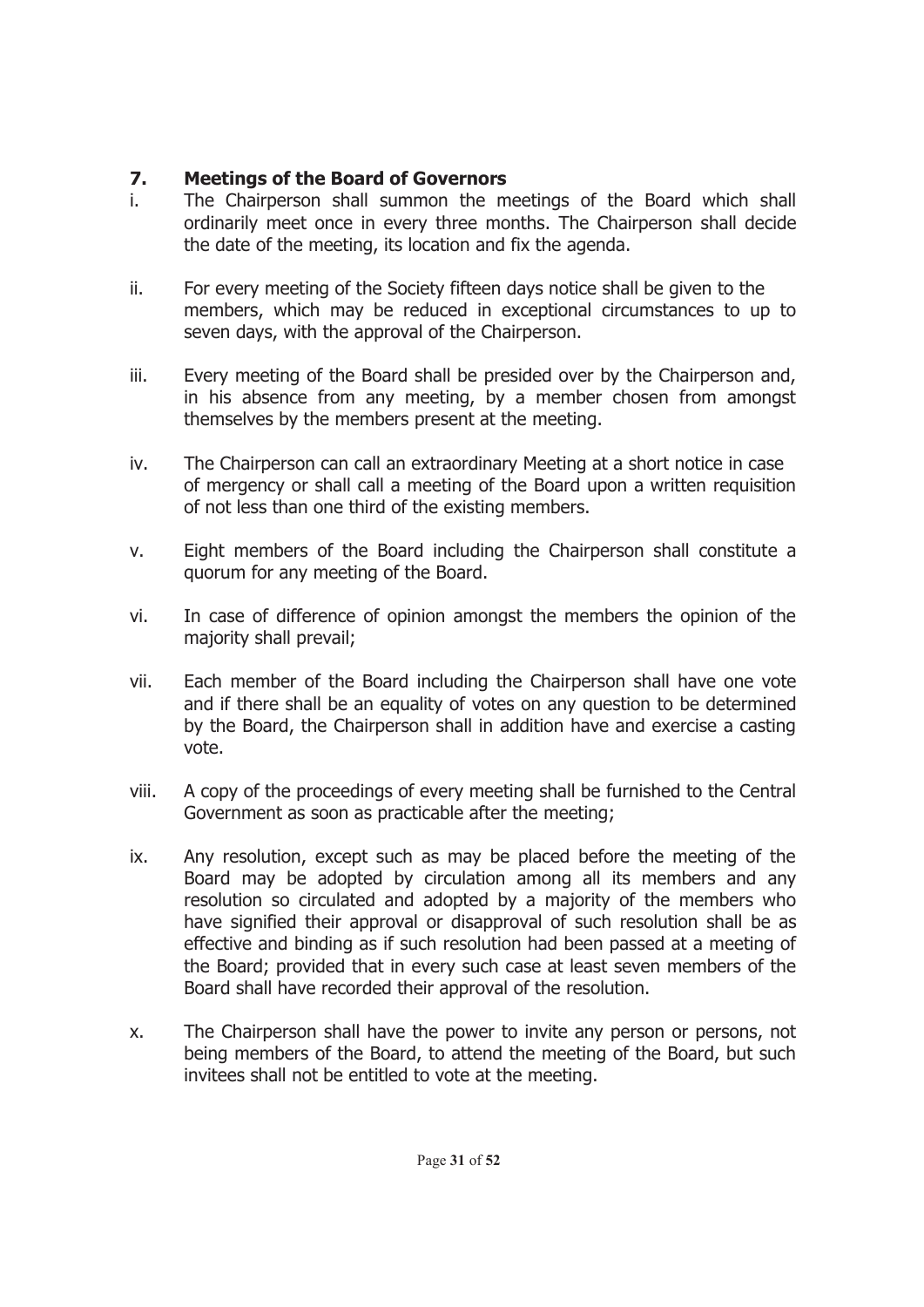### **8. Chairperson**

#### **a. Appointment**

The Chairperson of the Board of Governors of the Society / Institute shall be an eminent person from the fields of Engineering. Science, Information Technology or Industry. He shall be appointed by the Society from a panel of three names recommended by a Search-cum-Selection Committee which may consist a nominee each of the Central Government, State Government and a nominee of the Industry Partner (s), all of whom shall be persons of eminence in the academia from the fields of Engineering, Science, Information Technology and Industry. The Director of the Institute shall be the convenor of the meetings of the Search-cum-Selection Committee but shall not participate in its deliberations.

The tenure of the Chairperson shall be five years.

### **b. Functions and Powers**

The Chairperson shall chair meetings of the Board and have a general supervision and control over all the affairs of the Institute. He may take such action in case of an emergency as he may think expedient and inform the Board at the next meeting.

# **9. Director**

# **(a) Appointment etc.**

(1) The Director shall be the principal executive officer of every Institute and shall be responsible for implementation of the decisions of the Board and Senate and for the day-to-day administration of the Institute.

(2)The Director shall exercise such other powers and perform such other duties as may be assigned to him under these Rules, by the Board, the Statutes or Ordinances or delegated by the Board or the Senate.

(3)The Director shall be appointed by the Board from a panel of names recommended by a Search-cum-Selection Committee consisting of –

(a) the Chairperson of the Board.

 (b) Director of the Indian Institute of Technology of the zone in which the Institute is located.

(c) one nominee of the State Government, who shall be persons of eminence in academia in the field of Information Technology.

(d) one nominee of the industry partner (s), from the information technology industry.

(4) The Director shall, except on account of resignation or removal, hold office for a term of five years from the date on which he enters upon his office.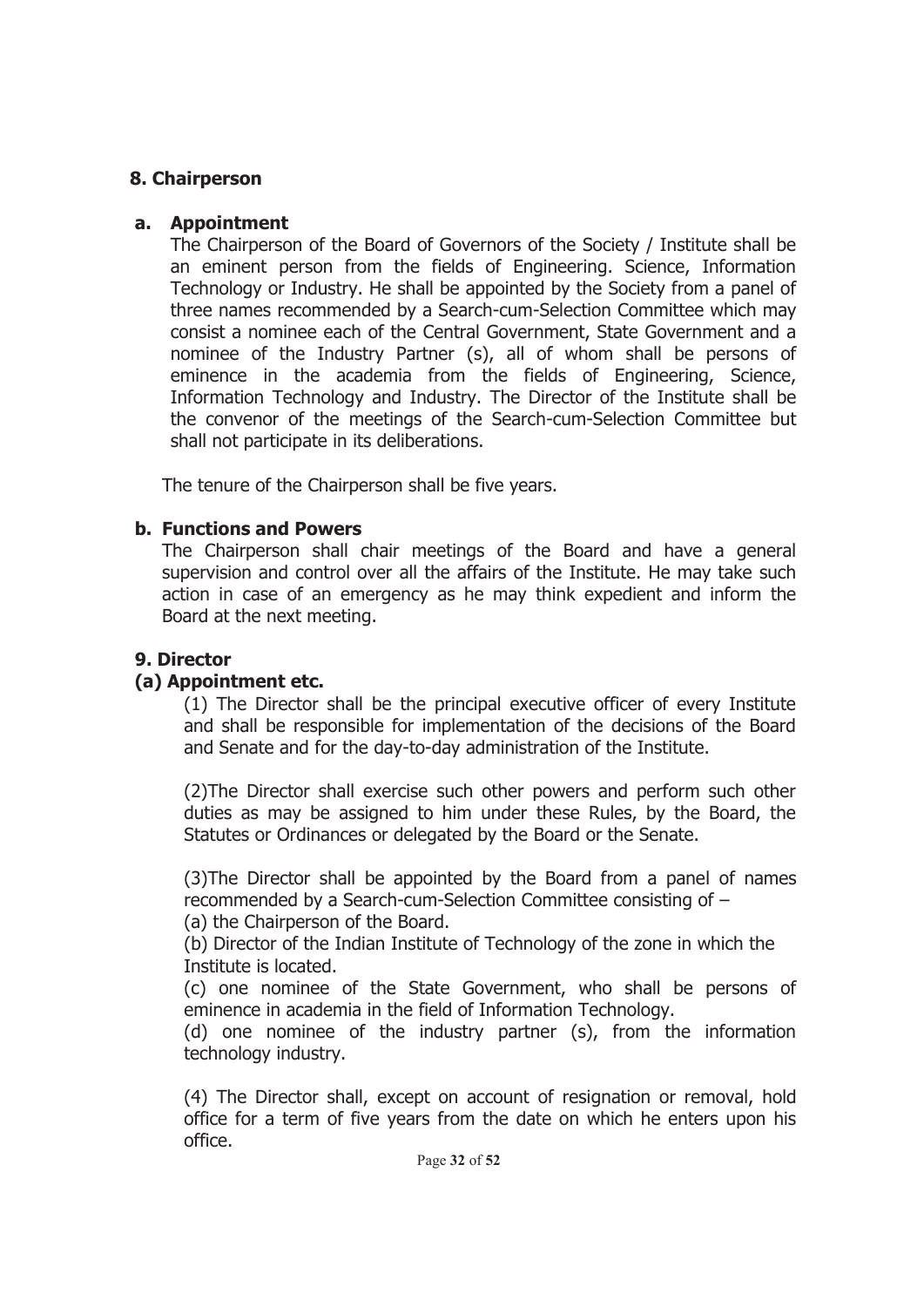(5) The Director may, by notice in writing under his hand addressed to the Chairperson, resign from office.

(6) The Director may b removed by the Board on proven charges of misbehaviour or misconduct:

Provided that the Director shall not be removed from his office, except by an order made by the Board after an inquiry instituted in this behalf by the Board, in which the Director has been informed of the charges against him and given a reasonable opportunity of being heard in respect of those charges:

Provided further that where the institution of an inquiry or removal of the Director is being considered by the Board, the Director shall excuse himself from the proceedings of the Board.

(7) The Board may remove the Director from office, if it is dissatisfied with the functioning of the Institute after review of the affairs of the Institute in the manner provided in sub-section (6).

(8) The Board shall initiate the process of appointment in respect of any vacancy due to arise on the post of Director on completion of tenure before a period of six months from the date of arising of such vacancy. Provided that the process of appointment shall be completed before such vacancy arises.

(9) Where a vacancy has arisen on the post of Director on account of any reason other than completion of tenure, the process of appointment in respect of such vacancy shall be completed within a period of three month from the date such vacancy had arisen.

(10) In the event of the post of Director remaining vacant of any reason it shall be open to the Board to authorize any member of the Board or any faculty member of exercise such power, functions and duties of the Director, as the Board may deem fit, till a Director is duly appointed.

# **b. Functions and Powers of the Director**

Subject to the supervision, superintendence and control of the Board, the Director shall be the principal academic and executive officer of the Institute and shall be responsible for the implementation of the decisions of the Board and Senate and for the day to day management of its activities and overall academic functioning and administration of the Institute. He shall discharge these responsibilities in accordance with the Rules and Regulations and bye-laws of the Institute.

In case of an emergency, the Director may take such action as may be necessary with the approval of the Chairperson and report of the Board, at its next meeting.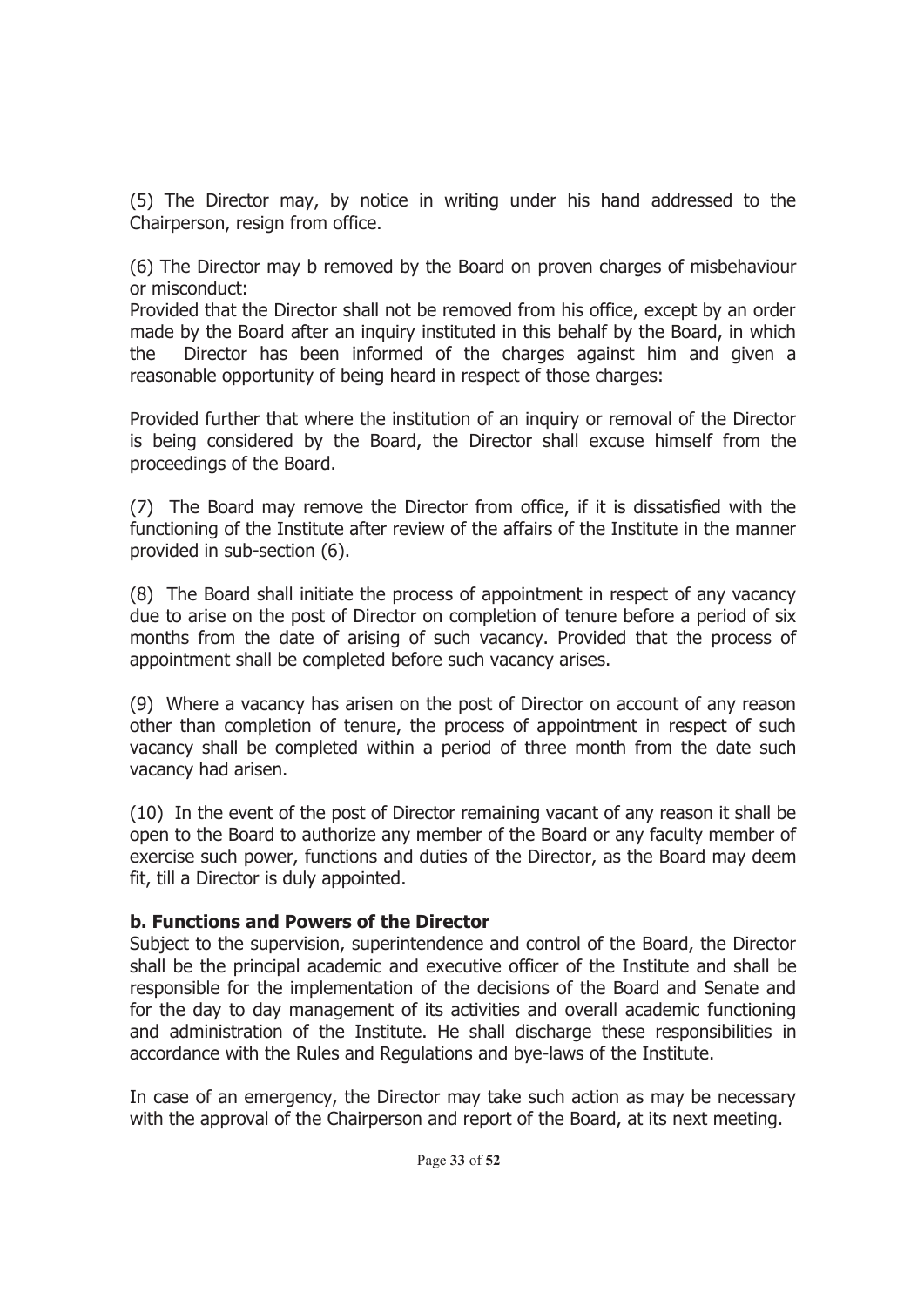It shall be the responsibility of the Director to see that all moneys are expended for the purpose for which they are granted or allotted. He shall be the custodian of the records and such other property of the Institute as the Board may commit to his charge.

Subject to the provisions of these Rules and Regulations, the Director shall, interalia exercise the following functions and powers, namely:

1. All expenditure within the budget shall be approved and sanctioned by the Director, or a member of the staff to whom he may delegate this power with the approval of the Board, provided that such expenditure does not exceed the limits specified in the bye-laws, if any. The Director shall also have the power to make re-appropriation subject to the following conditions:

-Re-appropriation to augment the provisions under the head 'Salaries and Allowances' shall require the prior consent of the Board:

-No re-appropriation shall be made from Capital to Revenue Head and vice-versa, without the prior approval of the Board;

-Re-appropriations within the heads of capital expenditure to cover expenditure on a new project not included in the budget shall require the prior consent of the Board;

ii. submit the accounts, the budget estimates and other proposals of the Institute to the Board for its consideration;

iii. conduct all official correspondence on behalf of the Institute and the Board;

iv. convene meeting of the Board with the approval of the Chairperson;

v. be responsible for implementation of the resolutions passed by the Board;

vi. assign task to the staff members of the Institute, manage the undertaking of these tasks and exercise overall control including disciplinary control of staff members;

vii. appoint committees or sub-committees by whatever name called, of members of the staff to manage such activities he may deem fit and / or otherwise authorize any officer of the Institute to appoint such committees;

viii. participate or nominate members of staff to participate in national conferences and in international conferences in the areas of interest of the Institute;

Page **34** of **52** ix. execute all contracts, deeds and assurances of property made on behalf of the Institute after obtaining the approval of the Board;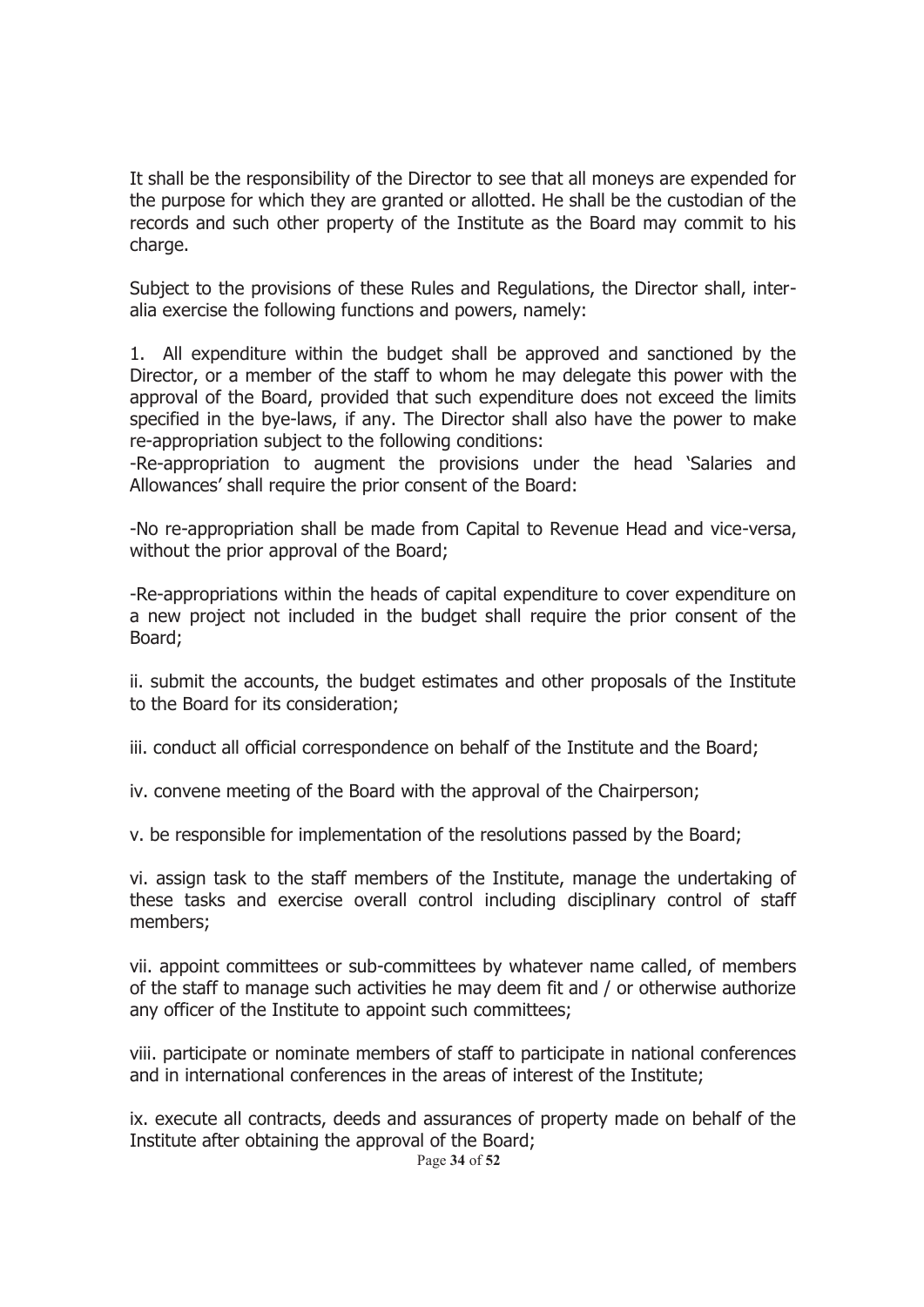x. draw, make, accept, endorse cheques, notes or other negotiable instruments for the purpose of the Institute in terms of delegation by the Board;

xi. re-delegate some of his powers to any of his subordinates, with the prior approval of the Boards; and

xii. exercise such other powers as may be assigned to him by these Rules and Regulations and Bye-laws framed there under.

#### **10. Senate**

### **(a) Composition**

(1) For effectual discharge of its academic functions, the Institute may have a Senate which shall consist of the following persons, namely:-

(a) The Director of the Institute shall be the Chairman of the Senate;

(b) heads of all Departments, Centres, Faculties of Schools or Centres, as the case may be, comprising the Institute;

(c) Deans in charge of academic, research and student affairs in the Institute;

(d) six members of faculty from amongst the Professors of the Institute to be nominated by the Board;

(e) three persons of eminence in education to provide an inter-disciplinary understanding to be nominated by the Board;

(f) three persons of eminence in research in information technology or related fields to be nominated by the Board;

(g) such other persons to be nominated by the Board on the basis of Statutes to provide representation in such fields of knowledge or technology which are, in its opinion, not adequately represented.

(2) The team of office of an ex-officio member shall continue so long as he holds the office by virtue of which he is a member.

(3) The team of officer of a members nominated under clauses (d) to (f) of subsection (1) shall be three years from the date of his nomination.

(4) A members of the Senate under clauses (d) to (f) of sub-section (1), who fails to attend three consecutive meeting of the Board, shall cease to be a member of the Board.

# **(b) Powers and functions of the Senate**

(1) Subject to the provisions of this Act, the Statutes and the Ordinances, the Senate shall be the principal academic body of the Institute and shall have the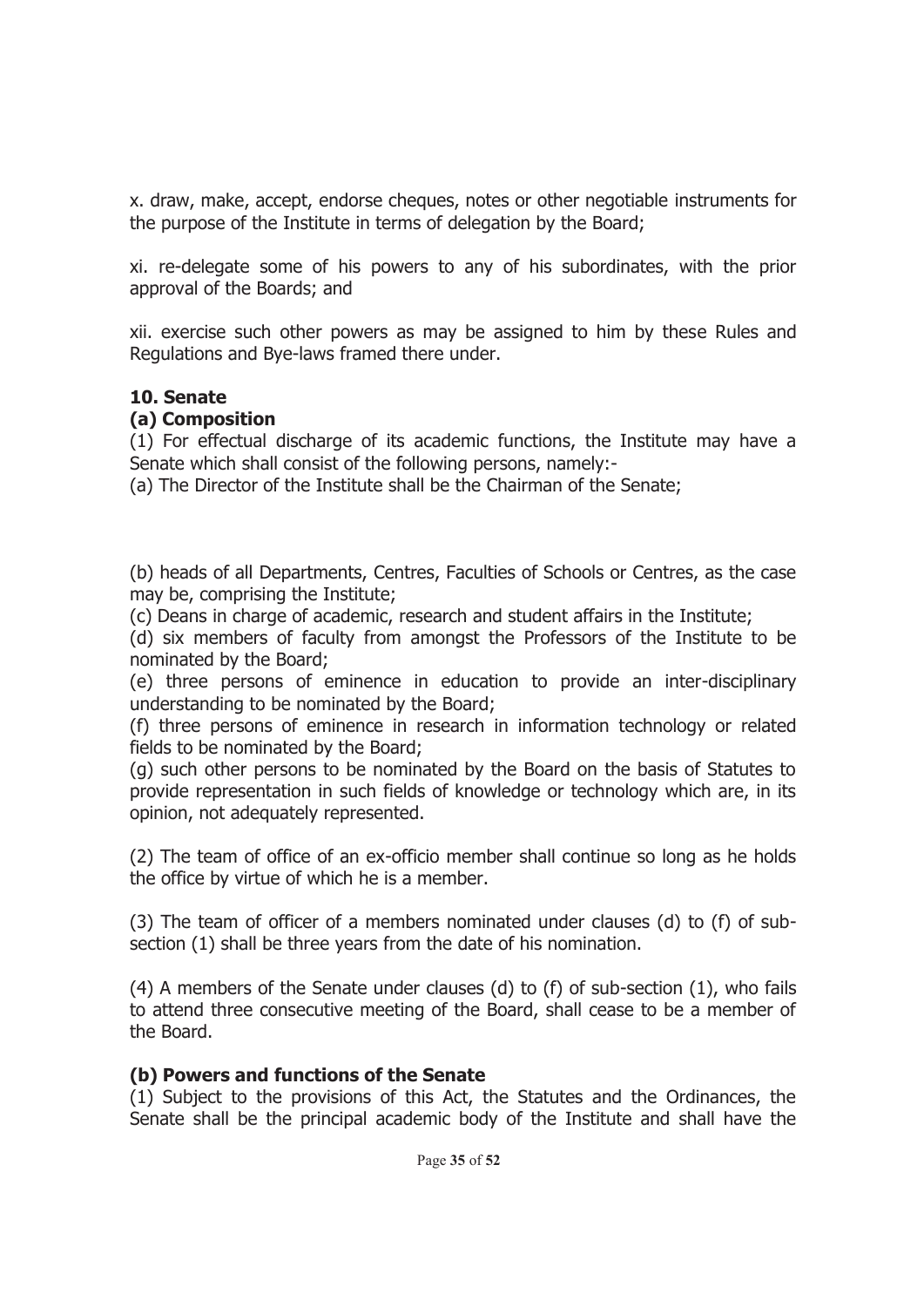power to enact, amend, modify Ordinances governing academic matters and the affairs and well-being of students in the Institute.

(2) Without prejudice to the provisions of sub-section (1), the Senate shall have the following powers, namely:-

(a) specify the criteria and process for admission to courses or programmes of study offered by the Institute;

(b) recommend to the Board creation of teaching and others academic posts, determination of the number and emoluments of such posts and defining the duties and conditions of service of teachers and other academic posts;

(c) recommend to the Board commencement of new programmes or courses of study;

(d) specify the broad academic content of programmes and courses of study and undertake modifications of therein;

(e) specify the academic calendar and approve grant of degrees, diplomas and others academic distinctions of titles;

(f) have the control and general requlation of and be responsible for all the maintenance of instructions, education and examinations and all academic matters of the Institute.

(g) exercise such other powers and discharge such other functions as may be assigned to it, by Statutes or otherwise, by the Board.

#### **11. Research Council**

(1) For effectual discharge of its research functions, the Institute shall have a Research Council comprising of the Director and such other members as many be specified, by the Status, by the Board.

(2) The Research Council of every Institute shall –

- (i) interface with research funding organisations, industry and civil society to Identity potential areas for research;
- (ii) to organise and promote research in such institute or in collaboration with any institute to higher learning or research laboratories;
- (iii) assist teachers in obtaining funding from external sources for research Projects prepared by them;
- (iv) provide, out of the funds placed at its disposal by the Board, research Recourses and grant assistance for research project proposed to be undertaken by the teacher in such Institute.
- (vi) make provisions for research and advisory services and for that purposes enter into such arrangements with other institutions, industry, civil society or other organisations and enable the fruits of research to be disseminated to industry and society through such arrangements;
- Page **36** of **52** (vii) exercise such other powers and perform such other duties as may be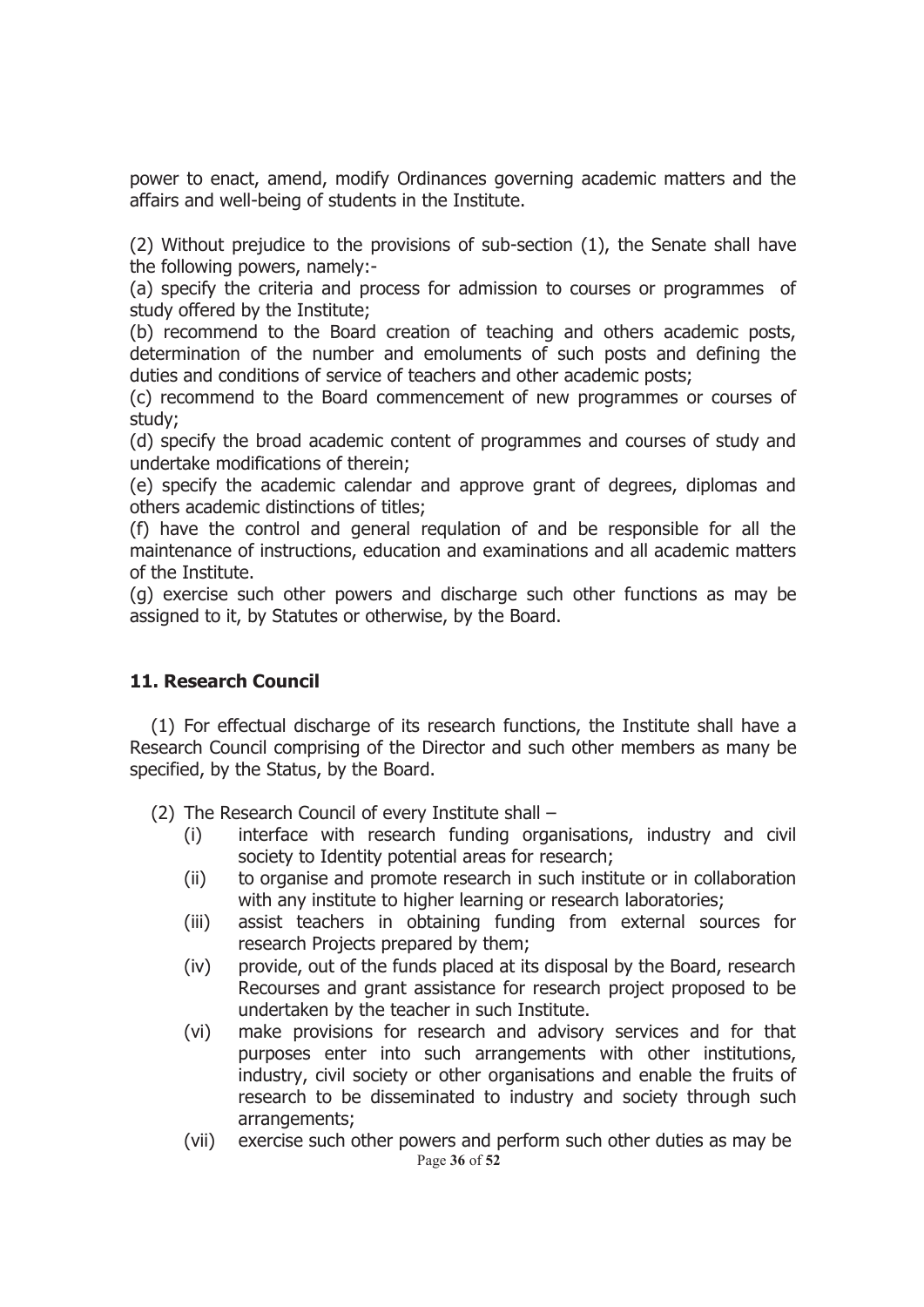assigned to it by the Statutes.

#### **12. Finance Committee**

a. There may be a Finance Committee consisting of such persons as members as may be decided by the Board. The Director of the Institute shall be ex-office Chairperson of the Finance Committee.

b. The Board shall provide in the bye-laws, to be framed by it, the procedure for the conduct of business of the Finance Committee, the powers and functions of the Finance Committee and the team of the office of its membership.

 c. The Board may delegates such power and responsibilities to the Finance Committee as it may deem desirable for effective functioning of the Institute.

### **13. Registrar**

a. The Registrar shall be appointed by the Council in such manner and on such terms and conditions as may be prescribed by the bye-laws;

b. The Registrar shall act under the administrative control of the Director and shalli. be responsible for the custody of the records and the common seal of the Institute;

ii. place before the Board and the Executive Committee and other authorities of the Institute all such necessary information as may be necessary for transaction of their business;

iii. subject to the control of the Director, conduct the examination and make all other arrangement necessary thereof and be responsible for the execution of all processes connected therewith;

iv. exercise such other powers and perform such other duties as may be assigned to him by or under these present or as may be delegated to him by the Board, the Executive Committee or the Director;

v. be responsible to the Director for the proper discharge of his functions;

vi. attest and execute documents on behalf of the Institute;

vii. act as a secretary to the Board, Executive Committee, Senate and all committees and sub-committees of the Institute except those relate to finance, but he shall not be deemed to be a member of any of these authorities;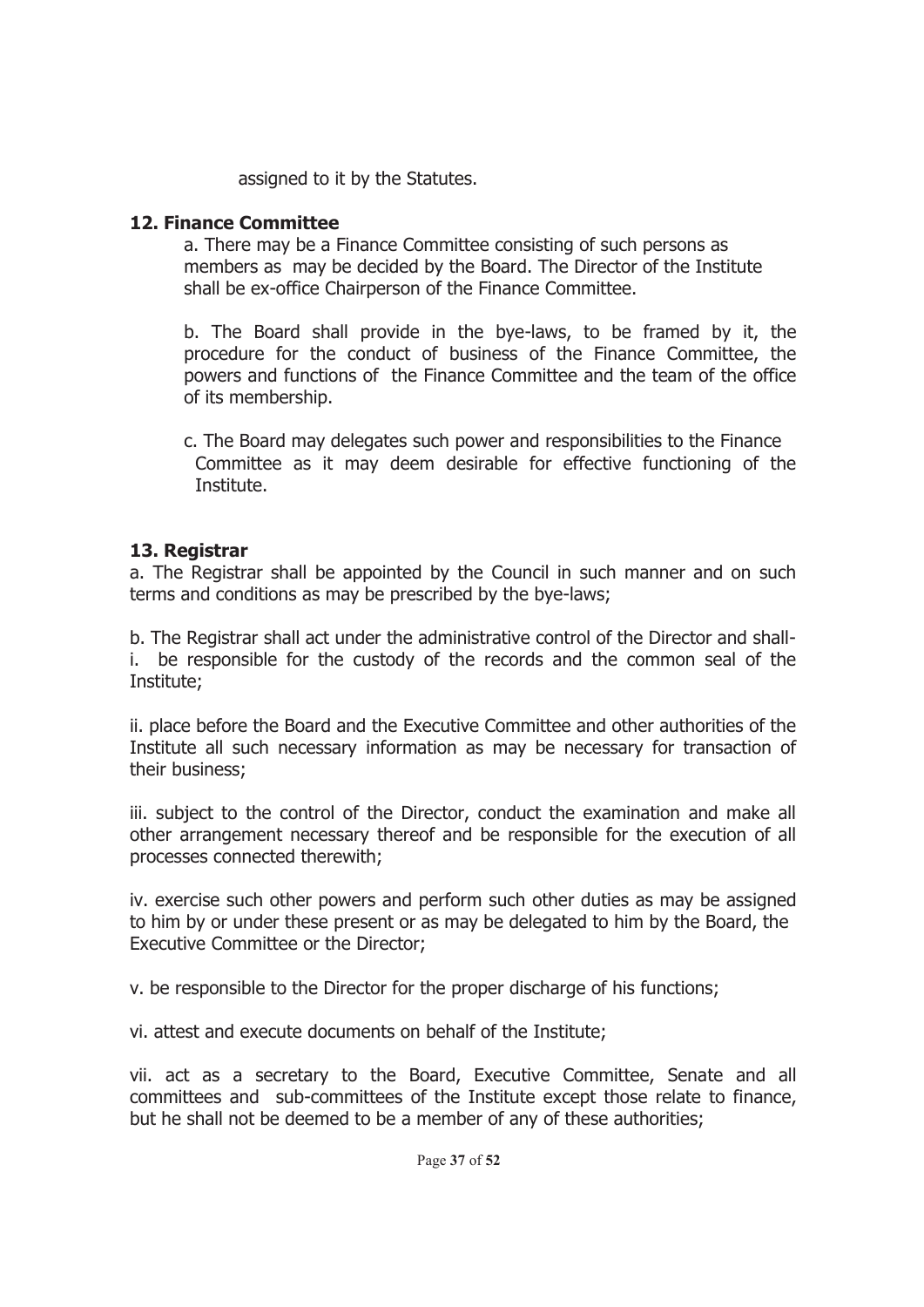viii. be responsible for arranging the meetings of the Board, Executive Boards, Senate and all committees and sub –committees of the Institute except those related to finance, but he shall not be deemed to be a member of any of these authorities;

ix. be responsible for satisfactory functioning of communication, administration, security system, transport, MIS Public Relation and other general facilities of the Institute;

x. act as confidential, constitutional and continuing advisor to the Director and the Institute as a whole;

xi. exercise such power and carry out such functions as may be delegate by the Board or the Director;

# **14. Functions and Powers of Other Authorities and Officers**

The powers and duties of the authorities and officers other than those mentioned in these Rules shall be specified by the Board in the Bye-laws framed for the purpose.

### **15. Remuneration and Allowances**

The members of the Society, Board or ant Committee appointed by the Society or The Board shall not be entitled to any remuneration from the Society or the Board, but Non –official members of the Society, the Board or any Committee appointed by either of them shall be paid by the Society such travelling and daily allowance as may be provided for in the bye-laws to be made in this behalf in respect of any journeys undertaken by them for attending the meetings of the Society, the Boards or the Committee as the case may be. Travelling and Daily allowance in respect of official members for the journeys undertaken by them for similar purposes, initially borne by the Central and State Government or members concerned shall be reimbursed by the Institute to the Central or State Government or the member, as the case may be.

# **16. Insurance and Provident Funds**

The institute shall constitute for the benefit of employees, including the Director, in such manner and subject to such conditions as may be prescribed by the Bye-laws, such Insurance, Provident Fund and others employees welfare scheme as it may deem fit.

# **17. Indemnity**

a. The honorary officers, members of the Board, members of Committees, sub-

committees, Directors, auditors and other designated staff of the Institute may be indemnified out of the funds of the Institute against any expenses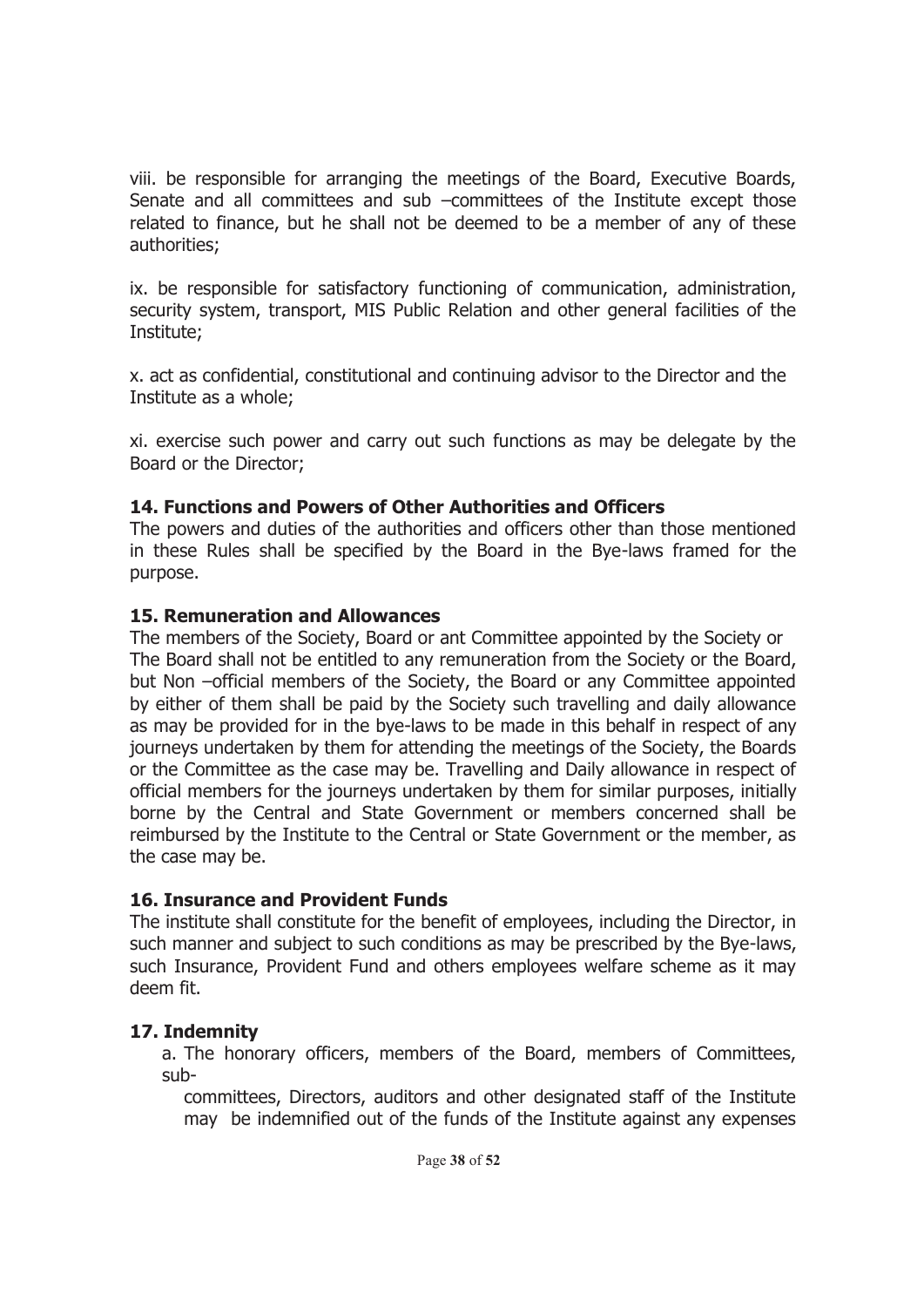or liability incurred by them in or about the discharge of their respective duties.

b. No honorary officer or member of the Board or member of a committee of the Institute or member of sub-committee shall be liable for any act other than his own or for signing any receipt or other document or for doing any other act for the sake of conformity only, or for any loss or expenses which may be occasioned to the Institute, otherwise than as a direct result of his own negligence or wilful misconduct.

### **18. Funds of the Institute**

a. The institute shall have its own fund consisting of-

i. Grant provided by the Central and State Governments as well as the Industry Partners, towards the capital and other costs for setting up the Institute;

ii. all fees and other charges received by the Institute;

iii. all money received by the Institute by way of grants, loans, gifts, donations, benefactions, bequests or transfers;

iv. all moneys received by the Institute in any other manner or from any other source;

v. rent, interest, dividend or any other income received upon the investment of the funds of the institute;

b. All moneys credited to the Fund shall be deposited in such bank or invested in such manner, as the Board may deem expedient from time in the interest of the Institute, provided that it shall be a public sector bank.

c. The fund and the property of the Institute, howsoever derived, shall be applied only towards the attainment of the objects as specified in the Memorandum of Association of the Institute.

d. The funds of the Board Society shall not be utilized for acquiring any stocks, bonds or securities.

e. The Central Government shall have the power to issue instructions in respect of utilization of funds of the Institute.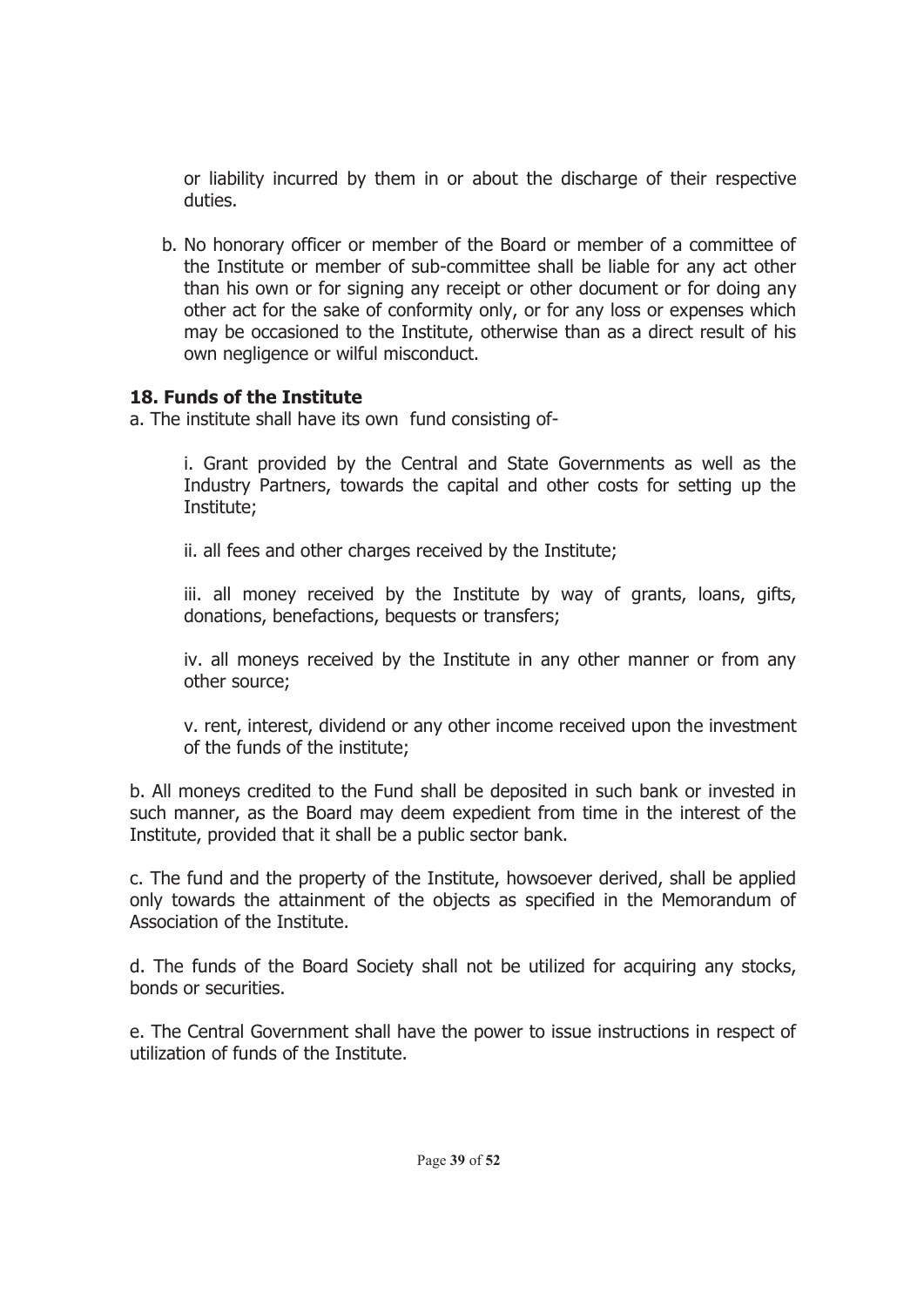### **19. Operation of bank Account**

The bank accounts of the Institute shall be kept in the name of the Institute and shall be operated upon by such officers as may be designated by the Board. The Bank Account shall be operated jointly by the two officers.

### **20. Accounts and Audit**

a. The Director shall be keep or cause to be kept proper accounts of the receipts and payments, income and expenditure and of the property, assets and liabilities of the Institute. The Annual Accounts shall be made up by the end of the financial year.

b. The Annual Accounts of the Board shall be audited by the Comptroller & Auditor General of India or any other authority as may be decided by the Central Government and any expense incurred in connection therewith shall be payable by the Board.

c. The accounts of the Institute as audited and certified by the auditors shall be forwarded annually to the Board for approval.

# **21. Annual Report.**

The Council shall prepare and release for every year a report, in English and in Hindi, the working of the Institute in the previous year on or before the expiry of nine months from the close of financial year, and a copy of the same, together with an audited statement of accounts showing the income and expenditure for the previous year shall be submitted to the Central and State Government within that stipulated time.

# **22. Budget**

a. The annual budget of the Institute shall be drawn up by the Director. It shall be considered and adopted by the Board with or without modification.

b. The budget estimate for every financial year, duly approved by the Board, shall be sent to the Central Government by such date as may be fixed by it, and a copy of the same shall also be sent to the State Government.

# **23. Power to make Bye-Laws**

a. The Board shall whenever necessary frame, amend or repeal bye-laws not inconsistent with these rules for the administration and management of the affairs of the Institute and in particular to provide for the following matter:

i. The preparation of budget estimates, the sanctioning of expenditure, making and execution of the contracts, maintenance of accounts;

ii. The classification and procedure for appointment of faculty, officers and staff of the Institute;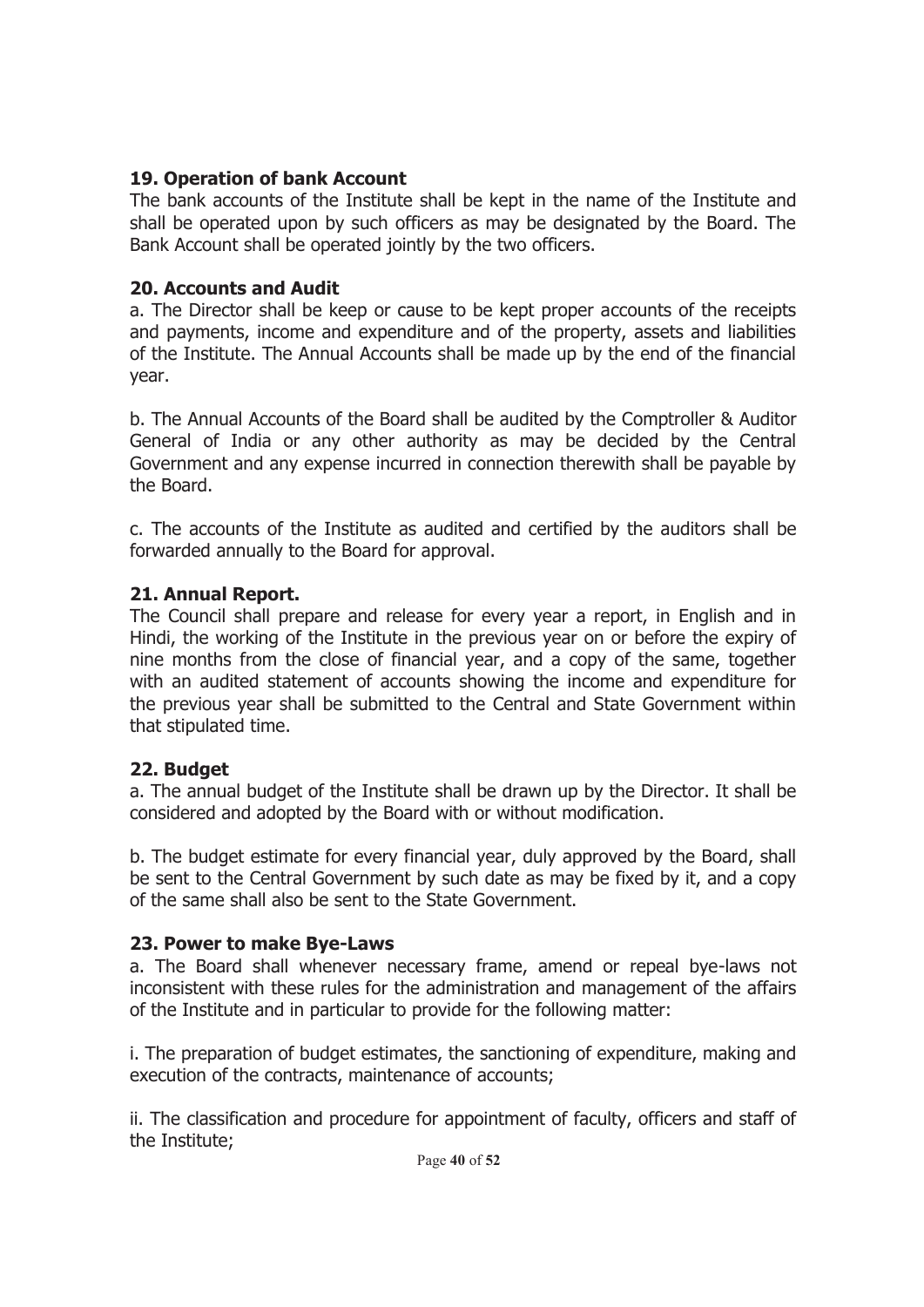iii. The terms and tenure of appointment, tenure of deputation of contractual service, salaries and allowance, rules of discipline and other condition of service or the faculty, officers and staff of the Institute;

iv. Conduct of business by the Board, Executive Committee, Senate, Research Committee and the committees constituted by it, the powers and functions of such committees and term of office of their membership;

v. The tenure of office, salaries and allowances and other conditions of service of the officers, teachers and employees of the Institute;

vi. The management of the properties of the Institute;

vii. The diplomas degrees and other academic distinctions and titles, which may be granted by the Institute;

viii. The creation of posts of Professors, Head of Departments, Associate Professors, Assistant Professors, or equivalent academic designations/post, and posts of other teachers, officers and employees of the Institute, and the appointment of persons to such posts including the qualifications requisite therefore;

ix. Fixation of fees and other charges for courses of study programs and other facilities provided by the Institute;

x. The manner in which and the conditions subject to which, pension and provident funds may be constituted for the benefit of faculty, officers and other employees of the Institute;

xi. The terms and conditions governing fellowships, scholarships, stipends, medals and prizes etc;

xii. The qualification of the teacher of the Institute;

xiii. The authentication of the orders and decision of the Council;

xiv. Such other matters as may be necessary for the administration of the affairs of the Institute including those, which by these rules are to be or may be prescribed by the bye-laws;

#### **24. Books, Certificates and Forms**

Page **41** of **52** Minutes shall be made in proper book of all resolutions and proceedings of the Board meetings, meetings of the Executive Committee, Academic Council, Research Committee, Finance Committee, and meetings of all other Committees.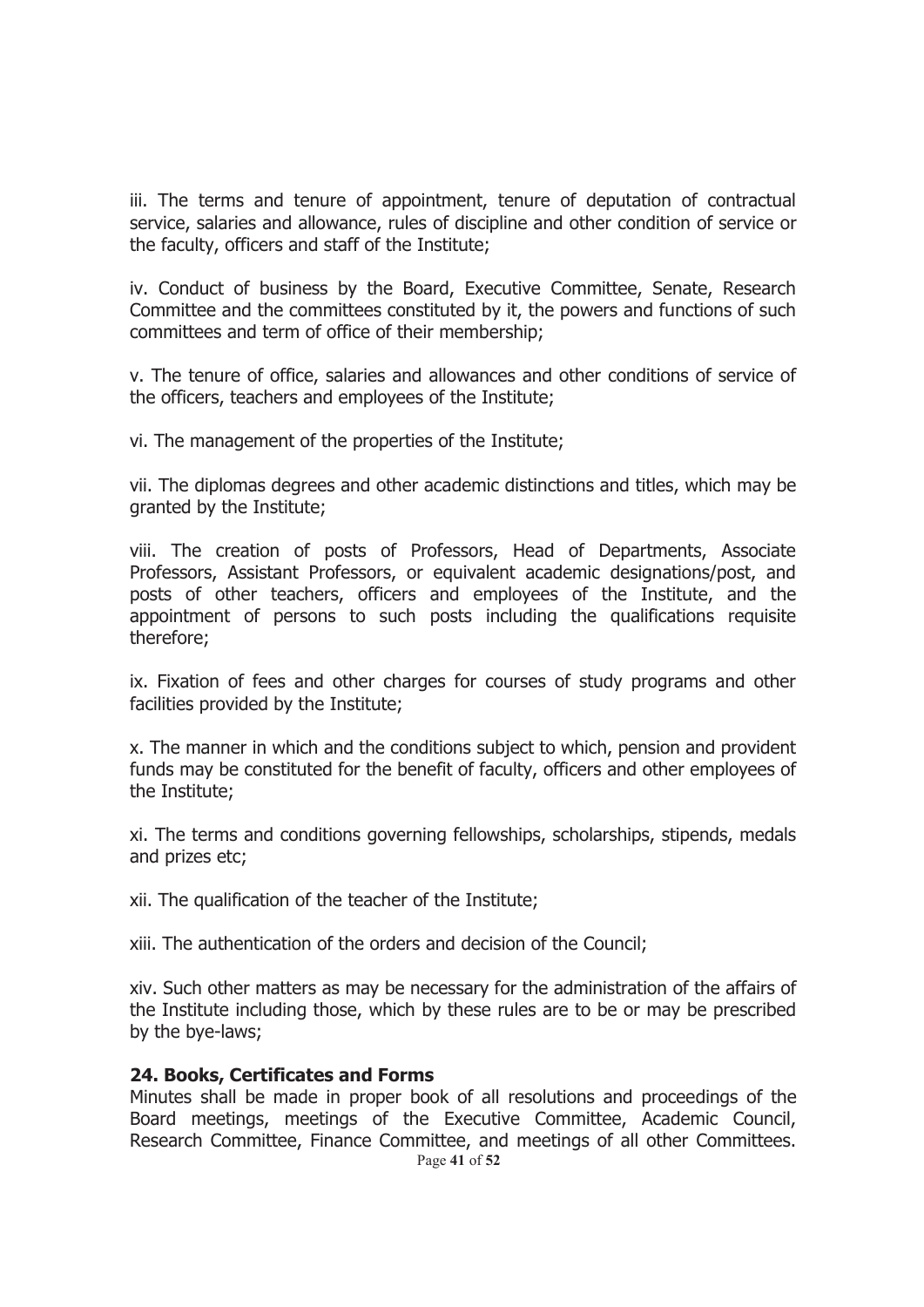Every minutes signed by the Chairperson of the meeting to which it relates or by the Chairperson of subsequent meeting shall be sufficient evidence of the facts therein stated.

# **25. Seal of the Institute**

The council shall provide a Seal of the Institute and the also provide for its safe custody and the seal shall never be used except with the authority of the Board previously given. One member of the Board shall sign every instrument to which the seal is affixed and every such instrument shall be countersigned by the Director or some other person appointed by the Board.

# **26. Acts and Proceedings not to be invalidated by the vacancies etc.**

No act or proceedings of the Board members or any authority of the Institute or any committee constituted under these Rules, shall be questioned on the ground merely of the existence of any vacancy or defect in the election, nomination or the appointment of a person acting as a member thereof or any irregularity in its procedure not affecting the merits of the case.

# **27. Legal proceedings**

For the purpose of the Section \_\_\_\_\_\_\_\_ of the \_\_\_\_\_\_\_\_\_\_ Societies Registration Act, \_\_\_\_\_\_\_ the person in whose name the Society or the Institute may sue or sued shall be the Member-Secretary of the Board, i.e. the Director of the institute.

# **28. Annual List**

Once in every year, a list shall be filled which shall contain the names, addresses and the occupation of the members of the Board entrusted with the management of the affairs of the institute and other information as required under the Rajasthan Societies Registration Act, 1958.

# **29. Alteration of the Rules and Regulations**

The Board may alter these rules and regulations by a resolution passed by a majority of not less than two-third of the members present and the voting at any meeting of the Board duly convened for the purpose.

Provided that and amendment in Rule 4(a) relating to composition of the Board of Governors shall be made with the prior approval of the Central and State Government and Industry Partners (s).

# **30. Alteration or extension of the purpose of the Institute**

Whenever it shall appear to the Board that any alteration, amendment or extension is required to be made in the purposes of the Institute, or the Institute be amalgamated with any other Society , a written or printed report shall be prepared and the Board may convene a special meeting for the consideration thereof according to the Regulations of the Society.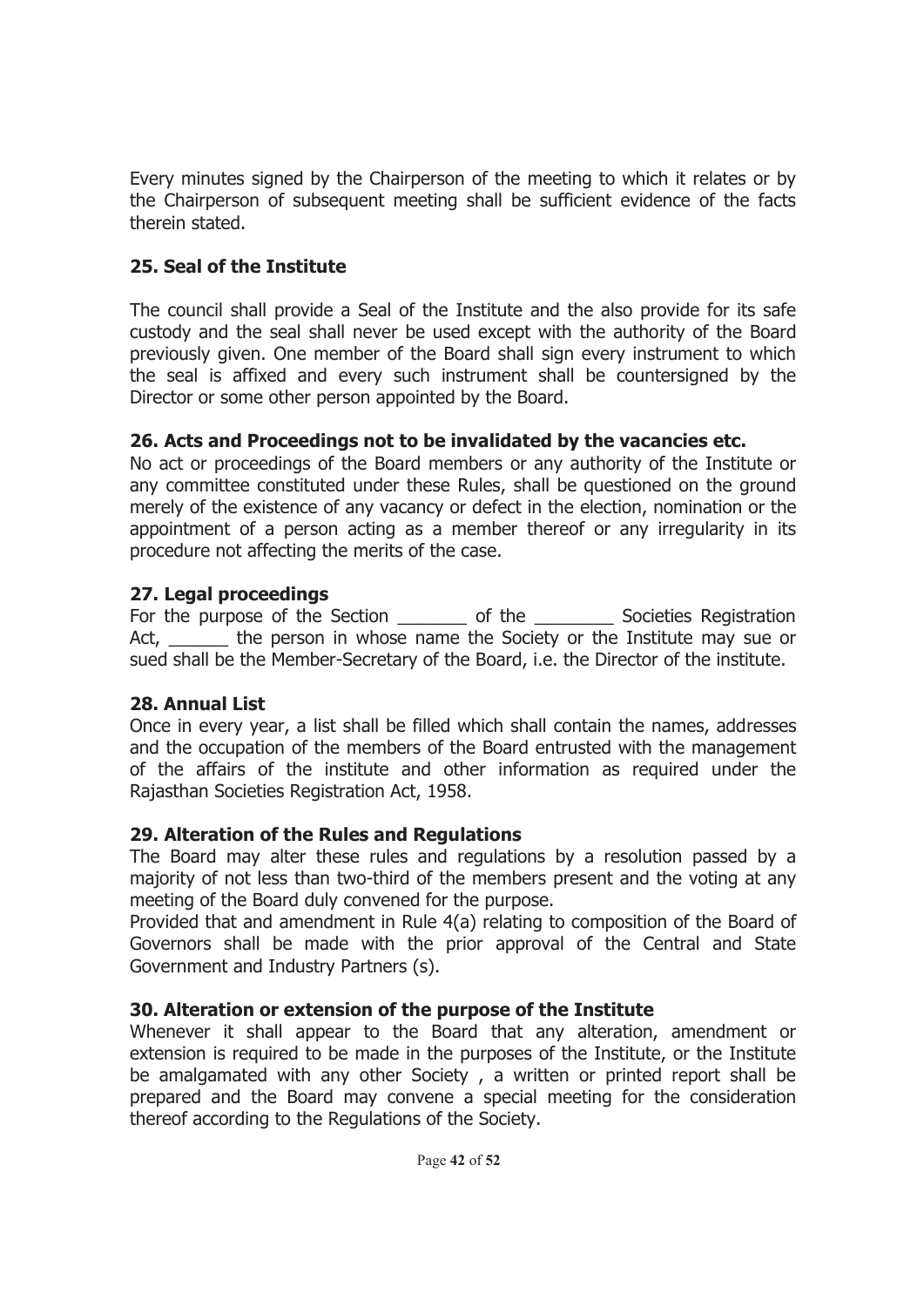But no such proposition shall be carried into effect unless such report shall have been delivered or sent by post to every member of the Society ten days previous to the special meeting convened by the Governing Board for the consideration thereof, nor unless such proposition shall have been agreed to by the Boards of three fifth's of the Members present at a second special meeting convened by the Governing Board at an interval of the month after the formal meeting."

 (Governing Board Defined :- The Governing Board of the Society shall be the governors, council, directors, committee, trustees, or other body to whom by the rules and the regulation of the society the management of its affairs is entrusted.)

The alteration, amendment or extension made or amalgamation effected shall be reported to the Registrar and shall be in confirmation with the provisions of the Manipur Societies Registration Act, 1989 (Manipur Act No.1 of 1990).

### **31. Power to Review and Hold Enquiries**

The Central Government, in consultation with the State Government, may at any time appoint one or more persons to review the work and progress of the Society or the Institute and to hold an enquiry into the affairs thereof and to report thereon, in such manner as the Central Government may stipulate. Upon receipt of any such report, the Central Government may take such action and issues such directions as it may consider necessary in respect of any of the matters dealt with in the report regarding the Society or the Institute, as the case may be, and the Society shall be bound to comply with such directions

In case the Central Government is satisfied that the Society or the Institute is not functioning properly, the Central Government shall have, in consultation with the State Government, the power to take over the administration and the assets of the Institute.

# **32. Dissolution**

The Institute shall be dissolved in accordance with the procedure laid down under Manipur Societies Registration Act, 1989 (Manipur Act No.1 of 1990). If on dissolution of the Institute there shall remain after satisfaction of its tax and liabilities, any property whatsoever the same shall be dealt with in such manner as per the provisions of the Manipur Societies Registration Act, 1989 (Manipur Act No.1 of 1990) and shall be with the approval of three-fifths majority of the members present at a Special/Annual General Meeting of the Society. However, any resolution to this effect would need prior approval of the Central Government, which shall take a decision in consultation with the State Government.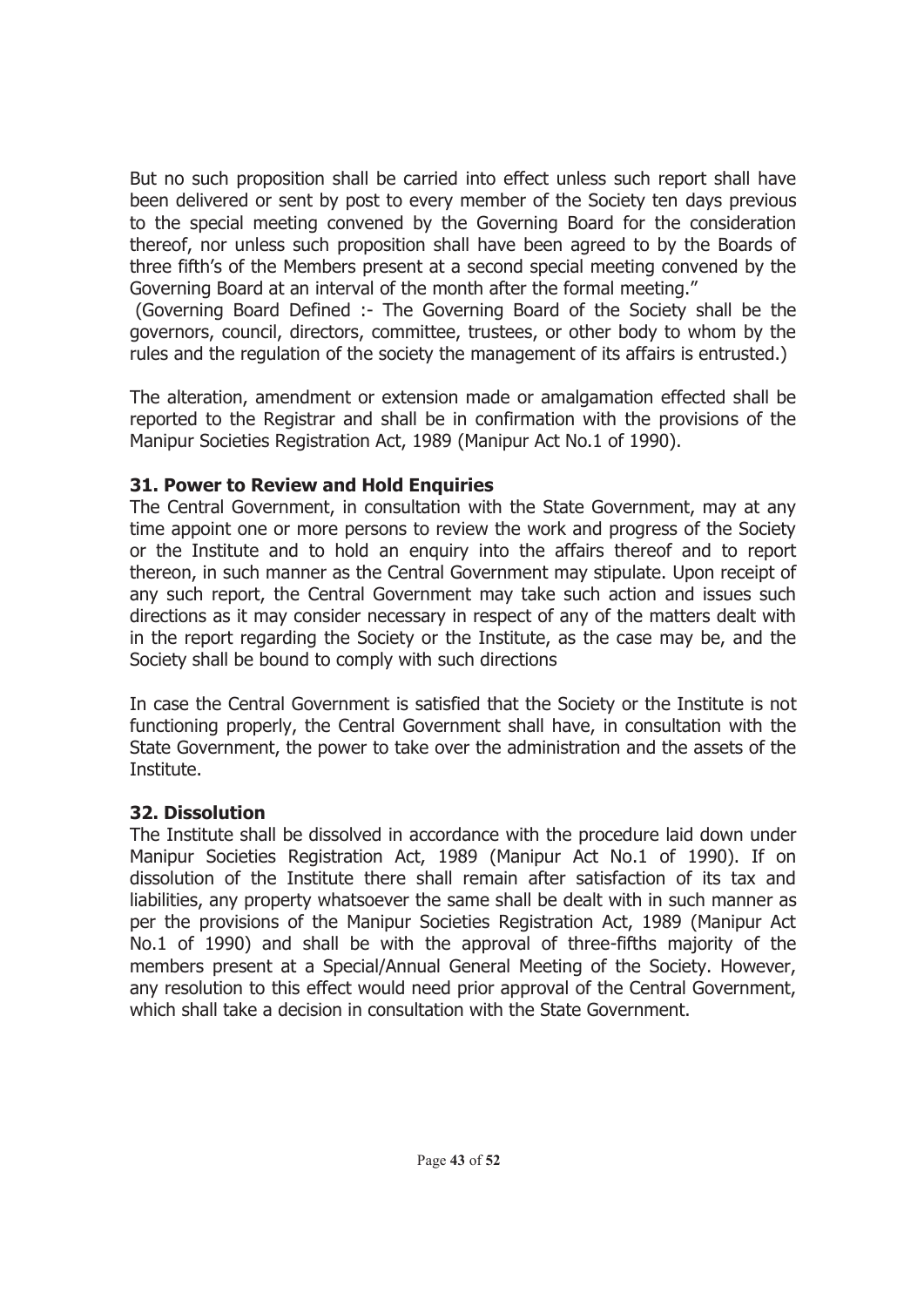# **33. Application of the Act**

All the provision of the Manipur Societies Registration Act, 1989 (Manipur Act No.1 of 1990) as amended from time to time shall be applicable to the Institute.

We the undersigned being the members of the Board of the Governors certify this is a correct copy of the Rules and Regulation of The Institute of the Information Technology, Manipur.

| SI  | Name | Signature |
|-----|------|-----------|
| 1.  |      |           |
|     |      |           |
|     |      |           |
| 2.  |      |           |
| 3.  |      |           |
| 4.  |      |           |
| 5.  |      |           |
| 6.  |      |           |
|     |      |           |
| 7.  |      |           |
| 8.  |      |           |
| 9.  |      |           |
| 10. |      |           |
|     |      |           |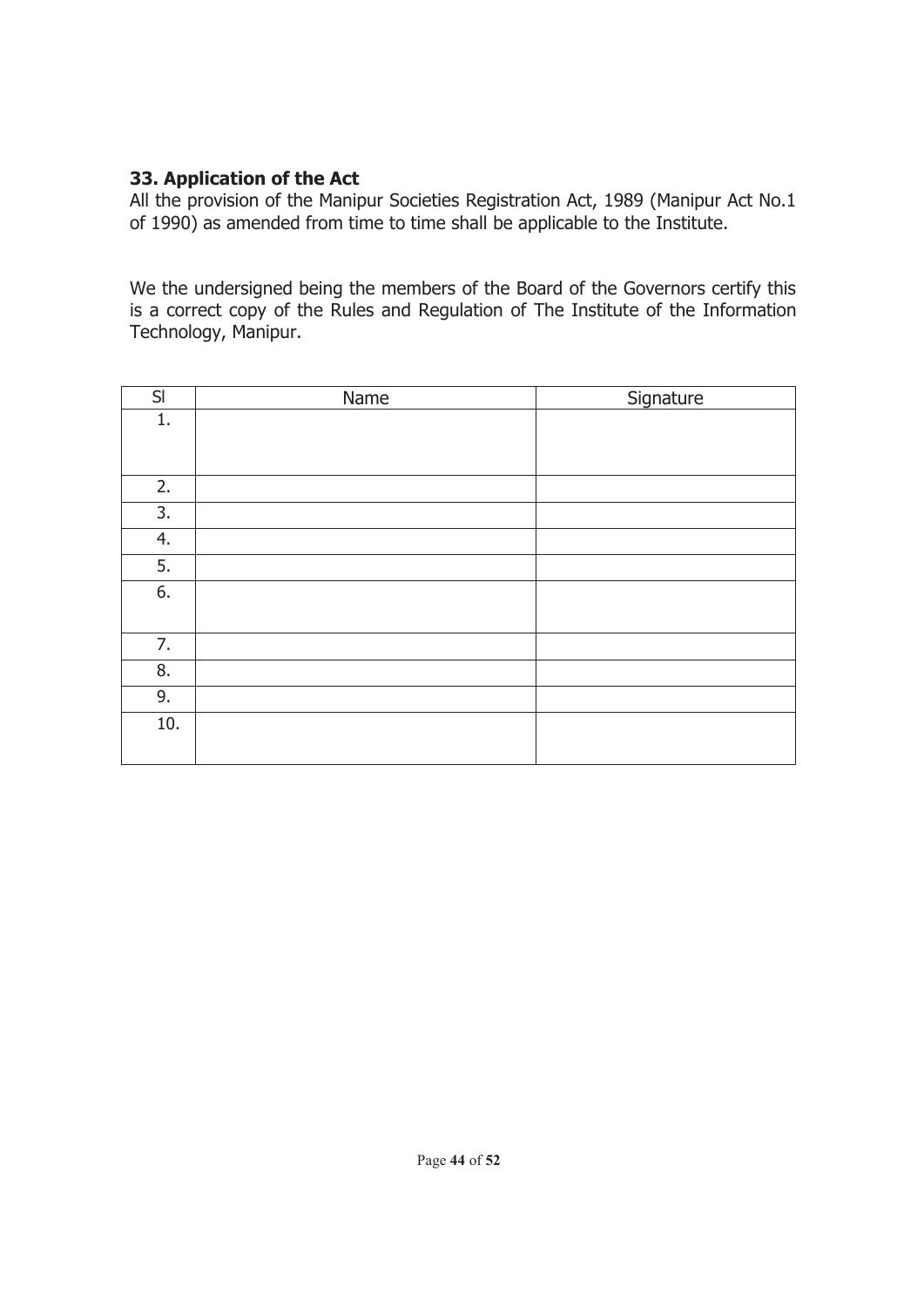# **9. Annexure – V**

# **Memorandum of Understanding**

**(As prescribed by MHRD)**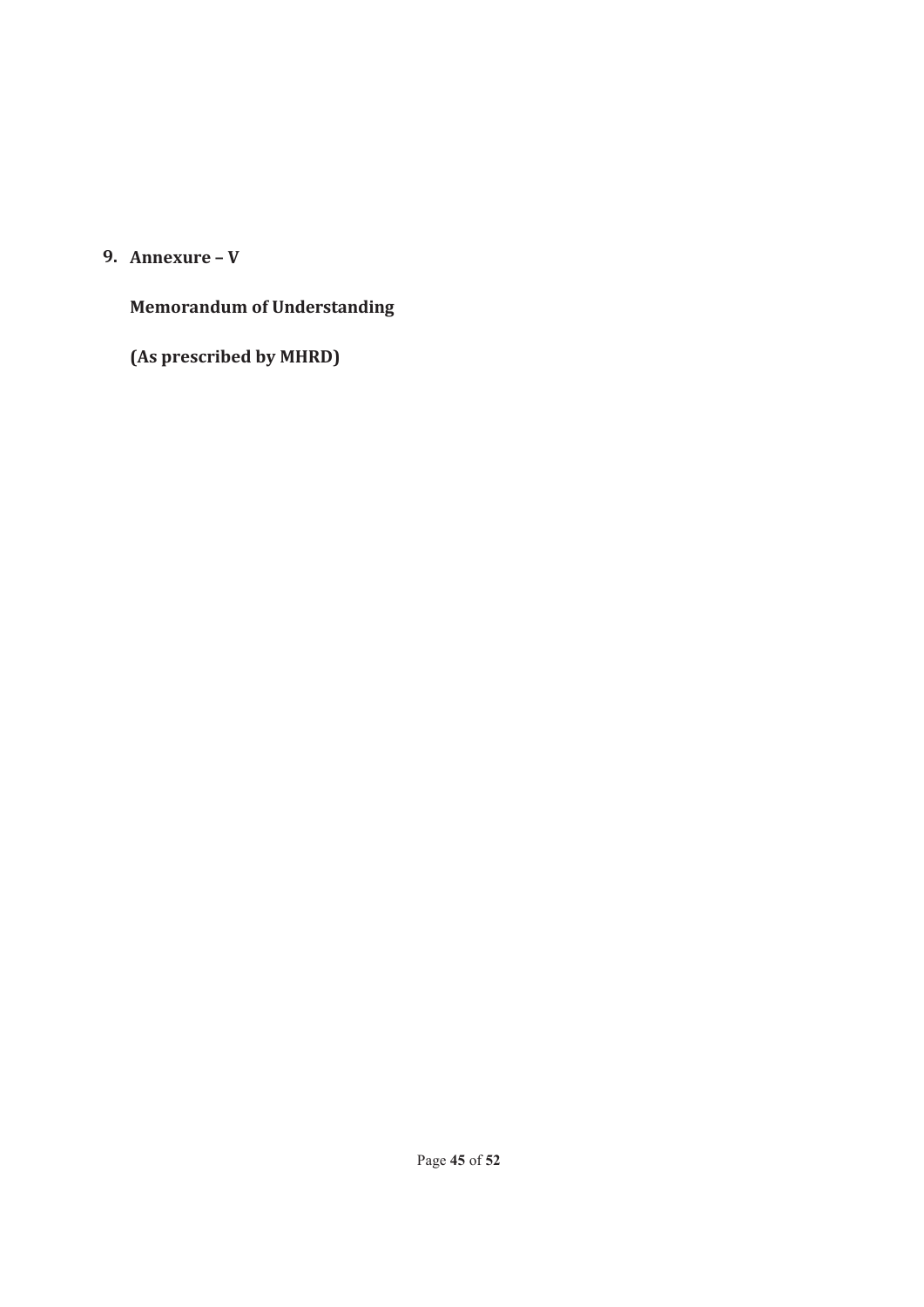**Memorandum of Understanding**

**And**

**Rules of**

**Indian Institute of Information Technology – Manipur, (IIIT-M)**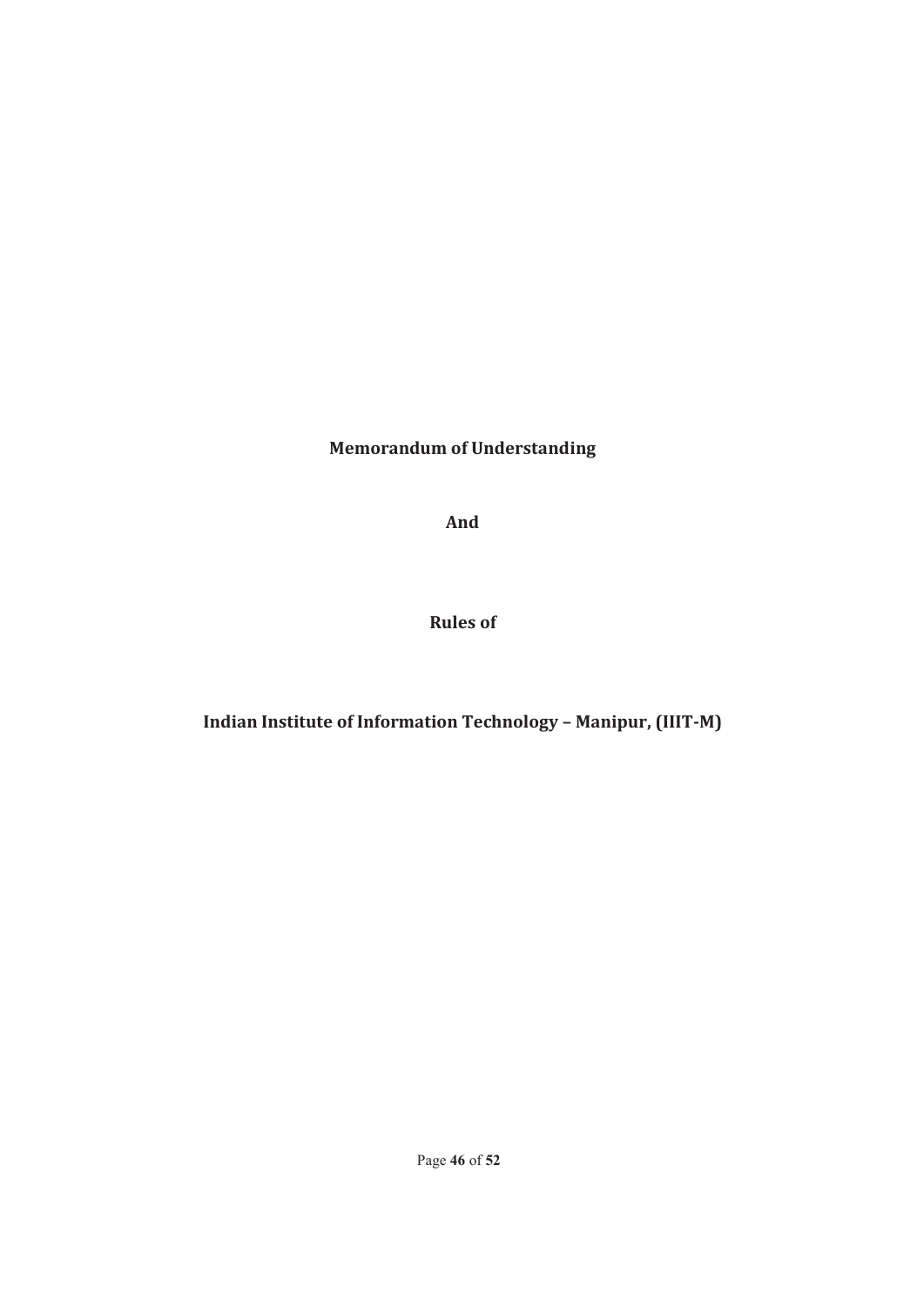# **MEMORANDUM OF UNDERSTANDING**

THIS MEMORANDUM OF UNDERSTANDING is made on this between the President of India acting through \_\_\_\_\_\_\_\_\_\_\_\_\_, Additional Secretary (Technical Education), Ministry of Human Resource Development, Government of India, Shastri Bhawan, New Delhi (hereinafter called, 'THE FIRST PARTY'); the Governor of the State of Manipur acting through \_\_\_\_\_\_\_\_\_\_, Principal Secretary (IT), Government of Manipur, \_\_\_\_\_\_\_\_\_\_\_\_\_ (hereinafter called 'THE SECOND PARTY') and the Industry Partner(s), namely \_\_\_\_\_\_\_\_\_\_\_\_\_ through \_\_\_\_\_\_\_\_\_ \_\_\_\_\_\_ (jointly hereinafter called 'THE THIRD PARTY').

The terms 'THE FIRST PARTY', 'THE SECOND PARTY' and 'THE THIRD PARTY' shall, wherever the context permits, deem to include their successor and assigns.

WHEAREAS it has been the intent of THE FIRST PARTY to address to the increasing skill challenges of the Indian IT industry, as also to develop new knowledge in Information Technology and to provide manpower of global standards for the Information Technology and allied fields;

AND WHEAREAS in pursuance of the aforementioned, it is proposed to take up a Scheme for **"Setting up 20 new Indian Institutes of Information Technology (IIITs) through Public Private Partnership" (hereinafter called THE SCHEME);**

AND WHEAREAS all the three above named PARTIES commit to set up under this SCHEME an Indian Institute of Information Technology – MANIPUR at Mayangkhang, Ningthoupham village, Senapati District and at Mantripukhri, Imphal - 795001 (hereinafter called THE IIIT MANIPUR) registered initially as a Society under the relevant Societies Registration Act of the State.

### **THE PARTIES HEREBY AGREE TO THE FOLLOWING: SECTION A: BOARD OF GOVERNORS**

1.0 The Society will have a BOARD OF GOVERNORS (hereinafter called THE BOARD ) of THE IIIT MANIPUR which would be the principal executive body of the Institute having adequate administrative and financial powers. It would be entrusted with the task of managing the affairs of THE IIIT MANIPUR. The composition of the Board, and its powers and functions etc. would be according to the terms and conditions spelt out in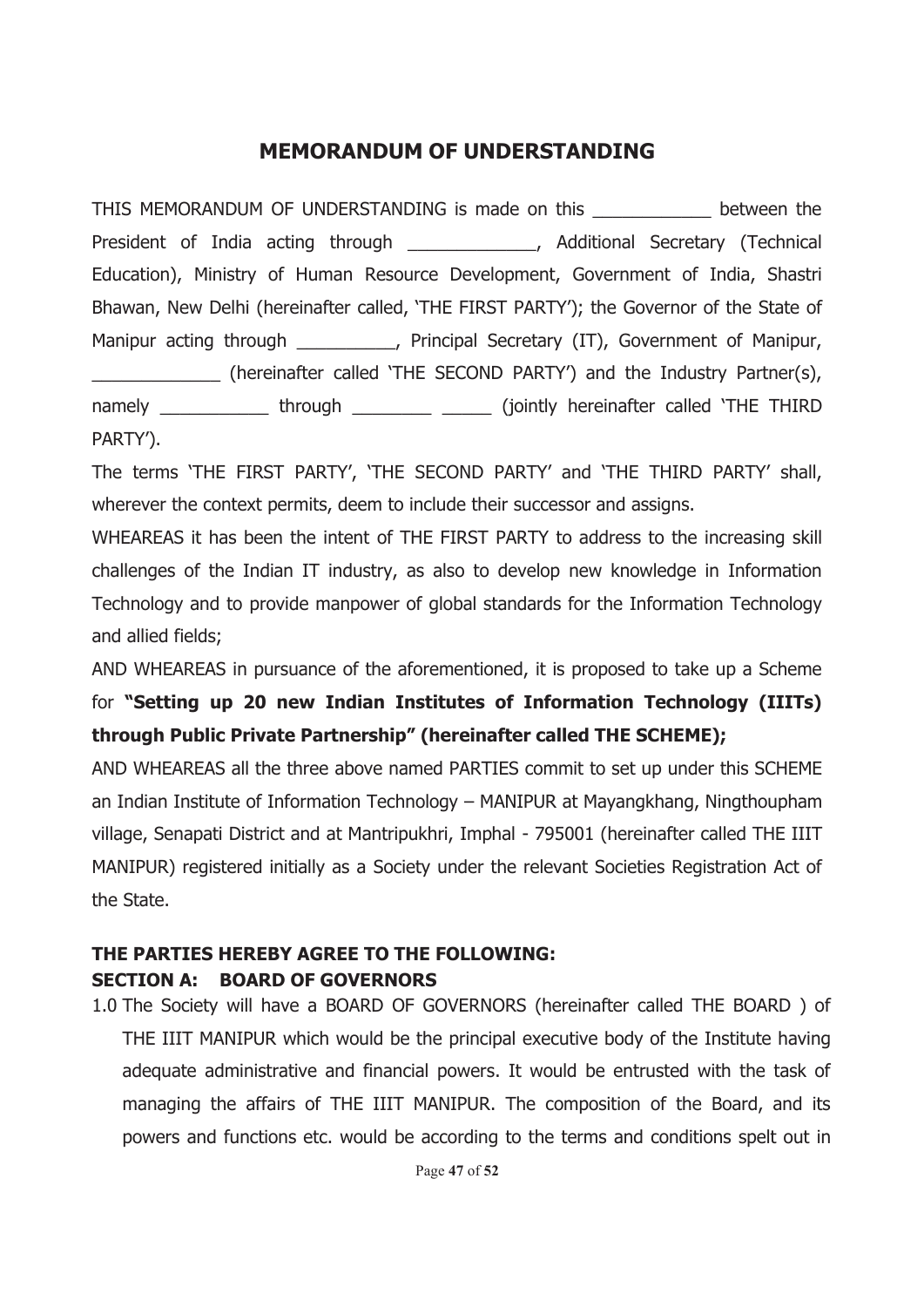the Memorandum of Association and Rules and Regulations of the Society appended with this MOU.

1.1 However, the first chairperson of the Board shall be appointed by the First Party, in consultation with the Second Party and Third Party. The other members of the First Board of Governors, who are to be co-opted by the Board, shall be appointed by the Central Government in consultation with the Second Party and Third Party and the Chairperson.

# **SECTION B: ROLE OF THE FIRST PARTY**

- 1. THE FIRST PARTY shall:
	- i) Contribute 57.5% of the total capital cost of Rs. 128.00 crore, over a period of time, for setting up of THE IIIT MANIPUR, including seed money to the extent of Rs. 10.00 crores that would be released by the Central Government during the first financial year of the inception of the Institute.
	- ii) Provide partial financial support to the extent of Rs.10.00 crore (Rupees Ten crore) to THE IIIT MANIPUR towards recurring expenditure during the first four years of setting up THE IIIT MANIPUR, depending on actual year-wise requirement of THE IIIT MANIPUR; and
	- iii) Provide funds under the Scheme for faculty development programme.
- 2. Based on the Institute Development Plan (hereinafter called THE IDP) developed by THE BOARD and approved by the State Steering Committee (hereinafter called THE SSC), the IDP forwarded by the SSC will be examined by THE FIRST PARTY and the funds will be released within a reasonable period of time.
- 3. THE FIRST PARTY shall establish a National Steering Committee (hereinafter called "THE NSC') which will be an Apex body for guiding the implementation and monitoring of THE SCHEME. The NSC shall have representatives of the Central Government, State Governments and Industry Partners of all the IIITs established under the Scheme.
- 4. The FIRST PARTY would, after establishment of 5-10 IIITs, on the recommendations of the Boards of the IIITs, constitute a Council of IIITs which would take over the functions of the National Steering Committee. The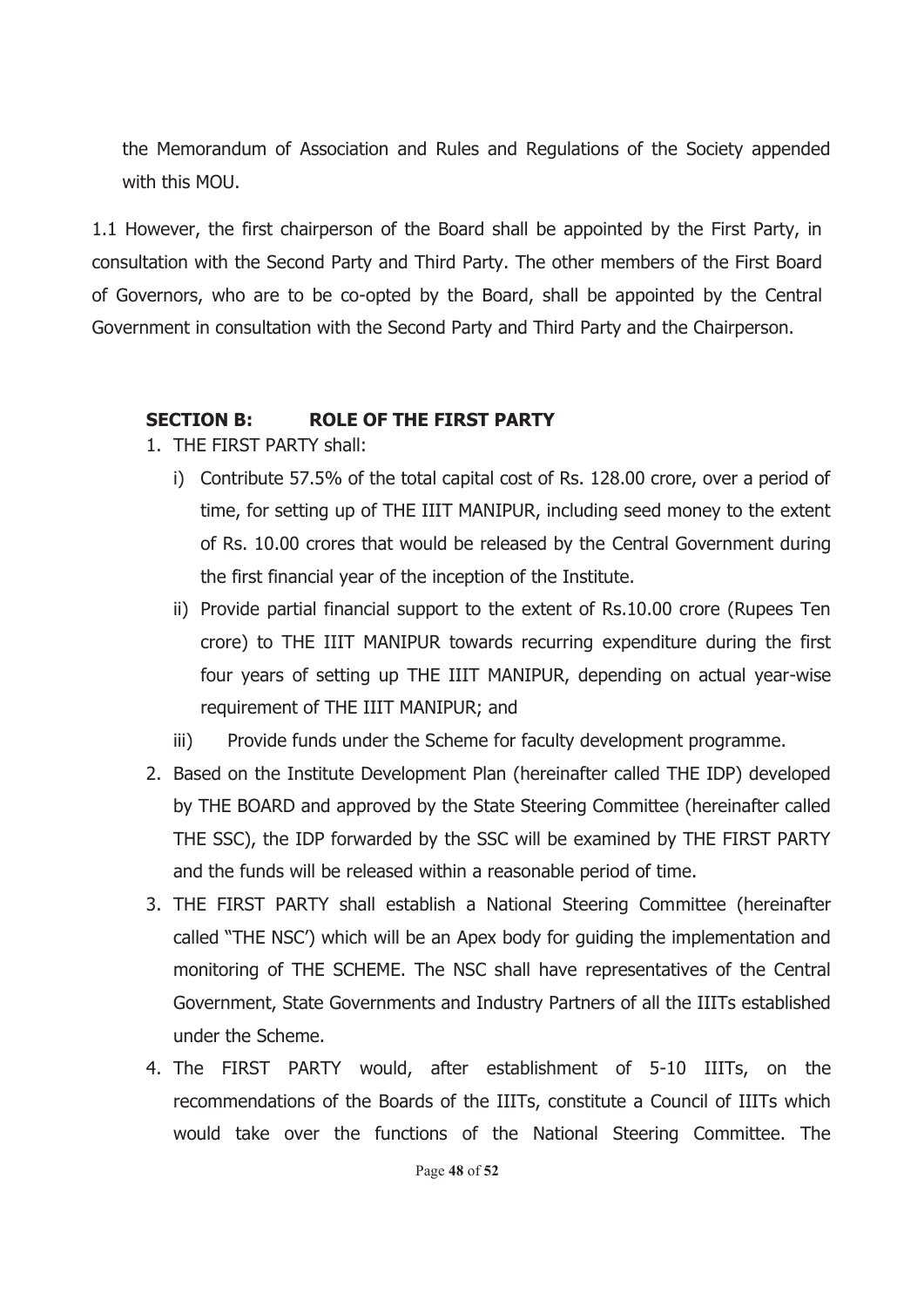composition of the Council will be decided by the Central Government in consultation with the concerned State Governments and Industry partners.

# **SECTION B: ROLE OF THE SECOND PARTY**

- 1. THE SECOND PARTY shall contribute 35% of the total capital cost of Rs.128.00 crore, for setting up of THE IIIT MANIPUR.
- 2. Provide 50-100 acres of land, free of cost for setting up THE IIIT MANIPUR, duly registered in the name of the Society.
- 3. After signing of the MOU to forthwith have the Society registered under the relevant State Societies Registration Act.
- 4. Establish the State Steering Committee (SSC) with the following composition:
	- i) The Principal Secretary/Secretary, dealing with Technical Education in the State Government as the Chairperson;
	- ii) The Principal Secretary/Secretary in the State Government, dealing with the finances;
	- iii) The Principal Secretary/Secretary, dealing with Information Technology;
	- iv) Chief Engineer of the State PWD or other State approved agency for construction works;
	- v) One nominee each from amongst the Industry-Partners;
	- vi) Three industry representatives nominated by major State level industry associations;
	- vii)Up to three members nominated by the State Government having knowledge, expertise and eminence in academia in the field of Information Technology;
	- viii) The State Director dealing with IIITs shall be the ex-officio member, and shall act as Secretary of the SSC.
- 5. THE SECOND PARTY will
	- i) Establish and maintain a State Implementation Cell (hereinafter called 'THE SIC'), with adequate staff to discharge its functions; and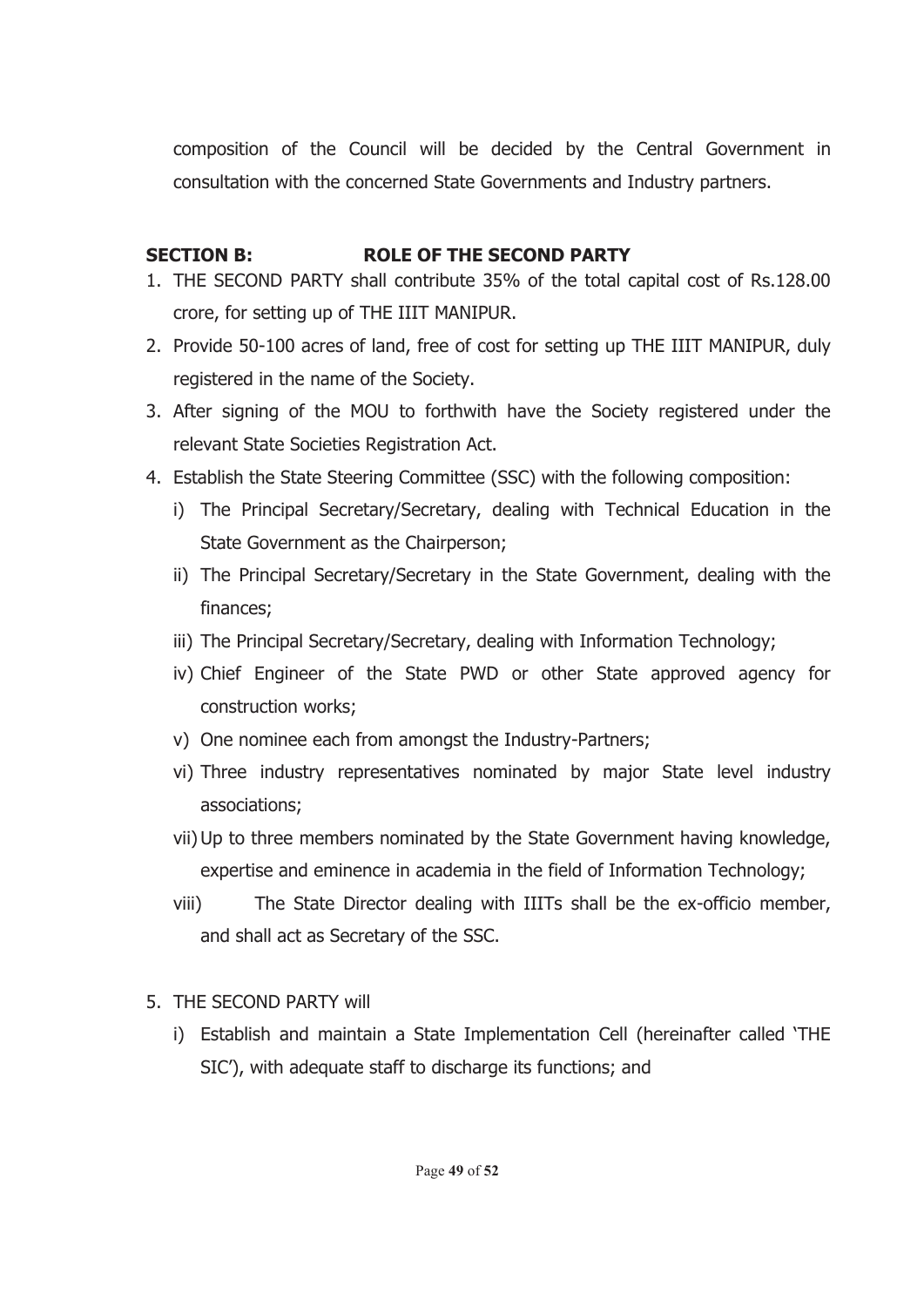ii) Assist the BOARD in any other manner to help achieve the objectives of improving quality of education and thereby provide better employment opportunities.

# **SECTION C: ROLE OF THE THIRD PARTY**

- 1. To participate in THE SCHEME, THE THIRD PARTY has to:
	- i) Nominate its representative as members of THE BOARD.
	- ii) Contribute 15% of the total capital cost of Rs.128.00 crore, for setting up of THE IIIT, provided that in respect of North-Eastern Region the Industry contribution shall be to the extent of 7.5% only. 50% of the money to be contributed by the Industry Partner(s) towards the scheme may be provided at the time of signing of the MoU in the form of an irrevocable Bank Guarantee in the name of the State Government from a Nationalized Bank by the Industry Partner(s). Once the MOA & Rules are framed and the IIIT MANIPUR is registered, the industry shall deposit 50% of its contribution in the name of the concerned IIIT MANIPUR. The remainder contribution would be made by the Industry Partner(s) depending upon the progress of the Scheme.
	- iii) To contribute towards research labs and projects, internship, faculty chairs etc., from time to time, in furthering the objects of THE SCHEME.

# **SECTION D: MONITORING MECHANISM**

All the three stakeholders shall be responsible for monitoring the implementation of the scheme. The responsibilities of all the PARTIES are as under:

i) With the broad objective of improving the quality of education leading to better employability, all the three parties shall jointly agree and finalize Key Performance Indicators (KPIs) as yearly targets for next five years, for improving the internal as well external efficiency of THE IIIT MANIPUR against the base line information. These parameters shall be used to evaluate the success of THE SCHEME. An agreed KPIs and signed by the BOARD Chairman on behalf of BOARD and THE SECOND PARTY shall be appended to this Memorandum and shall be deemed to be an integral part of this Memorandum.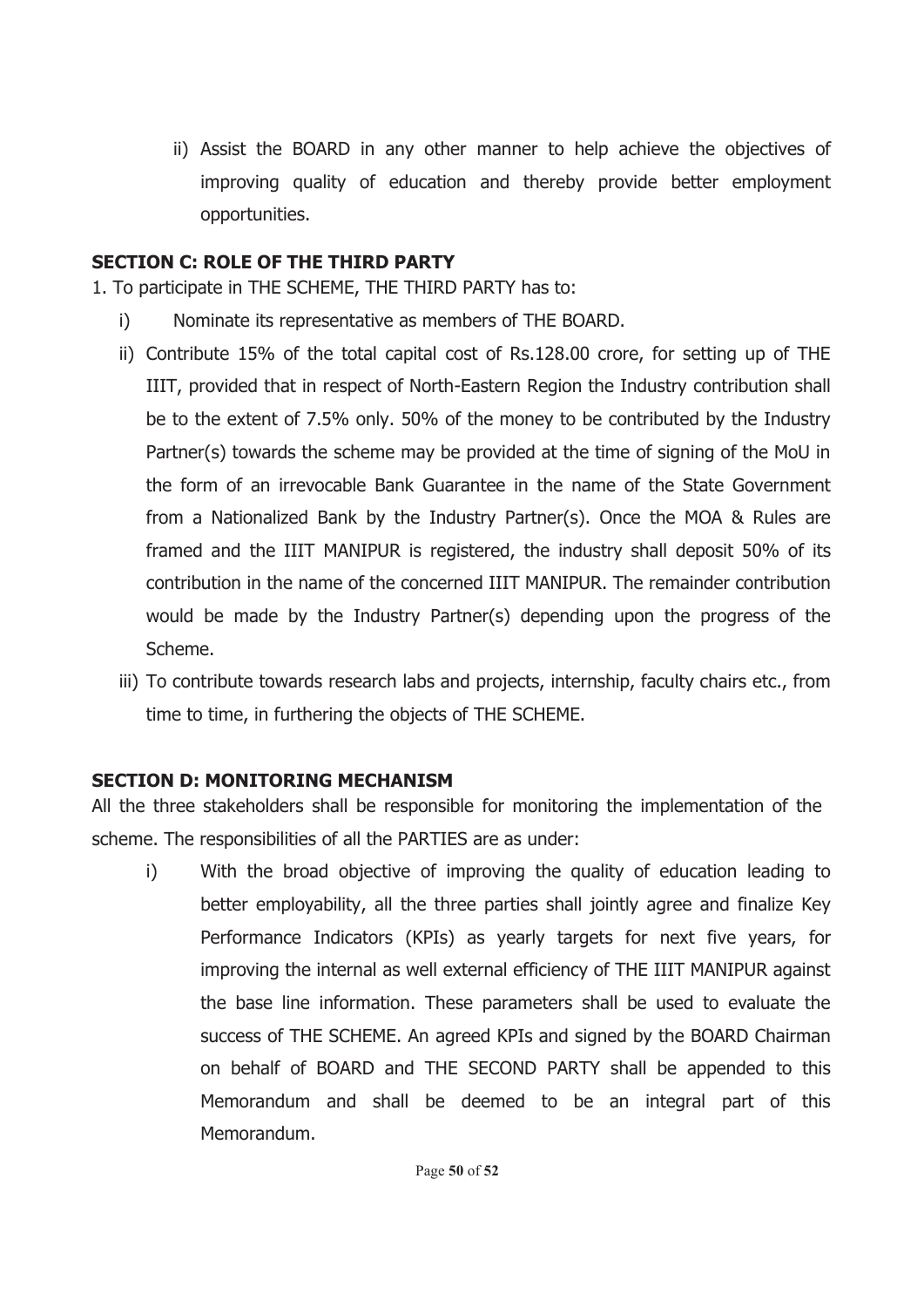- ii) THE BOARD shall develop monitoring mechanism to review the performance of THE IIIT MANIPUR and submit quarterly reports to THE SSC.
- iii) THE SSC shall also monitor the implementation of THE SCHEME on the basis of reports submitted by THE BOARD on quarterly basis and furnish a consolidated report to the National Steering Committee/Council of IIITs.
- iv) In case of unsatisfactory performance in implementation of THE SCHEME, including achievement of KPIs, THE BOARD shall submit a detailed report to THE SSC within 30 days of receipt of a notice in this regard, interalia indicating the reasons for failure and measures required to be taken.
- v) THE SSC shall forward this report to THE NSC with their comments. THE NSC shall fix responsibility for such failure and ensure that necessary action is taken.

# **SECTION E: RELEASE OF FUNDS, ITS UTILISATION**

- 1. The funds received by THE BOARD shall be kept in a separate bank account opened in the name of THE BOARD. Any private contributions, special grants received from State Government and revenue generated by THE BOARD shall also be deposited in this bank account.
- 2. The funds may be used for the following purposes:
	- i) Civil works in the IIIT MANIPUR.
	- ii) For procurement of machinery and equipment.
	- iii) For activities directly related to infrastructure under THE SCHEME such as, engaging consultants for preparation of IDPs, hiring contract faculty for running courses, etc.
- 3. Any deviation from the above pattern of use of funds has to be justified in the IDP and has to be approved by THE FIRST PARTY on case to case basis.
- 4. Each IIIT shall meet its operating expenditure on its own within five years of commencement out of students' fees, research and other internal accruals.

#### **SECTION F: MISCELLANEOUS**

1. For effective implementation & monitoring of THE SCHEME as envisaged in the Memorandum, the Bureau Head dealing with IIITs in the Ministry of Human